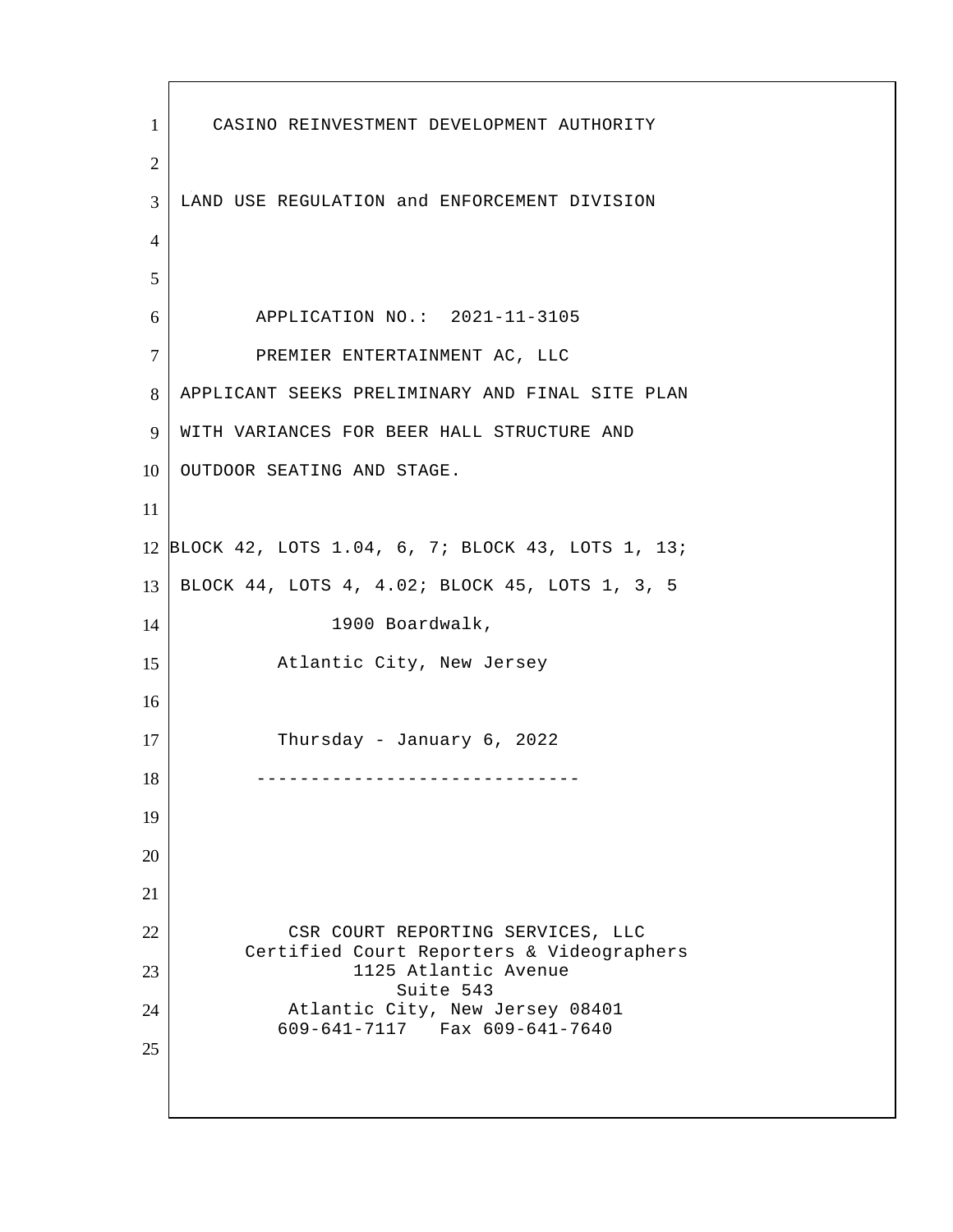|          | $\overline{2}$                                                                                    |                         |                                            | 4        |
|----------|---------------------------------------------------------------------------------------------------|-------------------------|--------------------------------------------|----------|
| 1        | Public hearing in the                                                                             | 1                       |                                            |          |
| 2        | above-referenced matter, taken via the                                                            | $\overline{c}$          |                                            |          |
| 3        | videoconference software program Zoom, with all                                                   | 3                       |                                            |          |
| 4        | participants in separate locations, before                                                        | 4                       |                                            |          |
| 5        | Karen A. Haworth, a New Jersey Certified Court                                                    | 5                       | <b>ALSO PRESENT FOR CRDA:</b>              |          |
| 6        | Reporter (CCR), nationally certified Registered                                                   | 6                       |                                            |          |
| 7        | Professional Reporter (RPR), nationally                                                           | 7                       | <b>JANE FONTANA, ESQUIRE</b>               |          |
| 8        | certified Certificate of Merit holder (CM),                                                       | 8                       | Assistant General Counsel, CRDA            |          |
| 9        | nationally certified Certified Realtime                                                           | 9                       |                                            |          |
| 10       | Reporter (CRR), nationally certified Certified<br>LiveNoteTM Reporter (CLR), and Notary Public of | 10                      | <b>LIZA BARRICK</b>                        |          |
| 11<br>12 | the State of New Jersey, on the above date,                                                       | 11                      | Assistant to Lance Landgraf                |          |
| 13       | commencing at 10:06 a.m., there being                                                             | 12                      |                                            |          |
| 14       | present:                                                                                          | 13                      |                                            |          |
| 15       |                                                                                                   | 14                      |                                            |          |
| 16       |                                                                                                   | 15                      |                                            |          |
| 17       |                                                                                                   | 16                      |                                            |          |
| 18       | <b>APPEARANCES:</b>                                                                               | 17                      | <b>COUNSEL FOR THE APPLICANT:</b>          |          |
| 19       | <b>CASINO REINVESTMENT DEVELOPMENT AUTHORITY:</b>                                                 | 18                      |                                            |          |
| 20       |                                                                                                   | 19                      | NICHOLAS F. TALVACCHIA, ESQUIRE            |          |
|          | 21 LANCE B. LANDGRAF, JR.                                                                         | 20                      | COOPER LEVENSON, ESQUIRES                  |          |
|          | Chairman                                                                                          | 21                      |                                            |          |
| 22       | Director, Planning Department                                                                     | 22                      |                                            |          |
| 23       |                                                                                                   | 23                      |                                            |          |
| 24       |                                                                                                   | 24                      |                                            |          |
| 25       |                                                                                                   | 25                      |                                            |          |
|          |                                                                                                   |                         |                                            |          |
|          | 3                                                                                                 |                         |                                            | 5        |
|          |                                                                                                   |                         |                                            |          |
|          |                                                                                                   |                         |                                            |          |
| 1        | CASINO REINVESTMENT DEVELOPMENT AUTHORITY                                                         | 1                       | INDEX                                      |          |
| 2<br>3   | (CONTINUED):                                                                                      | $\overline{\mathbf{c}}$ |                                            |          |
| 4        | <b>ROBERT L. REID</b>                                                                             | 3                       | WITNESS(ES)                                | PAGE NO. |
| 5        | Land Use Enforcement Officer                                                                      | 4                       | <b>MICHAEL MONTY</b>                       |          |
| 6        |                                                                                                   | 5                       | By: Nicholas Talvacchia                    | 15       |
| 7        |                                                                                                   | 6                       |                                            |          |
| 8        |                                                                                                   | 7                       | <b>JOHN DeRICHIE</b>                       |          |
| 9        |                                                                                                   | 8                       | By: Nicholas Talvacchia                    | 18       |
| 10       |                                                                                                   | 9                       | <b>JON BARNHART</b>                        |          |
| 11       | PROFESSIONALS TO THE BOARD FOR THIS HEARING:                                                      | 10                      |                                            | 34       |
| 12       |                                                                                                   | 11                      | By: Nicholas Talvacchia                    |          |
| 13       | SCOTT G. COLLINS, ESQUIRE                                                                         | 12                      |                                            |          |
| 14       | RIKER, DANZIG, SCHERER, HYLAND & PERRETTI                                                         | 13<br>14                |                                            |          |
| 15       | (Where noted in the transcript)                                                                   |                         |                                            |          |
| 16       |                                                                                                   | 15<br>16                |                                            |          |
| 17       | CHRISTINE COFONE, PP                                                                              | 17                      | <b>EXHIBITS MARKED AND/OR REFERRED TO:</b> |          |
| 18       | COFONE CONSULTING GROUP, LLC                                                                      | 18                      | $A-1$                                      |          |
| 19       |                                                                                                   | 19                      |                                            |          |
| 20       | KATHRYN COMFORTH                                                                                  | 20                      |                                            |          |
| 21       | ADAMS, REHMANN & HEGGAN                                                                           | 21                      | $B-1$                                      |          |
| 22       |                                                                                                   | 22                      |                                            |          |
| 23       |                                                                                                   | 23                      |                                            |          |
| 24       |                                                                                                   | 24                      |                                            |          |
| 25       |                                                                                                   | 25                      |                                            |          |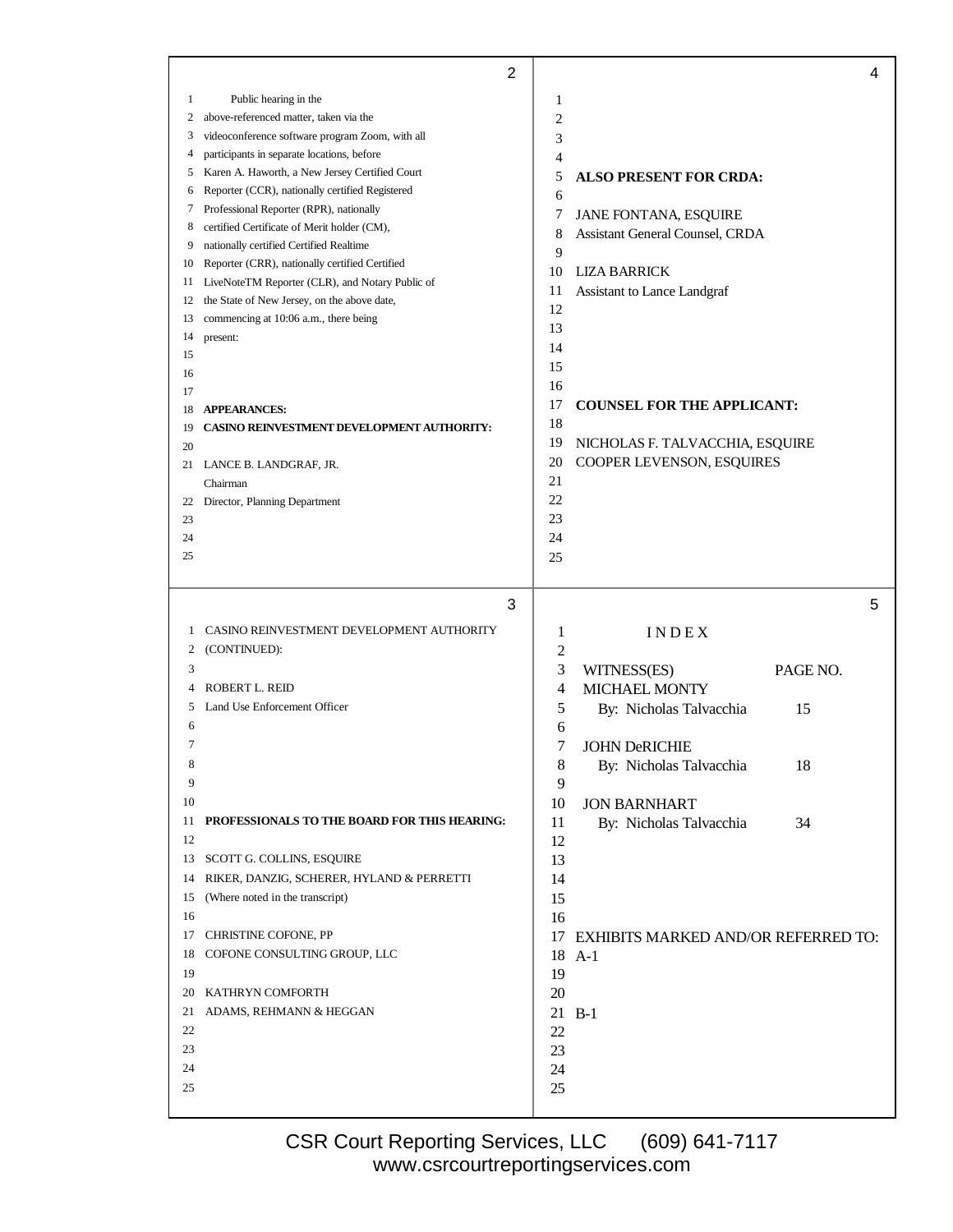|                | 6                                                                                                |                          | 8                                                                |
|----------------|--------------------------------------------------------------------------------------------------|--------------------------|------------------------------------------------------------------|
| 1              | [COURT REPORTER'S NOTE:                                                                          | 1                        | for beer hall structure and outdoor seating and                  |
| $\overline{2}$ | THIS PUBLIC HEARING WAS CONDUCTED                                                                | $\overline{c}$           | stage.                                                           |
| 3              | VIA THE VIDEOCONFERENCE SOFTWARE PROGRAM                                                         | 3                        | The property is located at 1900                                  |
| 4              | ZOOM.                                                                                            | 4                        | Boardwalk, also known as Block 42, Lots 1.04, 6                  |
| 5              | ALL ATTENDEES TO THIS PUBLIC                                                                     | 5                        | and 7; Block 43, Lots 1 and 13; Block 44, Lots                   |
| 6              | HEARING WERE PARTICIPATING FROM THEIR OWN                                                        | 6                        | 4, 4.02; and Block 45, Lots 1, 3 and 5 as shown                  |
| 7              | WORKSPACE THROUGH THEIR COMPUTER OR                                                              | 7                        | on the tax map of the city of Atlantic City.                     |
| 8              | CELLULAR TELEPHONE.                                                                              | 8                        | The site's located in the RC, Resort                             |
| 9              | THE COURT REPORTER WILL ACKNOWLEDGE                                                              | 9                        | Commercial, District.                                            |
| 10             | WITHIN THIS TRANSCRIPT ANY POOR INTERNET                                                         | 10                       | Rob, have we had proper notification                             |
| 11             | CONNECTION AND VIDEOCONFERENCE PLATFORM                                                          | 11                       | on this application?                                             |
| 12             | CUTOUTS WHERE TESTIMONY DID NOT CEASE.]                                                          | 12                       | ROBERT REID: Yes. I had an                                       |
| 13             |                                                                                                  | 13                       | opportunity to review the documents by the                       |
| 14             |                                                                                                  | 14                       | applicant, and we have jurisdiction to hear                      |
| 15             |                                                                                                  | 15                       | this application.                                                |
| 16             | (Time noted: 10:06 a.m.)                                                                         | 16                       | <b>LANCE LANDGRAF: Great.</b>                                    |
| 17             |                                                                                                  | 17                       | And I'll -- I'll go to -- I think                                |
| 18             | <b>LANCE LANDGRAF:</b> Thank you, Liza.                                                          | 18                       | it's ARH that did this review.                                   |
| 19             | So, good morning, everyone. I'm                                                                  | 19                       | Do I have Kathryn?                                               |
| 20             | gonna call to order the January 6, 2022 CRDA                                                     | 20                       | Are we here on completeness?                                     |
| 21             | Land Use Regulation and Enforcement Division                                                     | 21                       | KATHRYN COMFORTH: Yes. The --                                    |
| 22             | hearing to order.                                                                                | 22                       | Both Christine's office and I have                               |
| 23             | If you could all please rise and do                                                              | 23                       | reviewed the application, and it's deemed                        |
| 24<br>25       | the Pledge of Allegiance, please.                                                                | 24                       | complete.                                                        |
|                | (The Pledge of Allegiance was                                                                    | 25                       | LANCE LANDGRAF: Great. Thank you                                 |
|                |                                                                                                  |                          |                                                                  |
|                | $\overline{7}$                                                                                   |                          | 9                                                                |
| 1              |                                                                                                  |                          |                                                                  |
| 2              | recited at this time.)                                                                           | 1<br>$\overline{c}$      | Kathryn and Christine.                                           |
| 3              | LANCE LANDGRAF: Thank you.<br>And happy new year, everybody.                                     | 3                        | Mr. Talvacchia, I think you                                      |
| 4              |                                                                                                  | $\overline{\mathcal{L}}$ | represent the applicant?<br>NICHOLAS TALVACCHIA: That's          |
| 5              | <b>CHRISTINE COFONE:</b> Happy new year to<br>you, too.                                          | 5                        | correct.                                                         |
| 6              | ROBERT REID: Happy new year.                                                                     | 6                        | LANCE LANDGRAF: Please proceed.                                  |
| 7              | NICHOLAS TALVACCHIA: Happy new                                                                   | 7                        | NICHOLAS TALVACCHIA: Thank you.                                  |
| 8              | year.                                                                                            | $\,8\,$                  | Good morning, everyone, and happy                                |
| 9              | LANCE LANDGRAF: Hopefully, we come                                                               | 9                        | new year.                                                        |
| 10             | out of this year a little better than we --                                                      | 10                       | We're pleased to be here today.                                  |
| 11             | than we came out of 2021.                                                                        | 11                       | This is the first of what I think                                |
| 12             | This hearing has been noticed in                                                                 | 12                       | will be many improvements made to Bally's since                  |
| 13             | accordance with the Senator Byron M. Baer Open                                                   | 13                       | Twin River bought Bally's last year from                         |
| 14             | Public Meetings Act.                                                                             | 14                       | Caesars. It was November of 2020.                                |
| 15             | We have two items listed on our                                                                  | 15                       | And just by way of background, there                             |
| 16             | agenda today. The first is Application                                                           | 16                       | was a subdivision back then before the CRDA to                   |
| 17             | 2021-11-3105, Premier Entertainment AC, LLC,                                                     | 17                       | separate the Wild West from the balance of                       |
| 18             | and the second is Application 2021-11-310 --                                                     | 18                       | Bally's. The Wild West stayed with Caesars and                   |
| 19             | 06, Atlantic Cape Community College. And                                                         | 19                       | the rest of Bally's is now owned by Twin River,                  |
| 20             | that's an informal presentation for a small                                                      | 20                       | which is actually now Bally's. The name's been                   |
| 21             | addition to the structure.                                                                       | 21                       | changed.                                                         |
| $22\,$         | The Premier application --                                                                       | $22\,$                   | But, in any event, I have with me                                |
| 23             | Entertainment application, Bally's                                                               | 23                       | Michael Monty, who's the general manager.                        |
| 24<br>25       | Atlantic City Casino Resort, application seeks<br>preliminary and final site plan with variances | 24<br>25                 | He'll do a brief opening. I have John<br>DeRichie, who is the -- |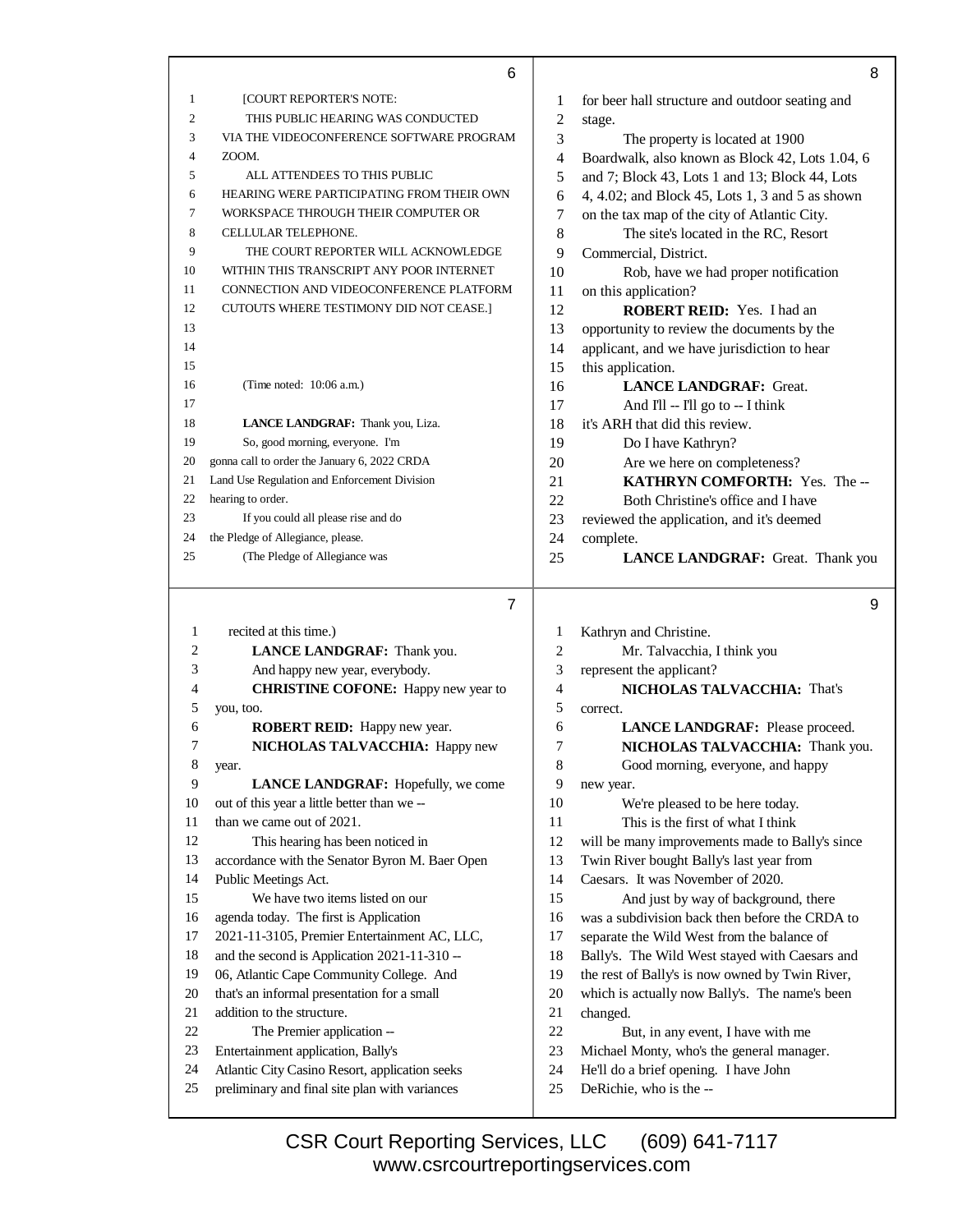|                | 10                                                                               |                | 12                                                             |
|----------------|----------------------------------------------------------------------------------|----------------|----------------------------------------------------------------|
| 1              | <b>LANCE LANDGRAF:</b> Excuse me for --                                          | 1              | So, it's all good.                                             |
| 2              | excuse me for one second.                                                        | $\mathbf{2}$   | LANCE LANDGRAF: That's right.                                  |
| 3              | I do not see Scott Collins on our --                                             | 3              | That's right.                                                  |
| 4              | on our panel here.                                                               | $\overline{4}$ | All right. Nick, sorry for                                     |
| 5              | NICHOLAS TALVACCHIA: Oh. I don't,                                                | 5              | interrupting. If you could --                                  |
| 6              | either.                                                                          | 6              | NICHOLAS TALVACCHIA: No. No                                    |
| 7              | <b>CHRISTINE COFONE: Yeah.</b>                                                   | 7              | worries.                                                       |
| 8              | LANCE LANDGRAF: Let me see if I-                                                 | 8              | <b>LANCE LANDGRAF:</b> -- continue.                            |
| 9              | Can I put this on pause for one                                                  | 9              | NICHOLAS LANDGRAF: So, I --                                    |
| 10             | second, Karen?                                                                   | 10             | Mr. Monty I introduced as the                                  |
| 11             | I'll reach out --                                                                | 11             | general manager. He'll speak briefly.                          |
| 12             | Jane, I'm gonna reach out to Scott.                                              | 12             | We also have John DeRichie, the                                |
| 13             | We'll put this on pause for a minute, if that's                                  | 13             | project architect from SOSH, who's the other                   |
| 14             | okay.                                                                            | 14             | Nick Talvacchia here. And then we have JOHN                    |
| 15             | JANE FONTANA: Absolutely. Yes.                                                   | 15             | Barnhart, who is our engineer and planner.                     |
| 16             | LANCE LANDGRAF: Okay. And I just                                                 | 16             | And, if you'd like, we can swear                               |
| 17             | realized on the --                                                               | 17             | those three in now, if you prefer.                             |
| 18             | I'm on a smaller screen today. So,                                               | 18             | <b>LANCE LANDGRAF:</b> Yeah. I think we                        |
| 19             | I apologize. It didn't -- it didn't pop up.                                      | 19             | have --                                                        |
| 20             | <b>LIZA BARRICK:</b> This might have been                                        | 20             | Is Art here as well? Is he on your                             |
| 21             | my fault. It looks like his email is written                                     | 21             | application, or no?                                            |
| 22             | wrong in the Zoom. So, I shoot --                                                | 22             | NICHOLAS TALVACCHIA: Yeah. He's                                |
| 23             | LANCE LANDGRAF: Can you resend that                                              | 23             | just listening in.                                             |
| 24             | to him?                                                                          | 24             | LANCE LANDGRAF: Okay. All right.                               |
| 25             | LIZA BARRICK: I will right now.                                                  | 25             | All right. Please have them sworn                              |
|                |                                                                                  |                |                                                                |
|                | 11                                                                               |                | 13                                                             |
| $\mathbf{1}$   |                                                                                  |                |                                                                |
|                |                                                                                  |                |                                                                |
|                | LANCE LANDGRAF: All right. I'm                                                   | $\mathbf{1}$   | in.                                                            |
| 2              | gonna mute. I'm gonna try and call him now and                                   | $\mathbf{2}$   | Jane, if you could swear the -- the                            |
| 3              | tell him to try and come in again.                                               | 3              | witnesses in.                                                  |
| $\overline{4}$ | (A recess was taken between 10:10                                                | $\overline{4}$ | <b>JANE FONTANA:</b> Sure. If those                            |
| 5              | a.m. and 10:12 a.m.)                                                             | 5              | individuals can raise their right hand.                        |
| 6              | LANCE LANDGRAF: Okay. I am not                                                   | 6              | Do you solemnly swear to tell the                              |
| 7              | getting ahold of him on either his cell or his                                   | 7              | truth, the whole truth in connection with the                  |
| 8              | office number.                                                                   | 8              | application before this board?                                 |
| 9              | Jane, are we okay proceeding with                                                | 9              | <b>JON BARNHART: Yes.</b>                                      |
| 10             | you sitting in on this? And then we can work                                     | 10             | JOHN DeRICHIE: Yes.                                            |
| 11             | together on getting a hearing officer report.                                    | 11             | NICHOLAS TALVACCHIA: Thank you.                                |
| 12             | I -- I do not want to hold up this                                               | 12             | And, Mr. Landgraf, I offer                                     |
| 13             | application.                                                                     | 13             | Mr. DeRichie as an expert in architecture and                  |
| 14             | <b>JANE FONTANA:</b> Sure. Not a problem.                                        | 14             | Mr. Barnhart as an expert in planning and                      |
| 15             | LANCE LANDGRAF: Okay. All right.                                                 | 15             | engineering.                                                   |
| 16             | We'll proceed, then. And if -- if Scott comes                                    | 16             | And I -- I know Jon's been qualified                           |
| 17             | on, we'll -- we'll bring him in -- on board.                                     | 17             | many times before by the board. So, I'd ask                    |
| 18             | <b>LIZA BARRICK:</b> I sent him the link                                         | 18             | that he be determined to be an expert in                       |
| 19             | so he'll have it.                                                                | 19             | planning and engineering.                                      |
| 20             | LANCE LANDGRAF: Great. Thank you.                                                | 20             | LANCE LANDGRAF: Absolutely.                                    |
| 21             | Sorry, everyone. It looks like                                                   | 21             | As well as Mr. DeRichie, as well.                              |
| 22             | we're really starting off to an auspicious                                       | 22             | I've worked --                                                 |
| 23             | start of 2022 here.                                                              | 23             | He's been before this board on -- on                           |
| 24<br>25       | NICHOLAS TALVACCHIA: But, it's all<br>-- it's all covered, Lance. You have Jane. | 24<br>25       | many occasions as well.<br>NICHOLAS TALVACCHIA: Thank you very |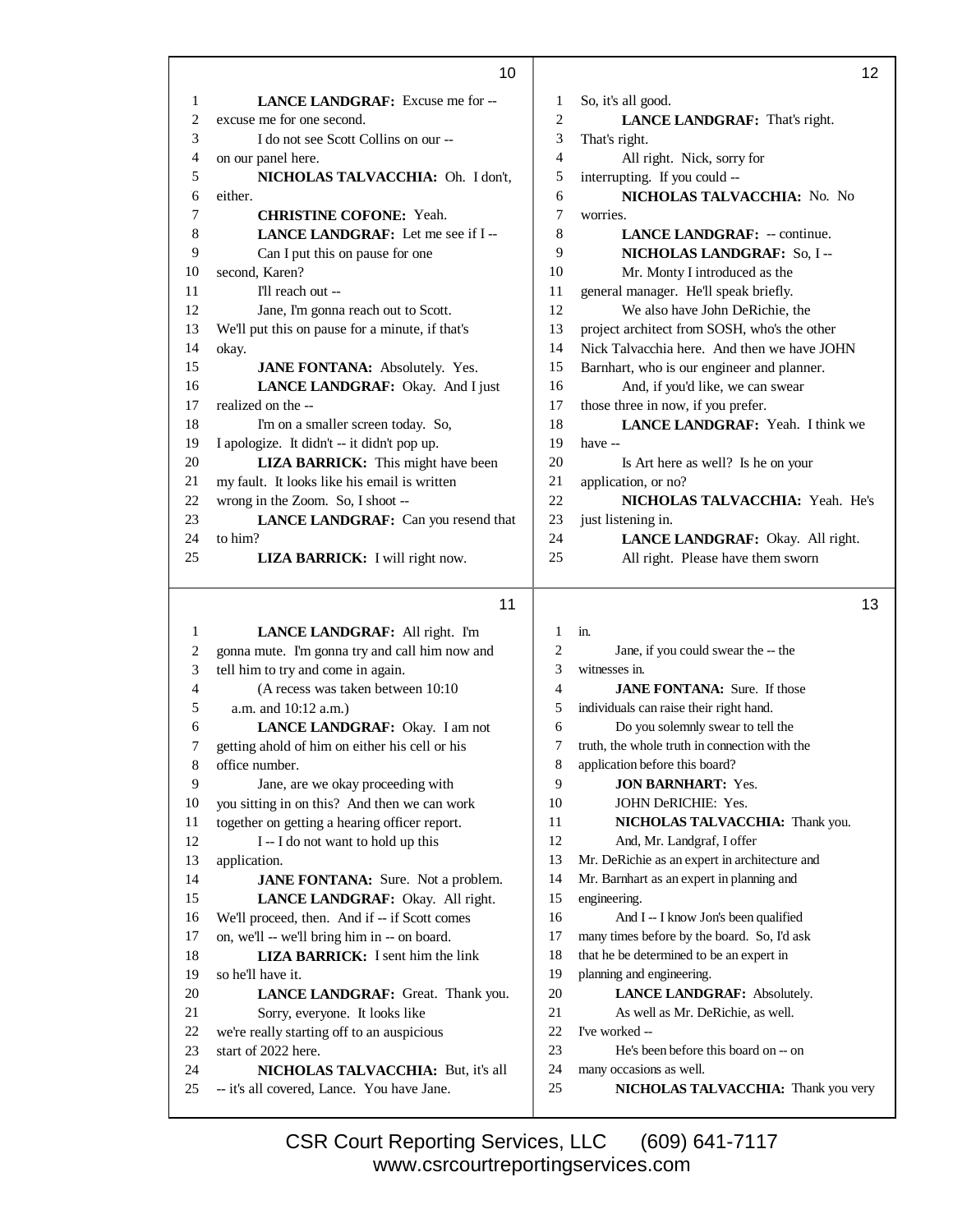|                | 14                                              |          | 16                                                                                        |
|----------------|-------------------------------------------------|----------|-------------------------------------------------------------------------------------------|
| 1              | much.                                           | 1        | Once they get in, aside from the                                                          |
| $\mathfrak{2}$ | So, this is an exciting project that            | 2        | music, which they could probably hear passing                                             |
| 3              | Bally's Atlantic City is undertaking as a part  | 3        | by, and maybe smelling the food along the way,                                            |
| 4              | of the -- a large number of improvements that   | 4        | there will be a robust drink menu, in line with                                           |
| 5              | new -- new ownership is undertaking to          | 5        | the beer hall concept, a real -- real open,                                               |
| $\epsilon$     | reposition Bally's and -- and again, really     | 6        | free-flowing seating arrangement that allows                                              |
| 7              | return it to a first-class property. And        | 7        | quality food, but people can go back and forth                                            |
| $8\,$          | Mr. Monty can talk about some of those things.  | 8        | through the entertainment.                                                                |
| 9              | But, specifically, this application             | 9        | Ultimately, we see this as a -- as a                                                      |
| 10             | involves the old Dennis building, the           | 10       | introduction to our gaming amenities, but                                                 |
| 11             |                                                 | 11       | there's -- there's gonna be a crowd, as -- as                                             |
| 12             | horseshoe, that open area.                      | 12       | we've seen at --                                                                          |
|                | And -- and what Bally's wants to do             | 13       |                                                                                           |
| 13             | is reinvigorate that, give it some life and     | 14       | Some of our competitors, there's a                                                        |
| 14             | energy consistent with the CRDA master plan for | 15       | -- a nongaming crowd that comes for this<br>entertainment. And that's -- that's,          |
| 15             | the boardwalk. And specifically, we're          |          |                                                                                           |
| 16             | proposing an approximately 5,000 square foot    | 16<br>17 | primarily, what got us hooked on this -- this                                             |
| 17             | enclosed beer hall. It -- with -- with music    |          | concept.                                                                                  |
| 18             | inside and bar and seating and food service     | 18       | Really, this enhances the CRDA                                                            |
| 19             | and, plus, some outdoor amenities, too, really  | 19       | master plan for the boardwalk, particularly                                               |
| 20             | to give that energy.                            | 20       | with the entertainment component.                                                         |
| 21             | So, the -- the idea is to make it a             | 21       | And it's just one part, but a large                                                       |
| 22             | 12-month venue with some open space, which      | 22       | part of our hundred million dollar capital                                                |
| 23             | will, obviously, be used when weather permits.  | 23       | investment that's underway at this property as                                            |
| 24             | So, with that, I'd like to have                 | 24<br>25 | we seek to transform the -- you know, our<br>location at the center of the boardwalk to a |
| 25             | Mr. Monty talk a little bit about what the      |          |                                                                                           |
|                |                                                 |          |                                                                                           |
|                | 15                                              |          | 17                                                                                        |
| 1              | company envisions for this project.             | 1        | more premier property in the market to -- to                                              |
| 2              |                                                 |          |                                                                                           |
|                |                                                 | 2        | what it used to be back in the day.                                                       |
| 3              | <b>DIRECT EXAMINATION</b>                       | 3        | Mr. Monty, what is the time frame<br>Q.                                                   |
| 4              | BY NICHOLAS TALVACCHIA:                         | 4        | for opening the venue, at least partially?                                                |
| 5              | Mr. Monty, you've been sworn.<br>Q.             | 5        | We -- we understand how it --<br>A.                                                       |
| 6              | Please proceed.                                 | 6        | We're all aware that the seasonality                                                      |
| 7              | Thanks -- thanks, Nick. I -- I was<br>А.        | 7        | of this -- of this business in the -- in the                                              |
| 8              | waiting to see what you were gonna say I was an | 8        | tourism to -- that occurs here in the summer.                                             |
| 9              | expert in. But --                               | 9        | So, we are working hard to try to -- to -- to                                             |
| 10             | All right. Nothing.                             | 10       | get this at least partially open by the -- the                                            |
| 11             | So, to Nick's point, we're -- we're             | 11       | summer season.                                                                            |
| 12             | really looking to reinvigorate the boardwalk.   | 12       | And -- and thank you.<br>Q.                                                               |
| 13             | We understand that you really only              | 13       | NICHOLAS TALVACCHIA: And -- and                                                           |
| 14             | get one chance to make a first impression. And  | 14       | just for the record, we have been working with                                            |
| 15             | with the quantity of foot traffic that has      | 15       | the DEP to obtain the required approvals from                                             |
| 16             | passed by, particularly in the summer, that     | 16       | DEP. So, we-                                                                              |
| 17             | part of the property, we -- we want to welcome  | 17       | That's been going well.                                                                   |
| 18             | new customers as well as reintroduce old        | 18       | Any questions for Mr. Monty before I                                                      |
| 19             | customers into our property.                    | 19       | move on to Mr. DeRichie?                                                                  |
| 20             | What they will be seeing, if -- if              | 20       | <b>LANCE LANDGRAF:</b> I have none at this                                                |
| 21             | all goes as planned in our vision, is a         | 21       | point.                                                                                    |
| 22             | indoor/outdoor beer hall with live              | 22       | Kathryn or Christine, do you want to                                                      |
| 23             | entertainment, featuring both local and         | 23       | wait for the full presentation? Then we'll go                                             |
| 24             | regional bands, that will draw a crowd that's   | 24       | through any questions you guys might have --                                              |
| 25             | both gaming and nongaming.                      | 25       | <b>CHRISTINE COFONE: Okay.</b>                                                            |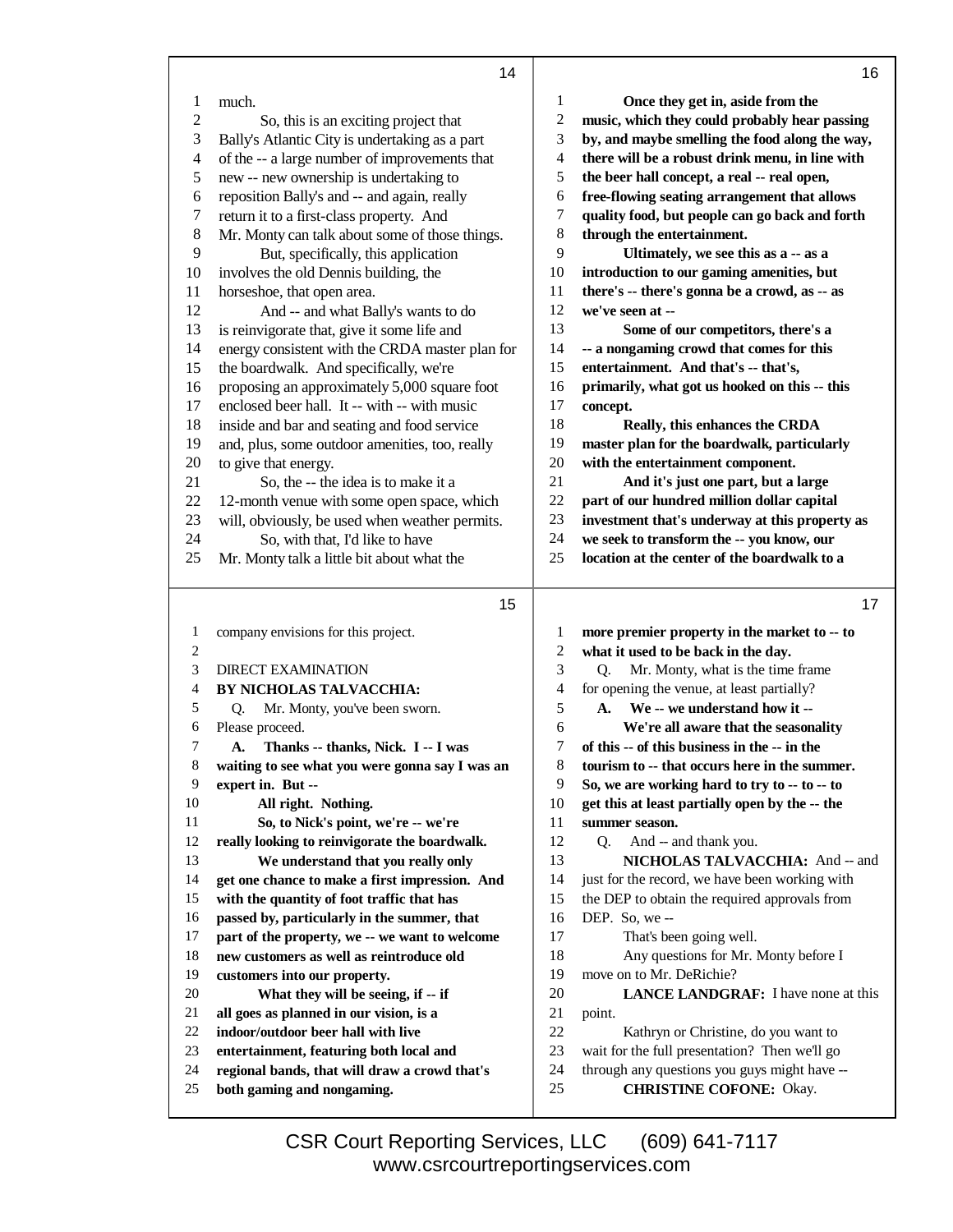|              | 18                                                                                             |                              | 20                                                                 |
|--------------|------------------------------------------------------------------------------------------------|------------------------------|--------------------------------------------------------------------|
| 1            | <b>LANCE LANDGRAF:</b> -- with -- with                                                         | 1                            | courtyard of the Dennis Hotel.                                     |
| 2            | that.                                                                                          | $\overline{c}$               | The building itself, it's designed                                 |
| 3            | So, why don't we go onto your next                                                             | 3                            | to feel like an indoor/outdoor experience.                         |
| 4            | witness, Nick?                                                                                 | 4                            | The walls of the building, fully                                   |
| 5            | NICHOLAS TALVACCHIA: I'd like to                                                               | 5                            | glass, but they're also operable garage doors.                     |
| 6            | have Mr. DeRichie.                                                                             | 6                            | So, when climate permits, much of the walls of                     |
| 7            |                                                                                                | 7                            | this building are gonna be open to the                             |
| 8            | <b>DIRECT EXAMINATION</b>                                                                      | 8                            | courtyard to make it feel like an                                  |
| 9            | BY NICHOLAS TALVACCHIA:                                                                        | 9                            | indoor/outdoor space.                                              |
| 10           | You've been sworn, John.<br>Q.                                                                 | $10\,$                       | Not only are the walls operable, but                               |
| 11           | You're an architect at SOSH                                                                    | 11                           | a portion of the roof is actually retractable.                     |
| 12           | Architects.                                                                                    | 12                           | So, again, when climate permits, we are gonna                      |
| 13           | And I know you've been working on                                                              | 13                           | open up the roof, and -- and it will feel more                     |
| 14           | this project diligently for several months now                                                 | 14                           | pavilion-like and help energize the entire                         |
| 15           | to get it conceptualized, designed, and, you                                                   | 15                           | courtyard and not just the building itself.                        |
| 16           | know, get it ready. And I know you've been                                                     | 16                           | JON BARNHART: John, let me --                                      |
| 17           | pulling your hair out to -- to meet a -- an                                                    | 17                           | John, give me one second. I'll                                     |
| 18           | aggressive time frame. But, you know, you want                                                 | 18                           | scroll to the --                                                   |
| 19           | to meet -- the company wants to meet the                                                       | 19                           | NICHOLAS TALVACCHIA: Jon -- Jon                                    |
| 20           | season.                                                                                        | 20                           | Barnhart, I'd just like to scroll back so we                       |
| 21           | So, Jon Barnhart is going to be                                                                | 21                           | can identify the exhibit, John DeRichie.                           |
| 22           | displaying a number of the slides.                                                             | 22                           | <b>JON BARNHART:</b> Oh. Sure.                                     |
| 23<br>24     | So, what I'd like you to do, John,<br>from the -- from an architect's standpoint, is           | 23<br>24                     | NICHOLAS TALVACCHIA: It was AC --                                  |
| 25           | to describe the use, the building -- or the                                                    | 25                           | It's right at the bottom there, Jon.<br>It's sheet --              |
|              |                                                                                                |                              |                                                                    |
|              |                                                                                                |                              |                                                                    |
|              | 19                                                                                             |                              | 21                                                                 |
|              |                                                                                                |                              |                                                                    |
| $\mathbf{1}$ | uses and -- and how this all fits together in                                                  | 1                            | <b>JON BARNHART: AC-004.</b>                                       |
| $\sqrt{2}$   | terms of creating this outdoor venue that                                                      | $\overline{\mathbf{c}}$<br>3 | <b>BY NICHOLAS TALVACCHIA:</b>                                     |
| 3            | Mr. Monty described.                                                                           | 4                            | Okay. And -- and, John, this is the<br>O.                          |
| 4<br>5       | Yeah. Sure. Thanks, Nick.<br><b>A.</b>                                                         | 5                            | plan set that was submitted to the board.<br>Correct?              |
| 6            | So, when Bally's came to us, you<br>know, several months ago, they said, you know,             | 6                            | A.<br>Yes. That's correct.                                         |
| 7            | we have this beautiful but really underutilized                                                | $\tau$                       | All right. So, this --                                             |
| 8            | courtyard space between the Dennis Hotel.                                                      | 8                            | Q.<br><b>LANCE LANDGRAF: Who--</b>                                 |
| 9            | Right off of the boardwalk.                                                                    | 9                            | We'll mark this -- we'll mark the                                  |
| 10           | It's a huge opportunity. We use it                                                             | 10                           | entire submission package as A-1.                                  |
| 11           | on kind of sparse occasions, but we'd really                                                   | 11                           | NICHOLAS TALVACCHIA: Thank you.                                    |
| 12           | like to get more out of it. We want to                                                         | 12                           | BY NICHOLAS TALVACCHIA:                                            |
| 13           | transform the courtyard experience and we want                                                 | 13                           | All right. Proceed, Jon Barnhart.<br>Q.                            |
| 14           | to offer boardwalk patrons something more than                                                 | 14                           | Sorry.                                                             |
| 15           | we -- we currently are.                                                                        | 15                           | JON BARNHART: John -- John -- John                                 |
| 16           | So -- so, the goal was really to                                                               | 16                           | DeRichie, I'm gonna scroll you --                                  |
| 17           | transform it into an indoor/outdoor                                                            | 17                           | I will -- I'm gonna bring up the                                   |
| 18           | entertainment venue, as Mr. Monty alluded to,                                                  | 18                           | elevation views so you can explain them a                          |
| 19           | that not only offers Bally's a great amenity                                                   | 19                           | little further, because you were getting into                      |
| 20           | but would help enhance the boardwalk                                                           | 20                           | that.                                                              |
| 21           | experience.                                                                                    | 21                           | JOHN DeRICHIE: Yeah. So, the --                                    |
| 22           | So, you know, putting our design cap                                                           | $22\,$                       | these graphics are -- are representative of                        |
| 23           | on, the design solution really came in the form                                                | 23                           | what I was describing. It's an entirely glass                      |
| 24<br>25     | of a 5,100 square foot addition that you see<br>here in plan that situates itself right in the | 24<br>25                     | building. Insulated glass.<br>You can see, on the lower portion of |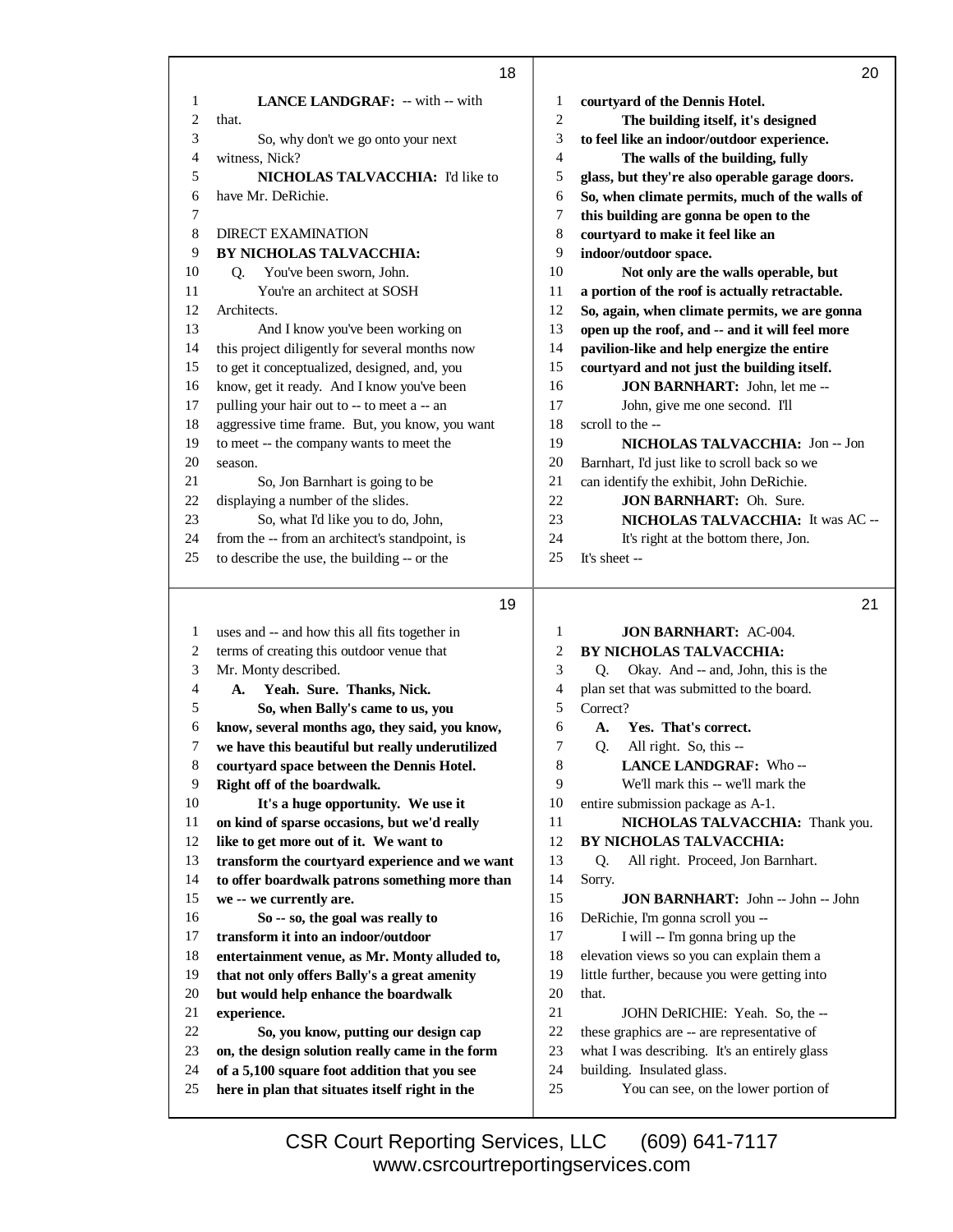|    | 22                                              |                | 24                                            |
|----|-------------------------------------------------|----------------|-----------------------------------------------|
| 1  | the building, several bays. They are the        | 1              | that you can see in the lower image there     |
| 2  | operable garage doors. When the climate is --   | 2              | that's going to be boardwalk facing so that   |
| 3  | permits, those will be open, and patrons can go | 3              | people who traverse the boardwalk will have a |
| 4  | indoor, outdoor, freely flow.                   | $\overline{4}$ | clear understanding of what this facility is. |
| 5  | You can imagine entertainment on the            | 5              | And there's also --                           |
| 6  | inside. On the inside of the -- the glass       | 6              | There's two -- two signs planned for          |
| 7  | pavilion, there's gonna be a bar. There's       | 7              | the porte-cochere side of this building. Some |
| 8  | gonna be plenty of loose seating, and there's   | $\,8\,$        | of the traffic that we're gonna see not only  |
| 9  | going to be a performance stage for -- for a    | 9              | comes off the boardwalk, but comes from the   |
| 10 | variety of performances that take place.        | 10             | other side of the property.                   |
| 11 | In the foreground of the upper                  | 11             | And in plan, Jon, I think we've               |
| 12 | left-hand image, you can see some of the        | 12             | noted, off the porte-cochere side, there were |
| 13 | outdoor experience. There's gonna be plenty of  | 13             | two existing signs there that we're replacing |
| 14 | lounge furniture, fire pits, yard games in the  | 14             | with two new internally illuminated smaller   |
| 15 | form of cornhole and maybe some others.         | 15             | signs at the entry.                           |
| 16 | There's gonna be some lighting that             | 16             | <b>JON BARNHART:</b> John, which sheet        |
| 17 | helps to accentuate the ambience.               | 17             | should I go to to show them that?             |
| 18 | And there's going to be an outdoor              | 18             | JOHN DeRICHIE: I think --                     |
| 19 | stage for performances that not only activate   | 19             | It's -- it's one of the floor plan            |
| 20 | this lounge area, but it's gonna be located in  | 20             | sheets. I don't know exactly --               |
| 21 | proximity to the boardwalk so that you'll feel  | 21             | JON BARNHART: Okay. Give me --                |
| 22 | some of that entertainment as you traverse the  | 22             | JOHN DeRICHIE: -- which sheet                 |
| 23 | boardwalk.                                      | 23             | number it is.                                 |
| 24 | Inside the actual existing building             | 24             | <b>JON BARNHART:</b> Bear with me one         |
| 25 | is the other half of this project, which was a  | 25             | second just so we can get that --             |
|    | 23                                              |                | 25                                            |

|                | دے                                              |    | دے                                           |
|----------------|-------------------------------------------------|----|----------------------------------------------|
| 1              | former restaurant space that's going to be      | 1  | Maybe it's your overall plan in the          |
| $\overline{c}$ | completely renovated with a new bar, plenty of  | 2  | front.                                       |
| 3              | seating. There's going to be some indoor        | 3  | JOHN DeRICHIE: Is there another              |
| 4              | playful games, like pool -- pool tables.        | 4  | plan?                                        |
| 5              | There's also going be a casino                  | 5  | <b>JON BARNHART:</b> Bear with me one --     |
| 6              | gaming pit planned for the space.               | 6  | $just -$                                     |
| $\overline{7}$ | There's going to be a -- a new                  | 7  | Here it is, John.                            |
| 8              | opening in the floor slab from the upper level  | 8  | JOHN DeRICHIE: Yeah. There you go.           |
| 9              | that we're going to include a new stair that    | 9  | So, you could see it on the                  |
| 10             | pulls patrons from the -- casino patrons from   | 10 | left-hand side. We're replacing existing     |
| 11             | the casino level down into this space so that   | 11 | signage. They're two smaller signs.          |
| 12             | there's better accessibility and more energy to | 12 | But, the large one is really                 |
| 13             | the project.                                    | 13 | boardwalk-facing. And you can see the note   |
| 14             | I'd like to touch upon the plan for             | 14 | here, "proposed signage."                    |
| 15             | signage for a minute.                           | 15 | And then I believe there's a fourth          |
| 16             | Jon, I think there's a couple                   | 16 | sign that's planned for the project that was |
| 17             | elevations that -- that may depict the intent.  | 17 | not identified in these plans.               |
| 18             | We don't have the signage designed              | 18 | But, Jon Barnhart, if you want to            |
| 19             | just yet, but we've outlined the parameters for | 19 | identify that in this plan here.             |
| 20             | the -- the signage.                             | 20 | There's an existing sign on the              |
| 21             | I know Bally's is going through a               | 21 | facade of the building facing the boardwalk  |
| 22             | branding process right now and -- and naming    | 22 | that we'd like to replace in kind.           |
| 23             | the facility. Nothing is finalized yet.         | 23 | <b>JON BARNHART:</b> Yeah. So--              |
| 24             | But, we are planning a -- a                     | 24 | [Indiscernible - overtalking]                |
| 25             | building-mounted internally illuminated sign    | 25 | JOHN DeRICHIE: as beer hall.                 |
|                |                                                 |    |                                              |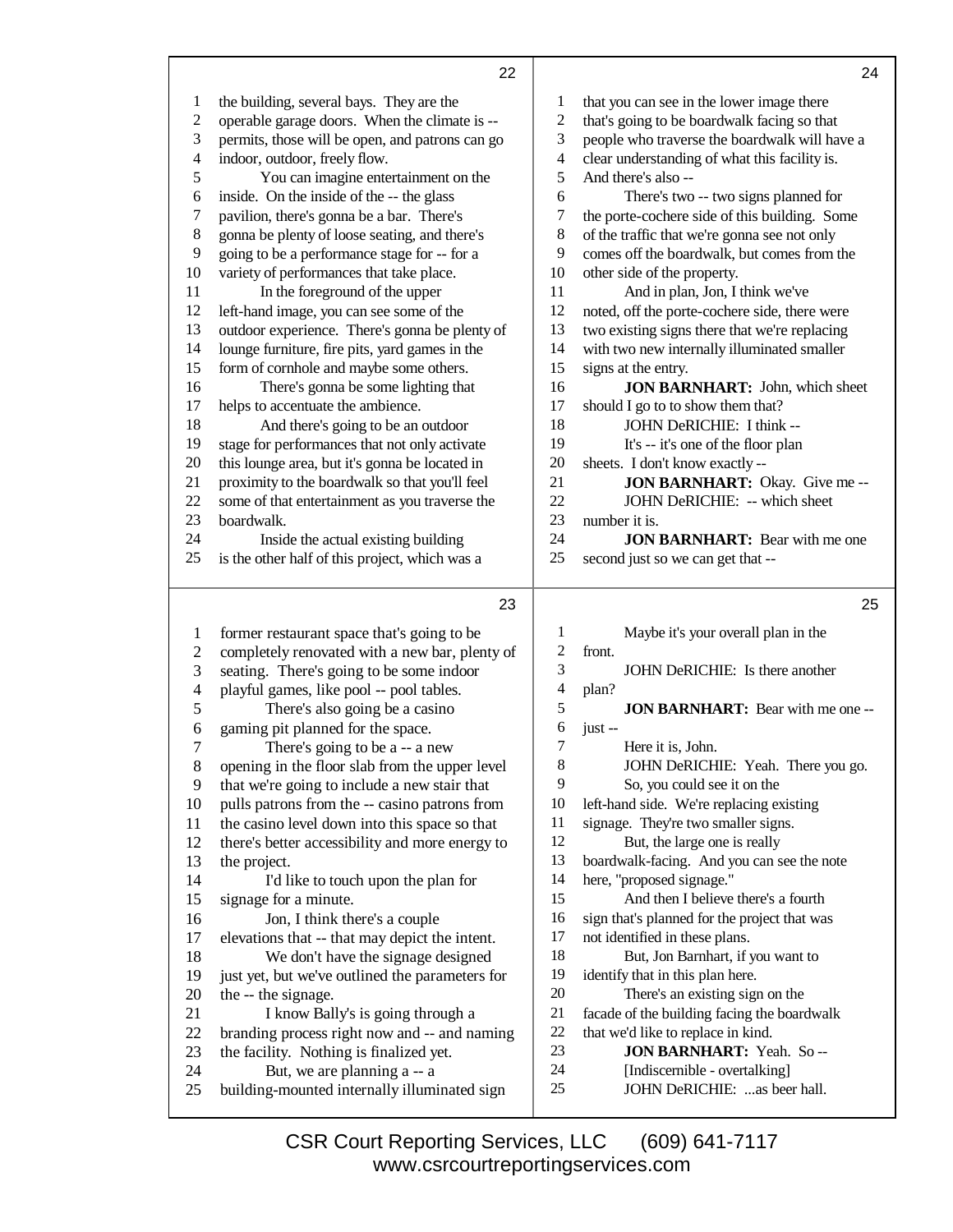|                          | 26                                                                                    |                  | 28                                                                                      |
|--------------------------|---------------------------------------------------------------------------------------|------------------|-----------------------------------------------------------------------------------------|
| 1                        | <b>JON BARNHART:</b> Yep.                                                             | 1                | on what John DeRichie was speaking about, the                                           |
| $\overline{c}$           | There. I just highlighted in red on                                                   | $\overline{c}$   | box I have on the left side, there are two                                              |
| 3                        | the right side of this plan is an existing sign                                       | 3                | proposed wall-mounted signs at that location.                                           |
| 4                        | that Mr. -- Mr. Talvacchia worked on last year                                        | 4                | If -- if you've -- if you've been to                                                    |
| 5                        | to identify all the existing signs and -- and                                         | 5                | the site -- I know many of us have when it was                                          |
| 6                        | obtain land use certificates for them.                                                | 6                | Harry's -- there was Harry's signs out in those                                         |
| 7                        | The -- the plan of that -- of this                                                    | 7                | areas.                                                                                  |
| 8                        | -- of this specific sign that I just                                                  | $8\,$            | The end of the --                                                                       |
| 9                        | highlighted is to potentially reutilize that                                          | 9                | So, there are two signs out at the                                                      |
| 10                       | sign size and location for the -- identifying                                         | 10               | entrance, coming in off the porte-cochere area,                                         |
| 11                       | the beer hall. It may become a -- a lit sign,                                         | 11               | and then the one wall sign that will be on the                                          |
| 12                       | which it currently is not. But, it would all                                          | 12               | face of the new beer hall structure that will                                           |
| 13                       | still fall within the guidelines of the land                                          | 13               | -- that will face the boardwalk.                                                        |
| 14                       | use certificate that was given for the existing                                       | 14               | So, that -- that is the three new                                                       |
| 15                       | sign. It would get no bigger. It would still                                          | 15               | signs that are with the application that are                                            |
| 16                       | be a wall-mounted sign.                                                               | 16               | the subject of the variance.                                                            |
| 17                       | So, it just may be a swapping of --                                                   | 17               | NICHOLAS TALVACCHIA: And -- and                                                         |
| 18                       | of materials and copy and, potentially,                                               | 18               | Jon, I know you'll get into the -- it later,                                            |
| 19                       | lighting to it.                                                                       | 19               | but we're not talking about size of signs for                                           |
| 20                       | We just wanted to bring that up as                                                    | 20               | variance, just number of signs. Correct?                                                |
| 21                       | -- you know, as it -- you may see that sign                                           | 21               | <b>JON BARNHART:</b> That's correct.                                                    |
| 22                       | change out. But, as -- as I mentioned.                                                | 22               | The site is well below the 25                                                           |
| 23                       | And Nick can talk -- speak to this.                                                   | 23               | percent threshold for wall-mounted signage, and                                         |
| 24                       | That sign was actually previously approved.                                           | 24               | it's -- it's just a matter of the number of                                             |
| 25                       | NICHOLAS TALVACCHIA: Right. And we                                                    | 25               | wall signs.                                                                             |
|                          |                                                                                       |                  |                                                                                         |
|                          |                                                                                       |                  |                                                                                         |
|                          | 27                                                                                    |                  | 29                                                                                      |
|                          |                                                                                       |                  |                                                                                         |
| $\mathbf{1}$             | -- we --                                                                              | 1                | And we know, the count permitted in                                                     |
| $\boldsymbol{2}$         | Just for the record, we've discussed                                                  | 2                | -- in the ord -- or in the regulations is                                               |
| 3                        | this issue with Mr. Reid. And consistent with                                         | 3                | relatively low for a project of this -- or for                                          |
| $\overline{\mathcal{A}}$ | past practice, if a sign is already a legal                                           | $\overline{4}$   | a -- a facility of this size.                                                           |
| 5                        | sign and as long as you don't change the size                                         | 5                | It's understandable to have one or                                                      |
| 6                        | of it or the type, you can change the -- the                                          | 6                | two wall-mounted signs on a smaller building                                            |
| 7                        | copy. And that's what we're really talking                                            | 7                | when you -- but, when you get to something like                                         |
| 8                        | about.                                                                                | $\,$ 8 $\,$<br>9 | a structure such as -- as a casino property, it                                         |
| $\overline{9}$           | And, of course, we'll run that by                                                     | 10               | warrants many wall-mounted signs. And that --<br>that's what creates the variance here. |
| 10                       | Mr. Reid at the appropriate time for CLUC to                                          | 11               |                                                                                         |
| 11<br>12                 | make sure it complies, but we expect that it                                          | 12               | NICHOLAS TALVACCHIA: Okay. Before                                                       |
| 13                       | will because we're not adding another sign                                            | 13               | we get into all of the variance -- the                                                  |
| 14                       | there and we're keeping it the same size.                                             | 14               | testimony, I want to go back to John DeRichie.<br>BY NICHOLAS TALVACCHIA:               |
| 15                       | Now, Jon, I know you're gonna come                                                    | 15               | John, do you have any further<br>Q.                                                     |
| 16                       | up next, Jon Barnhart, for testimony.                                                 | 16               | architectural comments, design comments?                                                |
| 17                       | We do need a sign variance for the<br>number of signs because we are adding three new | 17               | No. I -- I think I -- I covered it<br>A.                                                |
| 18                       | signs. But, we'll talk about that in a little                                         | 18               | all.                                                                                    |
| 19                       | while just to clear the record.                                                       | 19               | I just -- I want to highlight this                                                      |
| 20                       | The sign that you talked about on                                                     | 20               | щ,                                                                                      |
| 21                       | the wall is not an additional sign; it's just a                                       | 21               | The slide that's up now, you can see                                                    |
| 22                       | changeout of copy.                                                                    | 22               | the activity that's gonna take place in the                                             |
| 23                       | <b>JON BARNHART:</b> That's correct.                                                  | 23               | board -- on the courtyard space. I think it's                                           |
| 24                       | And while I have this exhibit up and                                                  | 24               | gonna really energize not only the courtyard,                                           |
| 25                       | -- and kind of highlighted, just to follow-up                                         | 25               | but the boardwalk. And I think it's gonna be a                                          |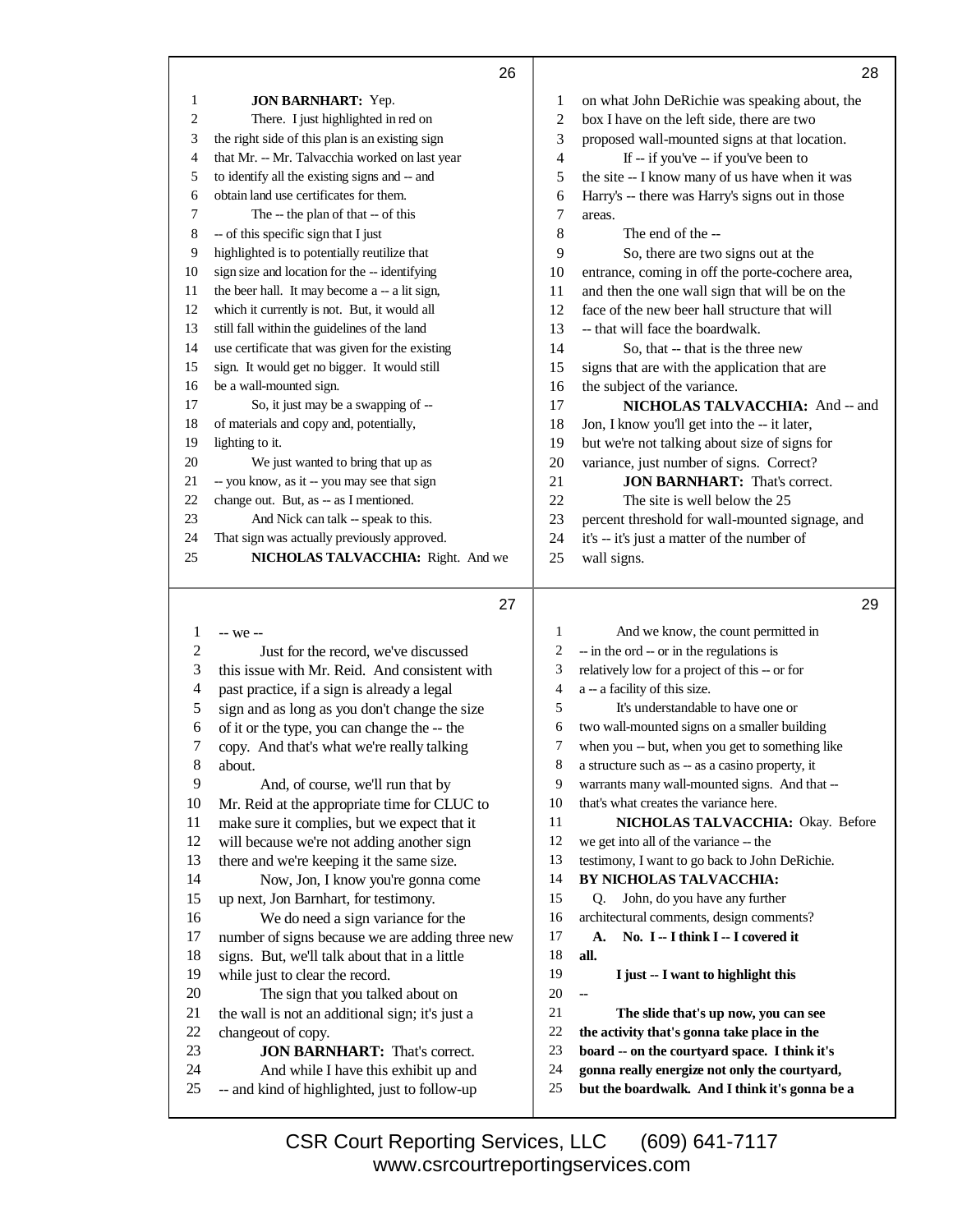|              | 30                                                                                   |              | 32                                              |
|--------------|--------------------------------------------------------------------------------------|--------------|-------------------------------------------------|
| $\mathbf{1}$ | really nice addition.                                                                | 1            | building coverage and lot coverage.             |
| 2            | Q. All right. Thank you.                                                             | $\sqrt{2}$   | And I'll let Mr. Barnhart address               |
| 3            | NICHOLAS TALVACCHIA: Any questions                                                   | 3            | those issues.                                   |
| 4            | from Mr. DeRichie at this time? Of course,                                           | 4            | <b>JON BARNHART:</b> Okay. Thank you,           |
| 5            | he'll be available for the hearing if -- at a                                        | 5            | Nick.                                           |
| 6            | later time.                                                                          | 6            | So, let me start --                             |
| 7            | LANCE LANDGRAF: I think, once we                                                     | 7            | I'm gonna close John's exhibits and             |
| 8            | get all the testimony in and have our                                                | 8            | bring mine up, if you'd just give me one        |
| 9            | professionals testify as well and review their                                       | 9            | moment.                                         |
| 10           | reports, --                                                                          | 10           | NICHOLAS TALVACCHIA: And, Jon                   |
| 11           | NICHOLAS TALVACCHIA: Okay.                                                           | 11           | Barnhart, these exhibits that you're about to   |
| 12           | LANCE LANDGRAF: - we'll -- we'll                                                     | 12           | present, they were part of the original         |
| 13           | get our questions across then, Nick.                                                 | 13           | submission? They're not --                      |
| 14           | Thank you.                                                                           | 14           | <b>JON BARNHART:</b> That's correct.            |
| 15           | NICHOLAS TALVACCHIA: Thank you.                                                      | 15           | They're all -- they're all just documents from  |
| 16           | So, right before I bring up Jon                                                      | 16           | the submission package. That's correct.         |
| 17           | Barnhart to go over the engineering and                                              | 17           | NICHOLAS TALVACCHIA: Right.                     |
| 18           | planning testimony, I just want to do a little                                       | 18           | Nothing new here.                               |
| 19           | housekeeping.                                                                        | 19           | Okay.                                           |
| 20           | We did submit a parking analysis                                                     | 20           | <b>JON BARNHART: Correct.</b>                   |
| 21           | December 15th. In our original submission, we                                        | 21           | SCOTT COLLINS: Nick, just before --             |
| 22           | said we would submit that. We did submit it.                                         | 22           | I don't know if you guys realized               |
| 23           | And then in the reports, there were                                                  | 23           | this. I had a little technical difficulty in    |
| 24           | two housekeeping items. The notice, which                                            | 24           | the beginning.                                  |
| 25           | we've submitted, the affidavit of notice.                                            | 25           | I know that Lance picked up the ball            |
|              | 31                                                                                   |              | 33                                              |
|              |                                                                                      |              |                                                 |
| 1            | And there's the certification of                                                     | $\mathbf{1}$ | and we marked the application itself as A-1.    |
| 2            | paid taxes. We did supplement the application                                        | 2            | NICHOLAS TALVACCHIA: Yes.                       |
| 3            | to provide for that.                                                                 | 3            | SCOTT COLLINS: Nick, you just                   |
| 4            | So, I just want to get that out of                                                   | 4            | referenced the parking analysis. Was that       |
| 5            | the way.                                                                             | 5            | submitted or is it --                           |
| 6            | And with that, I will ask --                                                         | 6            | It's been referenced.                           |
| 7            | LANCE LANDGRAF: So noted.                                                            | 7            | NICHOLAS TALVACCHIA: It was                     |
| 8            | <b>NICHOLAS TALVACCHIA:</b> Thank you.                                               | 8            | submitted on December 15th to Rob. And I        |
| 9            | With that, I will ask Mr. Barnhart,                                                  | 9            | believe you were copied on it, Scott.           |
| 10           | whose been qualified, to talk about the                                              | 10           | So, if you want to make that another            |
| 11           | variances.                                                                           | 11           | exhibit, that's fine.                           |
| 12           | So, Jon $-$                                                                          | 12           | <b>SCOTT COLLINS: Sure.</b>                     |
| 13           | So, for the record, the parking                                                      | 13           | And then anything else that we're               |
| 14           | analysis showed that we did not need a parking                                       | 14           | talking about here?                             |
| 15           | variance. I'd asked for it initially as a                                            | 15           | NICHOLAS TALVACCHIA: There's                    |
| 16           | matter of caution.                                                                   | 16           | nothing new that we're presenting that's not in |
| 17           | Because this property was separated                                                  | 17           | the application package, Scott.                 |
| 18           | from Bally's last year, Bally's Wild West,                                           | 18           | SCOTT COLLINS: Okay. Okay.                      |
| 19           | there had not been a new parking calculation                                         | 19           | And Jon -- I'm sorry -- you were                |
| 20           | done at that time. We did it. We have an --                                          | 20           | sworn and qualified?                            |
| 21           | Actually, we're over parked at this                                                  | 21           | <b>JON BARNHART: Yes.</b>                       |
| 22           | point in time. So, we don't need that. And we                                        | 22           | <b>SCOTT COLLINS: Okay.</b>                     |
| 23           | withdraw that variance request.                                                      | 23           | LANCE LANDGRAF: Jane stepped in for             |
| 24<br>25     | And then what we're left with are<br>variances for more signs than permitted and for | 24<br>25     | you, Scott.<br>SCOTT COLLINS: Okay. Okay. I was |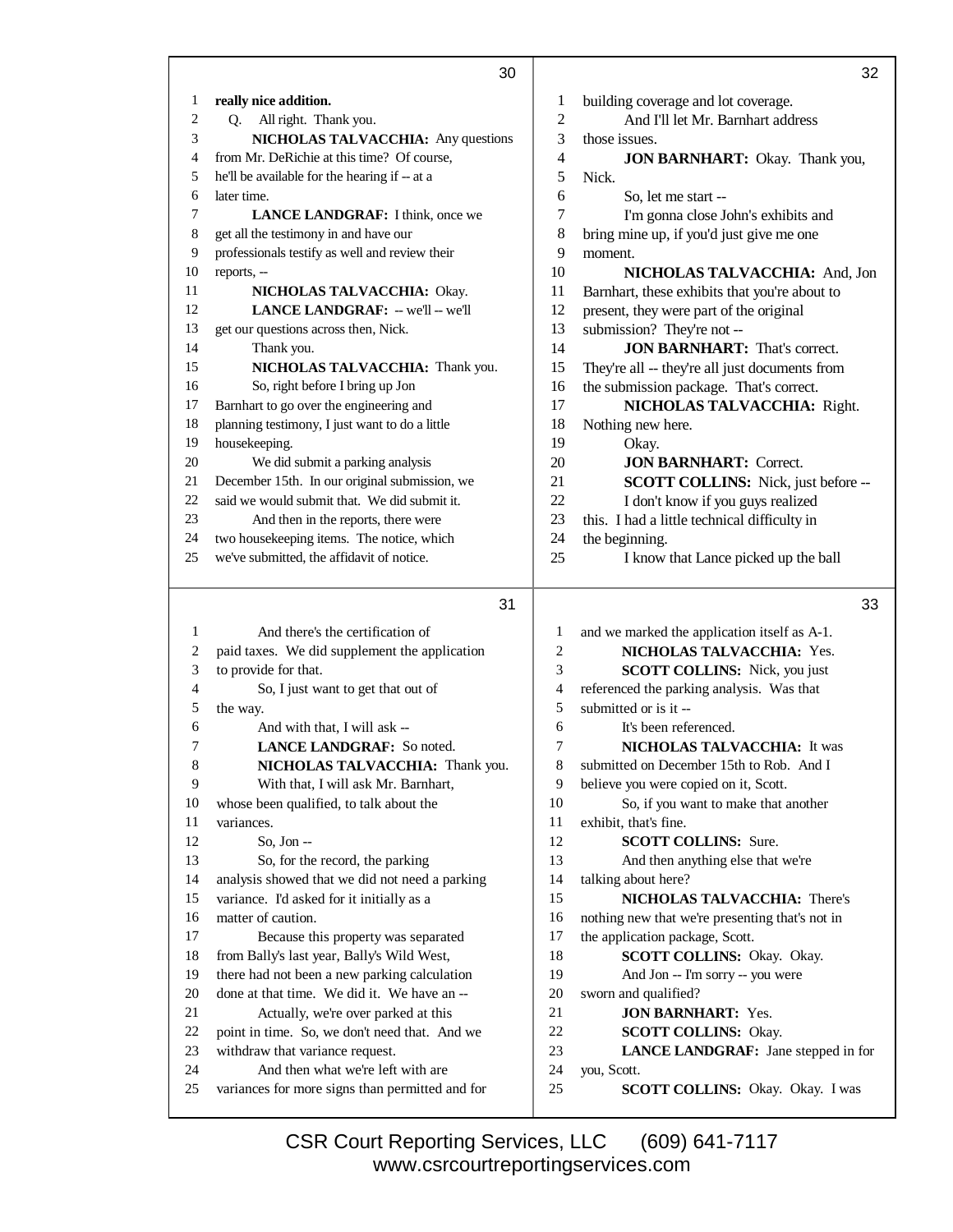|                             | 34                                                                              |                          | 36                                                                                               |
|-----------------------------|---------------------------------------------------------------------------------|--------------------------|--------------------------------------------------------------------------------------------------|
| 1                           | here, but --                                                                    | 1                        | NICHOLAS TALVACCHIA: Yes.                                                                        |
| $\sqrt{2}$                  | For part of it I was here, but I                                                | $\overline{2}$           | <b>JON BARNHART:</b> Okay. So, as John                                                           |
| $\ensuremath{\mathfrak{Z}}$ | couldn't talk. I was on mute. So, okay.                                         | 3                        | already described, the proposal is to -- is to,                                                  |
| $\overline{4}$              | LANCE LANDGRAF: Oh. Sorry about                                                 | 4                        | basically, as I mentioned, take the -- the --                                                    |
| 5                           | that.                                                                           | 5                        | the -- the Dennis Hotel courtyard kind of to                                                     |
| $\epsilon$                  | [Indiscernible - overtalking]                                                   | 6                        | the next level.                                                                                  |
| 7                           | I had -- I had similar --                                                       | 7                        | Right now, as we know, it's a --                                                                 |
| 8                           | I couldn't even get into the                                                    | 8                        | it's a lawn area. It has some landscaping. It                                                    |
| 9                           | meeting. I'm --                                                                 | 9                        | has an outdoor bar. It has some hardscaping                                                      |
| 10                          | It's $-$ it's $-$ it's our glitch of                                            | 10                       | for patio seating.                                                                               |
| 11                          | 2022.                                                                           | 11                       | And it has been great, but it has so                                                             |
| 12                          | SCOTT COLLINS: Okay. It happens.                                                | 12                       | much potential that Bally's has -- is                                                            |
| 13                          | Okay. Thank you, all.                                                           | 13                       | recognizing that and -- and -- and that's why                                                    |
| 14                          | NICHOLAS TALVACCHIA: Thank you.                                                 | 14                       | we're here this morning.                                                                         |
| 15                          |                                                                                 | 15                       | The $-$                                                                                          |
| 16                          | <b>DIRECT EXAMINATION</b>                                                       | 16                       | Again, as Mr. DeRichie already                                                                   |
| 17                          | BY NICHOLAS TALVACCHIA:                                                         | 17                       | explained to you and -- but I'm just gonna kind                                                  |
| 18                          | All right. Jon, Jon Barnhart, if<br>Q.                                          | 18                       | of draw and point out a few specific things.                                                     |
| 19                          | you can proceed.                                                                | 19                       | The proposed structure, the beer hall                                                            |
| 20                          | Sure.<br>A.                                                                     | 20                       | structure, is about 5,000 square feet. It will                                                   |
| 21<br>22                    | So, I'm just gonna start with the                                               | 21                       | have a direct physical connection to the                                                         |
| 23                          | existing conditions plan.<br>I know everybody's aware of the                    | 22<br>23                 | Interior space. And the -- the -- the building                                                   |
| 24                          | location, but just to give context for the                                      | 24                       | itself, the glass structure, which will have a<br>-- and a retractable roof, I just highlighted  |
| 25                          | record.                                                                         | 25                       | in red. That will be an indoor/outdoor type of                                                   |
|                             |                                                                                 |                          |                                                                                                  |
|                             |                                                                                 |                          |                                                                                                  |
|                             | 35                                                                              |                          | 37                                                                                               |
| 1                           |                                                                                 | 1                        |                                                                                                  |
| $\overline{c}$              | The -- the -- the plan you see<br>before you is the existing conditions of the  | $\overline{c}$           | space. All the -- all the -- all the perimeter<br>walls will open by way of garage doors and the |
| $\ensuremath{\mathfrak{Z}}$ | property. The -- the bold outline is the                                        | 3                        | roof will open. So, in the summer months, you                                                    |
| $\overline{4}$              | subject property itself. Those --                                               | $\overline{\mathcal{A}}$ | can, essentially, be inside that structure and                                                   |
| 5                           | That includes the towers and the                                                | 5                        | still feel like you're sitting outside.                                                          |
| 6                           | parking garages and -- and -- and the -- and                                    | 6                        | What this structure does for this                                                                |
| 7                           | the restaurants and -- and casino space.                                        | 7                        | space is it allows it to be utilized for a much                                                  |
| $\,8\,$                     | The proposed project -- and I'm kind                                            | 8                        | longer period of time than the -- than the                                                       |
| 9                           | -- if you follow my -- my red dot mouse, is                                     | 9                        | prior courtyard space, in that it will be able                                                   |
| 10                          | within this area. It's the courtyard that is                                    | 10                       | to go shoulder months, potentially year-round.                                                   |
| 11                          | the former Harry's oyster bar courtyard area                                    | 11                       | You know, it -- it will --                                                                       |
| 12                          | that has been used for a number of summers for                                  | 12                       | You know, when you close that                                                                    |
| 13                          | outdoor eating. And they have a bar out there.                                  | 13                       | structure, when you close the walls, close the                                                   |
| 14                          | And it -- and it has been a great location for                                  | 14                       | doors, it will, you know, obviously, be a much                                                   |
| 15                          | some very exciting entertainment and dining and                                 | 15                       | different conditioned space for use whenever                                                     |
| 16                          | -- and -- and, in some cases, retail offerings.                                 | 16                       | Bally's deems to be appropriate.                                                                 |
| 17                          | They've had some different events in there.                                     | 17                       | The other elements within this area                                                              |
| 18                          | As we all know, Harry's has -- has                                              | 18                       | are some outdoor seating.                                                                        |
| 19<br>20                    | closed at this point and the Bally's folks want                                 | 19                       | Bear with me one second.                                                                         |
| 21                          | to take this space to the next level, which                                     | 20                       | There will be some specific outdoor                                                              |
| 22                          | we're super, super excited about.                                               | 21<br>22                 | seating along the perimeters you can see here<br>and here.                                       |
| 23                          | Let me just go to our site plan.<br>Nope. Give me one second. I've got to close | 23                       | There will also be a -- what we're                                                               |
| 24                          | this one.                                                                       | 24                       | gonna call a lawn area that will have some                                                       |
| 25                          | Okay. Can everybody see that?                                                   | 25                       | outdoor seating, which I'm highlighting here.                                                    |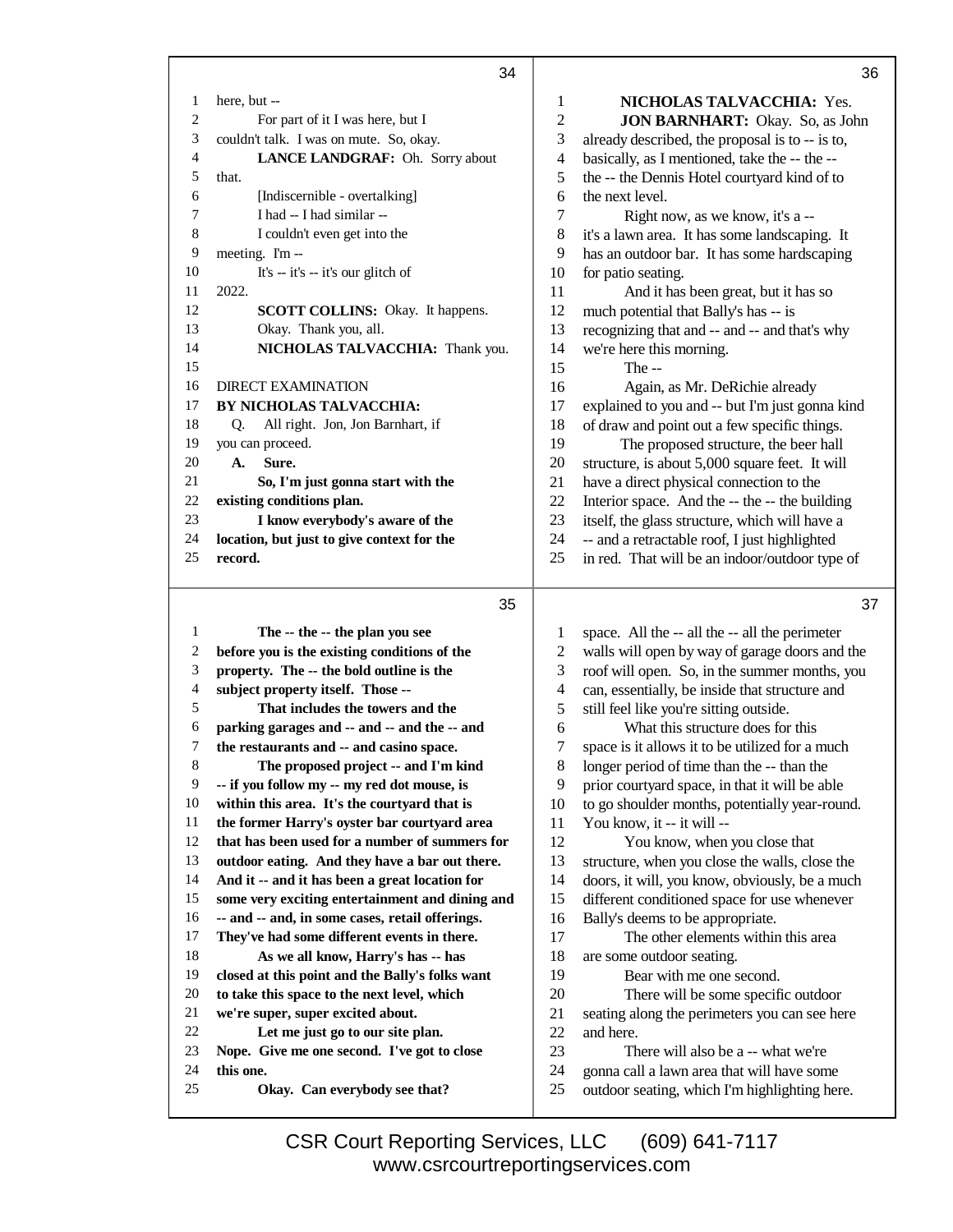|                | 38                                                                                         |                          | 40                                                                              |
|----------------|--------------------------------------------------------------------------------------------|--------------------------|---------------------------------------------------------------------------------|
| 1              | Those areas will be strictly outside and,                                                  | 1                        | the stage and things are, all of the existing                                   |
| $\overline{2}$ | obviously, more just toward -- toward good                                                 | $\mathfrak{2}$           | site conditions would remain as they are. And                                   |
| 3              | weather conditions, but you will still have                                                | 3                        | actually, they're -- they're very well kept and                                 |
| $\overline{4}$ | that full outdoor experience as well.                                                      | $\overline{\mathcal{A}}$ | -- and the landscaping is very well maintained                                  |
| $\mathfrak s$  | One thing I do want to point out,                                                          | 5                        | in those areas.                                                                 |
| $\epsilon$     | which is a little different from our submission                                            | 6                        | Okay. So, with regard to the                                                    |
| 7              | package, is that this area here was -- is                                                  | 7                        | variances, we are asking for three variances                                    |
| 8              | called out as lawn. There --                                                               | 8                        | this morning.                                                                   |
| 9              | Bally's has looked at it and have --                                                       | 9                        | The --                                                                          |
| 10             | and they believe that they -- what they would                                              | 10                       | Variance number one is the signage,                                             |
| 11             | like to do is use an artificial turf in that                                               | 11                       | which we kind of already touched on. There are                                  |
| 12             | space from -- from a -- just from a cleanliness                                            | 12                       |                                                                                 |
| 13             | and -- and maintenance standpoint. They                                                    | 13                       | As you know, the regulations permit                                             |
| 14             | believe that that may be the best way to go.                                               | 14                       | maximum number of free -- maximum number of                                     |
| 15             | So, you will hear me provide a -- a                                                        | 15                       | wall signs. And, obviously, the building                                        |
| 16             | very, very minor difference in the coverage                                                | 16                       | already well exceeds the -- the permitted                                       |
| 17             | numbers that were on the application plan.                                                 | 17                       | requirement.                                                                    |
| 18             | But, I did want to point that out to you.                                                  | 18                       | So, we are requesting a variance to                                             |
| 19             | And then the second piece of that is                                                       | 19                       | add three additional wall signs, which John --                                  |
| 20             | that -- is that they would like -- in their                                                | 20                       | John DeRichie described.                                                        |
| 21             | design development, they would like to take the                                            | 21                       | They meet -- they meet ordinance                                                |
| 22             | stage that's shown in that area and actually                                               | 22                       | requirements with regard to their location on                                   |
| 23             | move it to right about here to give a little                                               | 23                       | the building. They meet ordinance requirements                                  |
| 24             | more space in front of the stage for -- you                                                | 24                       | with regard to their height, with their width,                                  |
| 25             | know, for dancing and -- and -- and                                                        | 25                       | with regard to their projection from the                                        |
|                |                                                                                            |                          |                                                                                 |
|                | 39                                                                                         |                          | 41                                                                              |
| 1              | entertainment in front of the stage not                                                    | 1                        | building, and their individual area.                                            |
| $\overline{c}$ | conflicting with the seating area.                                                         | $\mathfrak{2}$           | It's the -- it's the fact that we                                               |
| 3              | So, that is, again, a very, very                                                           | 3                        | are adding signs to the building that already                                   |
| 4              | minor difference in the -- in the impervious                                               | 4                        | exceeds the maximum number of wall-mounted                                      |
| 5              | coverage that we reported initially, when the                                              | 5                        | signs that creates the variance.                                                |
| 6              | -- when we were in the design of this project.                                             | 6                        | The -- the next variance that we are                                            |
| 7              | But, I will get those numbers on the record. I                                             | 7                        | asking for is with regard to lot coverage.                                      |
| 8              | just wanted to -- to -- to point all of that                                               | $\,8\,$                  | And then the final is building                                                  |
| 9              | out for you.                                                                               | 9                        | coverage.                                                                       |
| 10             | The couple of things that I did -- I                                                       | 10                       | I'm gonna talk about those two                                                  |
| 11             | want to point out while I'm on this slide that                                             | 11                       | together because they kind of go hand-in-hand.                                  |
| 12             | were brought up in the professional reports.                                               | 12                       | Building coverage, you know, I think                                            |
| 13             | The -- the -- the space around the                                                         | 13                       | in this case, it is -- well, actually, both                                     |
| 14             | facility will be hardscaped, for the most part.                                            | 14                       | cases, is very, very de minimis.                                                |
| 15             | You can see I say "existing concrete                                                       | 15                       | This building -- this structure, I                                              |
| 16             | patio." Some of it may need to be replaced as                                              | 16                       | should say, is, essentially, open on three                                      |
| 17             | a result of construction activities.                                                       | 17                       | sides and a roof during some months. It is                                      |
| 18             | The space in front, as I mentioned,                                                        | 18                       | very transparent. It has no real impact with                                    |
| 19             | will be -- will be a synthetic turf.                                                       | 19                       | regard to the massing on the site, and it is                                    |
| 20<br>21       | And then the other areas as you go                                                         | 20<br>21                 | actually surrounded on three sides by the                                       |
| 22             | toward the boardwalk would, essentially, remain<br>the existing conditions, what they are; | 22                       | existing building.                                                              |
| 23             | concrete patio and/or boardwalk structure                                                  | 23                       | So, if you were to drive by this<br>Bally's facility from Michigan Avenue, from |
| 24             | and/or landscape area.                                                                     | 24                       | Pacific Avenue, you wouldn't even know that --                                  |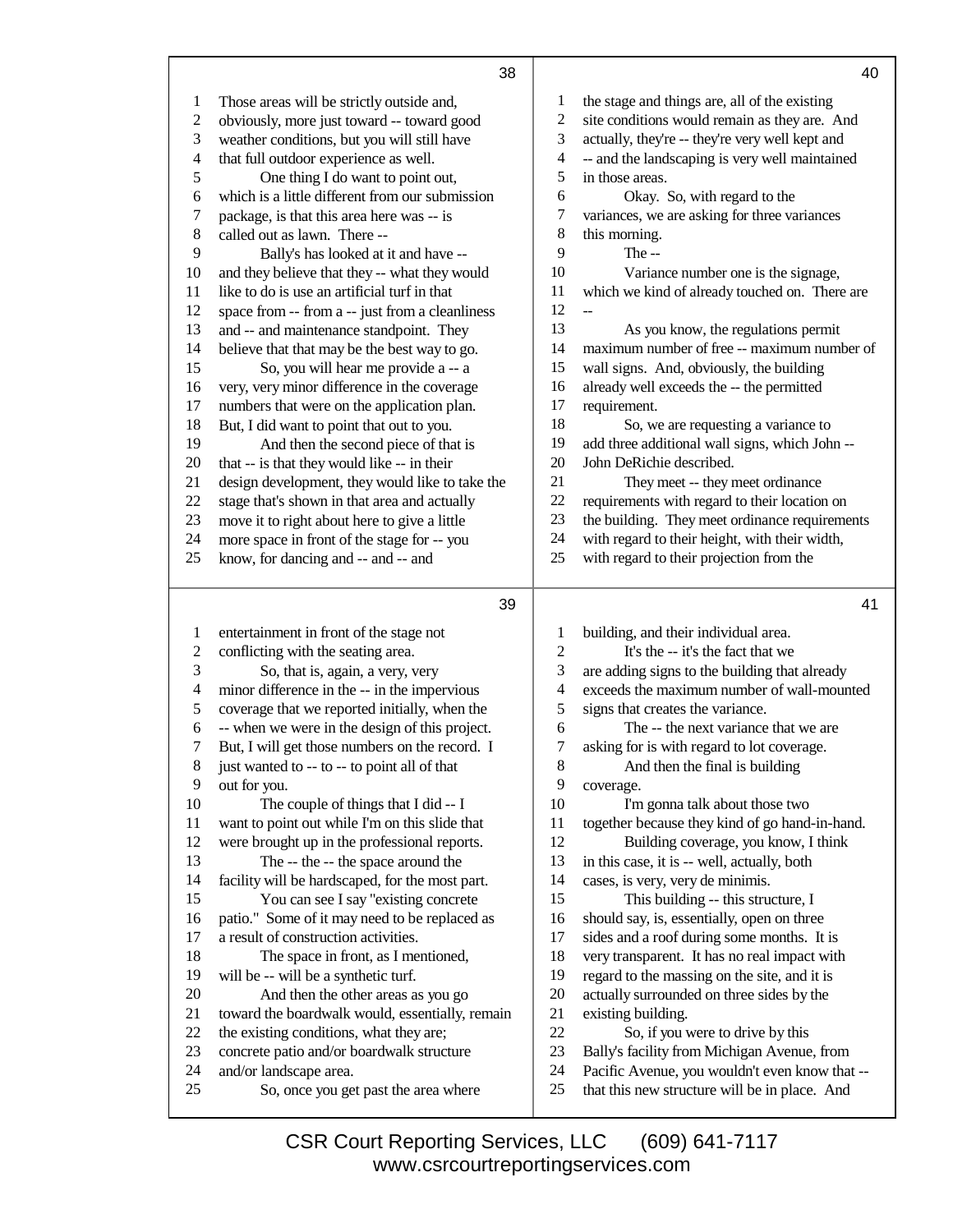|                | 42                                              |    | 44                                              |
|----------------|-------------------------------------------------|----|-------------------------------------------------|
| 1              | from the boardwalk, honestly, it will -- it     | 1  | I think the positive criteria, there            |
| 2              | will actually create an attractive appearance   | 2  | are a couple purposes of zoning that are        |
| 3              | of this open glass transparent structure        | 3  | advanced to establish a -- a positive criteria. |
| $\overline{4}$ | looking from the boardwalk back through the     | 4  | While they are C--                              |
| 5              | courtyard, into the Dennis Hotel area.          | 5  | While we are applying the $(c.)(2)$ or          |
| 6              | So, from a building -- building                 | 6  | flexible "C" type of variance to the            |
| 7              | coverage perspective, we think it's -- it's --  | 7  | application, there are a couple purposes of     |
| 8              | it's only a benefit to this property. It        | 8  | zoning that we do believe that are advanced.    |
| 9              | creates a -- a -- an attractive area. It has    | 9  | And that is, first of all, we are creating a    |
| 10             | no negative impacts to any of the surrounding   | 10 | very desirable visual environment and providing |
| 11             | properties or -- or land uses.                  | 11 | an amenity to the public, to the community, and |
| 12             | With regard to the lot coverage, the            | 12 | to -- and to visitors of the city of            |
| 13             | impervious coverage. So, this is an             | 13 | Atlantic City that kind of doesn't exist on the |
| 14             | interesting one when you look at developed      | 14 | boardwalk.                                      |
| 15             | properties such as Bally's. Because, as you     | 15 | There's some -- there are some other            |
| 16             | know, prior to the Tourism District being in    | 16 | venues that are -- that are -- that are working |
| 17             | place, there was no lot coverage requirement in | 17 | as, you know, beer halls and things like that,  |
| 18             | -- in the -- in -- in the casino zones. You     | 18 | but this is taking it, I think, to another      |
| 19             | were only ever dealing with building coverage.  | 19 | level.                                          |
| 20             | So, on a new project, the -- the                | 20 | They're utilizing a space that is a             |
| 21             | regulations have numbers of 80 percent and 70   | 21 | magnificent space, that courtyard. And anybody  |

 that has been in it, even -- even when they had a -- a small portable stage and some tables out there when it was Harry's, it was a -- it was an unbelievable experience to stand in there,

- 21 regulations have percent, which makes sense to try to -- to try
- to ensure projects have appropriate greenery
- and landscaping and -- and don't overmass
- themselves on sites.

## 

| 1  | We're in a portion of town that is              | 1  | look at -- around -- look around at the         |
|----|-------------------------------------------------|----|-------------------------------------------------|
| 2  | fully developed. The -- the sites are all 90    | 2  | architecture of that building, look back at the |
| 3  | to a hundred percent in coverage, both building | 3  | boardwalk, enjoy food and beverage. And this    |
| 4  | and lot.                                        | 4  | is going to now take that space to -- to a      |
| 5  | And what we propose is entirely                 | 5  | level that -- that we don't have on the         |
| 6  | compatible with -- with all of our surrounding  | 6  | boardwalk right now.                            |
| 7  | land uses, as I'm sure you all recognize.       | 7  | So, we believe that this creates a              |
| 8  | And also, you have to remember what             | 8  | tremendous desirable visual environment.        |
| 9  | we propose is within a -- a three-sided         | 9  | We also believe that the application            |
| 10 | courtyard that is -- the -- the only place that | 10 | promotes the general welfare. The reason that   |
| 11 | you see it is from the boardwalk.               | 11 | I can say that -- and I -- I always say this -- |
| 12 | So, we believe that we don't create             | 12 | Miss Cofone does a good job of doing my         |
| 13 | any negative impact with a building or lot      | 13 | planning work for me in her -- in her reports   |
| 14 | coverage variance request.                      | 14 | -- the -- the application clearly advances both |
| 15 | And keep in mind, in the scope of               | 15 | the purposes of the RC, Resort Commercial,      |
| 16 | the -- of the site, you know, we're talking     | 16 | District and of the Tourism District master     |
| 17 | about -- we're talking about coverages that are | 17 | plan.                                           |
| 18 | going up a minuscule amount. So, it's -- it's   | 18 | And I'm just gonna just quickly put             |
| 19 | a very, very minor request. And we believe      | 19 | into the record a couple of -- of the           |
| 20 | that -- that it is appropriate.                 | 20 | specifics. They're actually already in the      |
| 21 | So, when we look at these variances,            | 21 | record already because they're right out of     |
| 22 | they are all C-type variances, both the signs   | 22 | Miss Cofone's report.                           |
| 23 | and -- and the coverage variances. The --       | 23 | But, the -- the purpose of the RC               |
| 24 | We have to, obviously, satisfy the              | 24 | Commercial District is to provide an array of   |
| 25 | positive and the negative criteria.             | 25 | land uses that will capitalize on the zoning -- |
|    |                                                 |    |                                                 |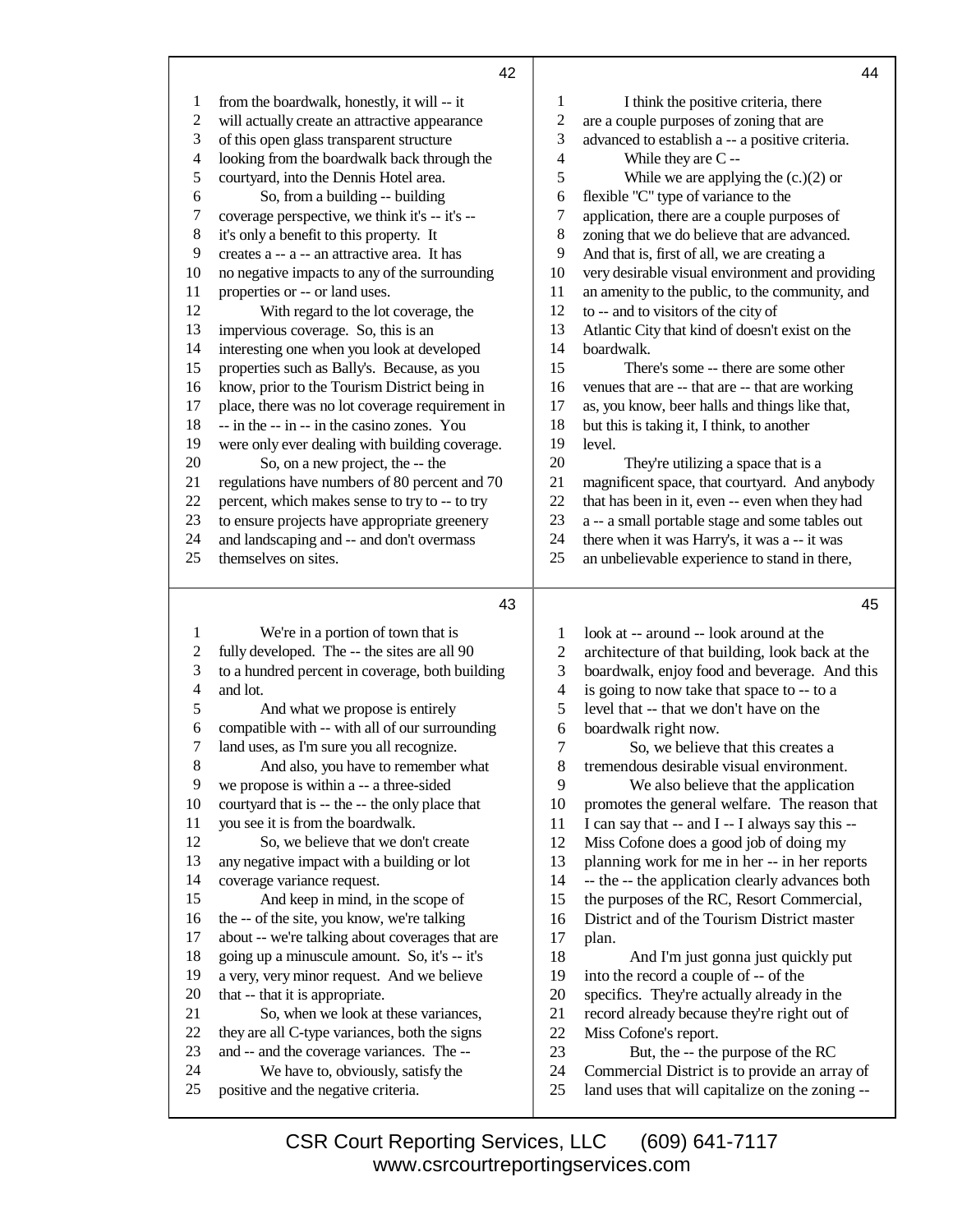| 1                | on the zoning district's geo -- geographical                                             | 1                                              | not overtaking any of the structures                                                         |  |
|------------------|------------------------------------------------------------------------------------------|------------------------------------------------|----------------------------------------------------------------------------------------------|--|
| $\overline{2}$   | advantages of the zoning district's proximity                                            | $\sqrt{2}$                                     | whatsoever. They are -- they are just                                                        |  |
| $\mathfrak{Z}$   | to the boardwalk or the ocean. That's sentence                                           | 3<br>identifying the use that we are proposing |                                                                                              |  |
| $\overline{4}$   | number one.                                                                              | 4                                              | within this -- within this courtyard area.                                                   |  |
| $\mathfrak s$    | This project promotes that exactly.                                                      | 5                                              | So, we think they're very                                                                    |  |
| 6                | It is immediately adjacent to the boardwalk.                                             | 6                                              | appropriately sized and appropriately located                                                |  |
| $\boldsymbol{7}$ | With what is proposed here, it's going to feel                                           | 7                                              | and create no negative impact to -- to any                                                   |  |
| 8                | like it's on and -- and/or an extension of the                                           | 8                                              | visual environment.                                                                          |  |
| 9                | boardwalk. And it's absolutely going to                                                  | 9                                              | With regard to the two coverage                                                              |  |
| 10               | invigorate the Resort Commercial District by                                             | 10                                             | variances that I mentioned, I think it's a case                                              |  |
| 11               | adding this -- this project to that boardwalk                                            | 11                                             | of -- with -- looking on -- I'm sorry --                                                     |  |
| 12               | frontage.                                                                                | 12                                             | looking at the zone plan or zoning ordinance,                                                |  |
| 13               | With regard to promoting the master                                                      | 13                                             | this is a case of you had some changes to the                                                |  |
| 14               | plan, Tourism -- the Atlantic City tourism                                               | 14                                             | Tourism -- to the regulations when the Tourism                                               |  |
| 15               | master plan, again, reading right from                                                   | 15                                             | District came in -- in -- into play. So, this                                                |  |
| 16               | Miss Cofone's report, "The vision is to                                                  | 16                                             | site, by way of its prior subdivision, puts                                                  |  |
| 17               | reinvigorate Atlantic City in the near-term as                                           | 17                                             | itself in a -- in an -- in a condition of being                                              |  |
| 18               | a leading resort destination in the northeast                                            | 18                                             | nonconforming and having no ability to improve                                               |  |
| 19               | and beyond. Among others, overarching                                                    | 19                                             | upon itself from a building or lot coverage                                                  |  |
| 20               | objectives are to develop an economically                                                | $20\,$                                         | standpoint without variance.                                                                 |  |
| 21               | viable and sustainable Tourism District."                                                | 21                                             | So, we believe that it's being done                                                          |  |
| 22               | This is the projects -- these are                                                        | 22                                             | in such a way that does not create a                                                         |  |
| 23               | the types of projects you want on your                                                   | 23                                             | substantial detriment to the zone plan or                                                    |  |
| 24               | boardwalk to create that environment that                                                | 24                                             | zoning ordinance. We're taking a space that is                                               |  |
| 25               | everybody from near and far wants to come to.                                            | 25                                             | already being utilized for things and just                                                   |  |
|                  |                                                                                          |                                                |                                                                                              |  |
|                  |                                                                                          |                                                |                                                                                              |  |
|                  | 47                                                                                       |                                                | 49                                                                                           |  |
| 1                | The hope is that there's 50 of these                                                     | 1                                              | making it better without creating any major                                                  |  |
| $\overline{c}$   | along the Atlantic City boardwalk, not just                                              | $\overline{2}$                                 | mass to the site.                                                                            |  |
| 3                | one. But, the --                                                                         | 3                                              | And with regard to the coverage -- I                                                         |  |
| $\overline{4}$   | You know, you have to get -- you                                                         | $\overline{4}$                                 | -- I -- I just want to touch on this quickly,                                                |  |
| 5                | have to get projects -- you know, projects                                               | $\mathfrak s$                                  | but we can touch on it more as the reports are                                               |  |
| 6                | going to -- and hope that -- that others see                                             | 6                                              | read into the record. There --                                                               |  |
| 7                | how great they -- that this boardwalk can be                                             | $\boldsymbol{7}$                               | We will be handling drainage                                                                 |  |
| 8                | and will be.                                                                             | 8                                              | appropriately throughout the entire courtyard.                                               |  |
| 9                | And for those reasons, we believe                                                        | 9                                              | There is a complete drainage system                                                          |  |
| 10               | that both the master plan and the purpose --                                             | 10                                             | within the courtyard we will be modifying and                                                |  |
| 11               | and the purpose of the -- of the district are                                            | 11                                             | utilizing. And we will provide all those                                                     |  |
| 12               | advanced, which -- which, therefore, promotes                                            | 12                                             | details as a condition of a final approval. We                                               |  |
| 13               | the general welfare.                                                                     | 13                                             | just didn't have them in time for the initial                                                |  |
| 14               | Those two items, we believe,                                                             | 14                                             | submission that was made.                                                                    |  |
| 15               | establish the positive criteria.                                                         | 15                                             | So, we believe that the first prong                                                          |  |
| 16               | With regard to the negative                                                              | 16                                             | in the negative criteria is clearly satisfied.                                               |  |
| 17               | criteria, is there a substantial detriment to                                            | 17                                             | The second prong is that there is no                                                         |  |
| 18               | the zone plan or zoning ordinance? Well, I                                               | 18                                             | substantial detriment to the public good.                                                    |  |
| 19               | would say, from a sign perspective, if you were                                          | 19                                             | I think, with a -- a very straight                                                           |  |
| 20               | to drive around this property, you'd have a                                              | 20                                             | face, I can say that this is only a benefit to                                               |  |
| 21               | hard time even finding the signs that we are                                             | 21                                             | the public.                                                                                  |  |
| 22<br>23         | proposing. We're -- we are proposing them                                                | 22                                             | The -- the venue, if it's absolutely                                                         |  |
| 24               | because, obviously, the -- the site needs<br>identity. But, they are in keeping with the | 23<br>24                                       | packed, the only people that will even hear it<br>are the people that are on -- on property. |  |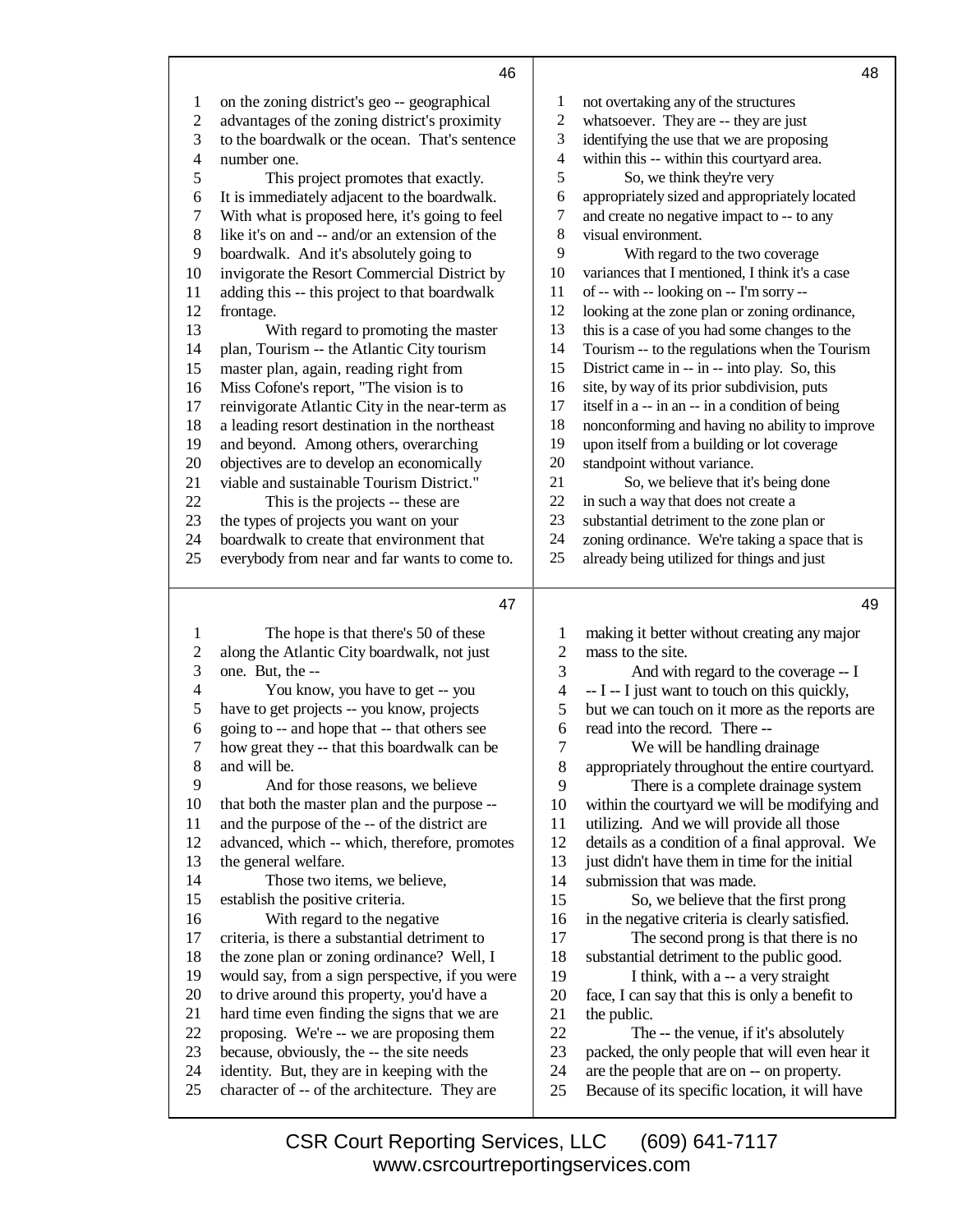|                | 50                                              |                | 52                                              |
|----------------|-------------------------------------------------|----------------|-------------------------------------------------|
| 1              | no -- no negative impact to the surrounding     | 1              | both motorists and pedestrians.                 |
| $\overline{c}$ | properties with regard to noise.                | $\overline{2}$ | NICHOLAS TALVACCHIA: And -- and                 |
| 3              | There is more than adequate parking             | 3              | that is one of the purposes of zoning.          |
| $\overline{4}$ | on this site. I think, as Nick identified to    | 4              | Correct?                                        |
| 5              | you, there are over 800 spaces in excess, based | 5              | <b>JON BARNHART:</b> It is. Design of           |
| $\epsilon$     | on the ordinance, for the property as -- as a   | 6              | transportation routes. Correct.                 |
| 7              | total -- in total. So, it does not create a     | 7              | NICHOLAS TALVACCHIA: All right.                 |
| 8              | traffic issue. It does not create a parking     | 8              | So, I -- I have nothing further of              |
| 9              | issue.                                          | 9              | Mr. Barnhart.                                   |
| 10             | We're hopeful that it creates an                | 10             | Mr. Landgraf, that completes our                |
| 11             | issue of more people on the -- coming to the    | 11             | presentation.                                   |
| 12             | boardwalk in Atlantic City, but, obviously,     | 12             | We know there's a report, and we're             |
| 13             | that's -- that's a benefit to the public as     | 13             | available to respond to that and any questions. |
| 14             | well.                                           | 14             | JON BARNHART: Oh. Wait. Nick, I                 |
| 15             | So, we believe that this project and            | 15             | $d_{0}$ --                                      |
| 16             | the variances that we're requesting are truly   | 16             | You know, I didn't put on the record            |
| 17             | only a benefit to the public and create no      | 17             | the -- the additional impervious coverage. The  |
| 18             | negative impacts to any of the -- any of the    | 18             | building coverage doesn't change, but the       |
| 19             | adjacent structures.                            | 19             | additional impervious coverage is another 2,420 |
| 20             | So, based on all of that, I believe             | 20             | square feet, which equates to 0.5 percent.      |
| 21             | we have satisfied both the positive and the --  | 21             | So, the request on our plan was at              |
| 22             | and the negative criteria.                      | 22             | 97.8 percent. And that number would now go to   |
| 23             | I -- I tried to touch on a couple of            | 23             | 98.3 percent. I just wanted to get that --      |
| 24             | the specific items in the professional reports  | 24             | NICHOLAS TALVACCHIA: That's --                  |
| 25             | within my direct testimony, but I'm, obviously, | 25             | that's impervious, Jon?                         |
|                |                                                 |                |                                                 |

## $51$

53

| 1  | more than happy to answer any additional        | 1  | <b>JON BARNHART:</b> That's impervious.        |
|----|-------------------------------------------------|----|------------------------------------------------|
| 2  | questions that everybody has.                   | 2  | Correct.                                       |
| 3  | NICHOLAS TALVACCHIA: Jon, I would               | 3  | NICHOLAS TALVACCHIA: Okay. Thank               |
| 4  | like to just follow-up on one small point on    | 4  | you.                                           |
| 5  | the signage variance.                           | 5  | <b>LANCE LANDGRAF:</b> That was my             |
| 6  | We're asking --                                 | 6  | question. The only question I had, Jon, was to |
| 7  | We're, as you testified, well under             | 7  | get that number in -- into the -- into the     |
| 8  | the area permitted, but we have more signs, and | 8  | file, into the record.                         |
| 9  | you said that that's because the building is so | 9  | Thank you.                                     |
| 10 | large, it warrants more signs. But, that's      | 10 | Okay. With that, we'll bring up --             |
| 11 | also important in terms of a purpose of zoning, | 11 | Kathryn, do you want to enter your             |
| 12 | which is to promote efficient and safe          | 12 | report into the record? It is dated December   |
| 13 | transportation.                                 | 13 | $15th$ .                                       |
| 14 | Would you agree with that?                      | 14 | We'll mark that as B-1.                        |
| 15 | <b>JON BARNHART:</b> Yes. Having adequate       | 15 | <b>KATHRYN COMFORTH: Sure.</b>                 |
| 16 | signage to have patrons, folks, be able to find | 16 | <b>LANCE LANDGRAF:</b> And, Scott, we          |
| 17 | the location that they're trying to get to is   | 17 | should probably swear in our professionals.    |
| 18 | important, because it avoids people walk --     | 18 | SCOTT COLLINS: Okay. Good morning.             |
| 19 | either walking around a building multiple       | 19 | Good morning, Kathryn.                         |
| 20 | times, trying to get where they're going, or,   | 20 | Could you raise your right hand,               |
| 21 | you know, driving through the porte-cochere and | 21 | please?                                        |
| 22 | really not having any idea where this facility  | 22 | Do you swear to tell the truth, the            |
| 23 | is.                                             | 23 | whole truth and nothing but the truth in your  |
| 24 | So, having appropriate signage is               | 24 | testimony here today?                          |
| 25 | important to provide appropriate guidance to    | 25 | KATHRYN COMFORTH: Yes, I do.                   |
|    |                                                 |    |                                                |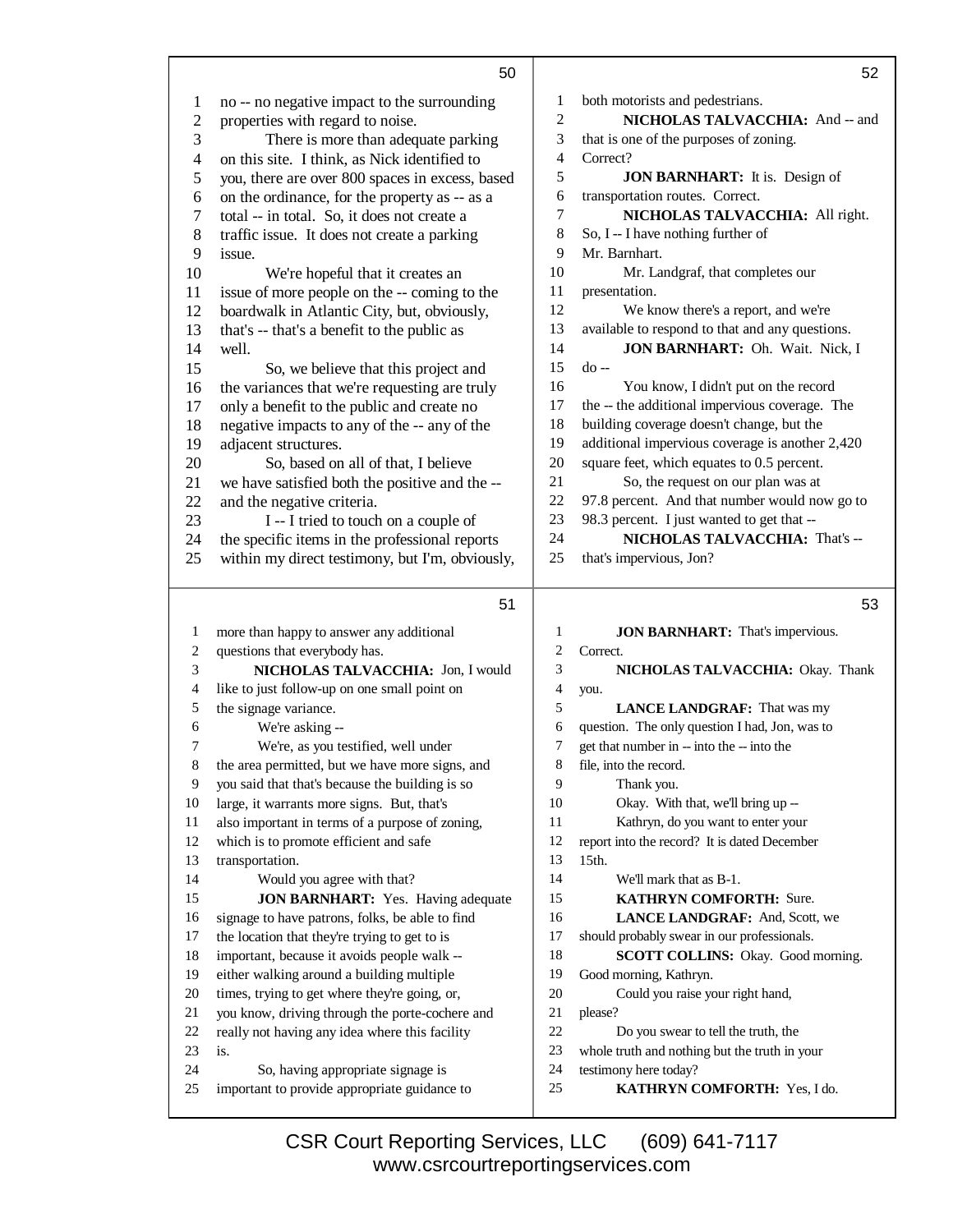|                | 54                                              |            | 56                                              |
|----------------|-------------------------------------------------|------------|-------------------------------------------------|
| 1              | <b>SCOTT COLLINS:</b> And you will be           | 1          | engineering perspective. It's just I'll --      |
| $\overline{c}$ | testifying as an expert in the field of         | $\sqrt{2}$ | I'll do the -- the catchall.                    |
| 3              | professional engineering?                       | 3          | I'll just get confirmation that                 |
| $\overline{4}$ | <b>KATHRYN COMFORTH: Correct.</b>               | 4          | anything we requested in our letter -- I know   |
| 5              | <b>SCOTT COLLINS:</b> And you have              | 5          | Jon has already mentioned some of the stuff     |
| 6              | testified, obviously, before this body numerous | 6          | that they'll provide as a condition of          |
| 7              | times.                                          | 7          | approval. Do you -- do you guys take exception  |
| $8\,$          | Lance, do you recognize -- continue             | 8          | to anything that we asked for, in terms of      |
| 9              | to recognize her credentials?                   | 9          | providing anything, and that you'll comply with |
| 10             | <b>LANCE LANDGRAF: Yes.</b>                     | 10         | our letter?                                     |
| 11             | <b>SCOTT COLLINS:</b> Do you want to do         | 11         | NICHOLAS TALVACCHIA: We will                    |
| 12             | Christine at the same time?                     | 12         |                                                 |
| 13             |                                                 | 13         | comply.<br>KATHRYN COMFORTH: Okay.              |
| 14             | <b>LANCE LANDGRAF: Please.</b>                  | 14         | [Indiscernible - overtalking]                   |
|                | SCOTT COLLINS: Oh. There you are.               |            |                                                 |
| 15             | Good morning.                                   | 15         | <b>JON BARNHART:</b> We've -- we've read        |
| 16             | <b>CHRISTINE COFONE:</b> Good morning.          | 16         | all the -- we read the letter, and we can       |
| 17             | SCOTT COLLINS: Do you swear to tell             | 17         | comply with everything.                         |
| 18             | the truth, the whole truth, and nothing but the | 18         | KATHRYN COMFORTH: Okay. So, I'll                |
| 19             | truth in your testimony here today?             | 19         | say highlights on it.                           |
| 20             | <b>CHRISTINE COFONE:</b> Yes, I do.             | 20         | You -- you talked about where -- the            |
| 21             | SCOTT COLLINS: And again, you have              | 21         | area we were concerned; what the material type  |
| 22             | testified before this body numerous times as an | 22         | was gonna be.                                   |
| 23             | expert in the field of professional planning -- | 23         | We would ask that --                            |
| 24             | <b>CHRISTINE COFONE: I have.</b>                | 24         | I know you mentioned some of the                |
| 25             | SCOTT COLLINS: And, Lance, with                 | 25         | existing concrete that you're gonna -- you guys |
|                | 55                                              |            | 57                                              |
|                |                                                 |            |                                                 |
|                |                                                 |            |                                                 |
| 1              | your permission, we continue to recognize her   | 1          | are going to try and keep as much as possible.  |
| $\overline{c}$ | credentials?                                    | $\sqrt{2}$ | Could you just give us a general this is how    |
| 3              | LANCE LANDGRAF: Absolutely.                     | 3          | much you think you have -- the, you know, in a  |
| 4              | <b>SCOTT COLLINS:</b> Thank you very much.      | 4          | perfect world, if you had to saw cut it and     |
| 5              | Okay. Kathryn, why don't you do --              | 5          | everything stayed perfect, this is -- this is   |
| 6              | <b>CHRISTINE COFONE:</b> And happy              | 6          | what you anticipate being -- keeping up front   |
| 7              | birthday, Scott.                                | 7          | and being able to -- versus removal for the     |
| $\,$ 8 $\,$    | SCOTT COLLINS: Oh. Thank you very               | 8          | improvements?                                   |
| 9              | much.                                           | 9          | JON BARNHART: Yeah. If you want to              |
| 10             | NICHOLAS TALVACCHIA: Happy                      | 10         | keep going, I can give you a rough idea on      |
| 11             | birthday, Scott.                                | 11         | square footage.                                 |
| 12             | LANCE LANDGRAF: Happy birthday.                 | 12         | KATHRYN COMFORTH: Oh. I think --                |
| 13             | <b>SCOTT COLLINS: Okay.</b>                     | 13         | Just so, on the plan itself, we can             |
| 14             | LANCE LANDGRAF: Kathryn, why don't              | 14         | have an approximate on that.                    |
| 15             | you briefly go through your report?             | 15         | JON BARNHART: Oh. Oh. You mean as               |
| 16             | I don't know. I think they've                   | 16         | a condition. Yeah. Yeah. That's fine.           |
| 17             | addressed most of our -- of your comments, but  | 17         | KATHRYN COMFORTH: Yeah. Yeah.                   |
| 18             | just hit the highlights, if you could.          | 18         | Yeah. Yeah.                                     |
| 19             | KATHRYN COMFORTH: Sure.                         | 19         | <b>JON BARNHART:</b> Yeah. Yeah. Yeah.          |
| 20             | So, as Lance mentioned, it's a                  | 20         | We will --                                      |
| 21             | report that our office put together in          | 21         | There's a decent chance that --                 |
| 22             | conjunction with Christine's office. It's       | 22         | You know, it's a -- it's a rel --               |
| 23             | dated December 15th, 2021.                      | 23         | it's a relatively tight space for them --       |
| 24             | Again, most of the comments were                | 24         | KATHRYN COMFORTH: Mm-hmm.                       |
| 25             | addressed, I'll say, from a -- from an          | 25         | <b>JON BARNHART:</b> -- to get the              |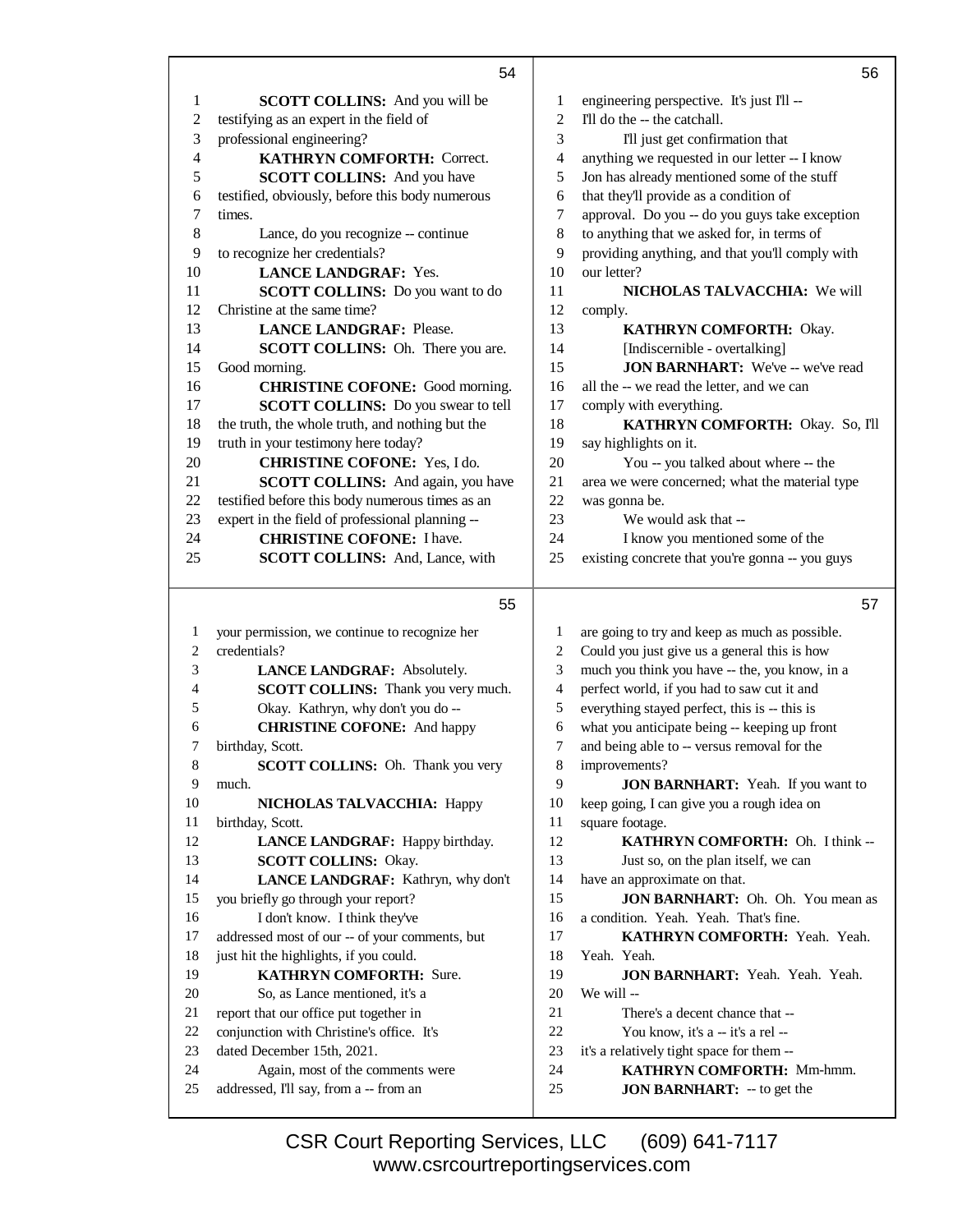|        | 58                                                                                         |                | 60                                                                                    |
|--------|--------------------------------------------------------------------------------------------|----------------|---------------------------------------------------------------------------------------|
| 1      | structure built, so there's a decent chance                                                | 1              | Christine, your end of the report;                                                    |
| 2      | that a lot of it right -- right around the                                                 | $\sqrt{2}$     | planning stuff.                                                                       |
| 3      | building will have to come out.                                                            | 3              | <b>CHRISTINE COFONE:</b> Yes. Good                                                    |
| 4      | But, we'll -- we'll -- we'll clarify                                                       | 4              | morning.                                                                              |
| 5      | what the minimum would be. And there -- they                                               | 5              | So, Mr. Barnhart, as always, has                                                      |
| 6      | may end up having to replace more as they go.                                              | 6              | addressed all of our points in our report that                                        |
| 7      | KATHRYN COMFORTH: Okay. You guys                                                           | 7              | we coauthored with Kathryn.                                                           |
| 8      | talked about the materials.                                                                | 8              | There's just a few things that I                                                      |
| 9      | You did talk about the signs. We                                                           | 9              | wanted to clarify on the record this morning,                                         |
| 10     | would ask that as -- once the -- once the --                                               | 10             | Mr. Barnhart.                                                                         |
| 11     | what the -- the -- how the -- the design of the                                            | 11             | So, as far as the lot coverage,                                                       |
| 12     | signs. That's the word I'm looking for. Once                                               | 12             | currently, as the site sits today, it's                                               |
| 13     | you guys finalize that, making sure that that                                              | 13             | nonconforming. Correct?                                                               |
| 14     | -- that gets submitted.                                                                    | 14             | <b>JON BARNHART:</b> That's correct.                                                  |
| 15     | We talked about being able to                                                              | 15             | <b>CHRISTINE COFONE:</b> So, regardless of                                            |
| 16     | provide the additional drainage.                                                           | 16             | anything that you did on this site, you would                                         |
| 17     | My -- one of my comments no longer                                                         | 17             | need to seek a variance --                                                            |
| 18     | applies, because I'm assuming, when it's                                                   | 18             | <b>JON BARNHART:</b> That's correct.                                                  |
| 19     | raining, you're not gonna have the roof open.                                              | 19             | <b>CHRISTINE COFONE:</b> -- for lot                                                   |
| 20     | So, we don't have to worry about the -- the                                                | 20             | coverage.                                                                             |
| 21     | beer garden area if it drains or anything like                                             | 21             | So, I know you used the $(c.)(2)$ ,                                                   |
| 22     | that. It will only be open during non-rain                                                 | 22             | flexible (c.)(2), standards and you used                                              |
| 23     | event weathers. Correct?                                                                   | 23             | criteria A and I, but, given that fact, that,                                         |
| 24     | <b>JON BARNHART: I would - I would</b>                                                     | 24             | currently, as the site sits today, you're sort                                        |
| 25     | assume that to be correct. Yes.                                                            | 25             | of hamstrung to make any improvements to the                                          |
|        |                                                                                            |                |                                                                                       |
|        |                                                                                            |                |                                                                                       |
|        | 59                                                                                         |                | 61                                                                                    |
|        |                                                                                            |                |                                                                                       |
| 1<br>2 | KATHRYN COMFORTH: And then I think                                                         | $\mathbf{1}$   | site whatsoever. So, I think you could also                                           |
| 3      | the only other thing is -- that you haven't                                                | $\overline{c}$ | rely on the $(c.)(1)$ part of the statute, which                                      |
| 4      | touched upon is just making sure that any<br>utility connections that you need in order to | 3              | is a hardship. Lawful pre-existing structures                                         |
| 5      | get that area and -- that bar area are shown on                                            | 4              | render inappropriate hardship.                                                        |
| 6      | the plans.                                                                                 | 5<br>6         | So, I think, you know, obviously,                                                     |
| 7      | Other than that, we didn't really                                                          | 7              | when you balance that against the goals of the                                        |
|        | have any -- any additional objections.                                                     | 8              | Tourism District, as we asked you to do in our                                        |
| 9      | Your testimony did cover a lot of                                                          | 9              | review letter, you're sort of hamstrung to make                                       |
| 10     | our -- the comments that we had.                                                           | 10             | any improvements where you have a site that's                                         |
| 11     | <b>JON BARNHART:</b> Great. Sure. I'll                                                     | 11             | existing nonconforming.                                                               |
| 12     | $\overline{\phantom{0}}$                                                                   | 12             | So, I think, certainly, at least for<br>the lot coverage, the $(c.)(1)$ and $(c.)(2)$ |
| 13     | Just real quickly on the utilities,                                                        | 13             | portion of the statute is appropriate.                                                |
| 14     | there -- there's been a bunch of utility                                                   | 14             | The section of the statute that you                                                   |
| 15     | research done since this initial submission.                                               | 15             | were talking about with respect to the free                                           |
| 16     | And the utilities, at -- at this point, are all                                            | 16             | flow of traffic is criteria H of the land use                                         |
| 17     | gonna be from within the exist -- coming from                                              | 17             | law.                                                                                  |
| 18     | the existing building. So that we -- we don't                                              | 18             | And I also think that you could rely                                                  |
| 19     | anticipate having to go out to the public                                                  | 19             | on criteria M here, which talks about an                                              |
| 20     | right-of-way for any new utilities requiring                                               | 20             | efficient use of the land.                                                            |
| 21     | any restoration or things of that nature out --                                            | 21             | When we are, you know, in the city                                                    |
| 22     | out in the -- in the public right-of-way.                                                  | 22             | and we have the -- the sites on the boardwalk                                         |
| 23     | KATHRYN COMFORTH: Okay.                                                                    | 23             | and we're trying to redevelop them in                                                 |
| 24     | LANCE LANDGRAF: Okay. Thanks,                                                              | 24             | accordance with the purposes of the Tourism                                           |
| 25     | Kathryn.                                                                                   | 25             | District, you know, we deal with these sites                                          |

Г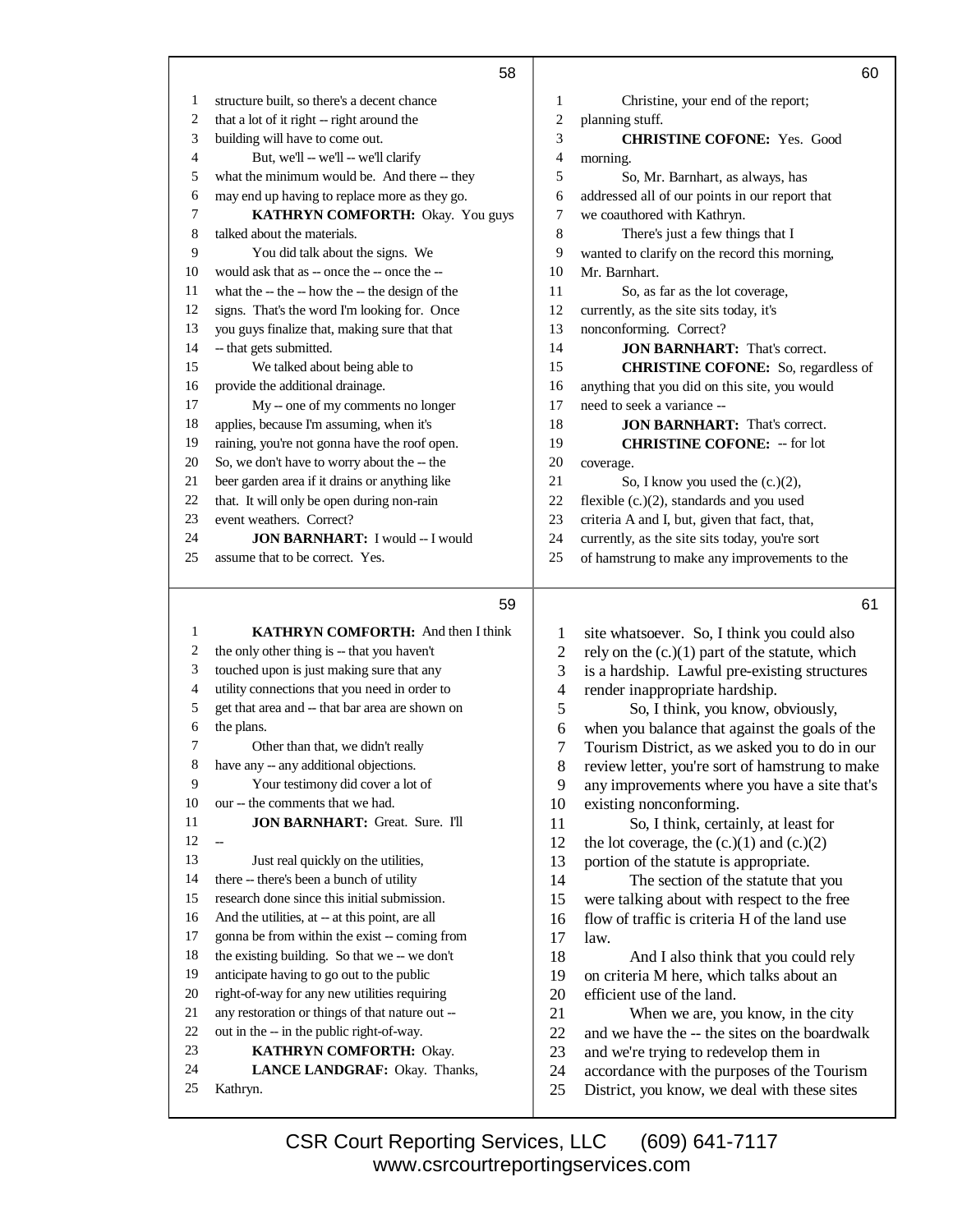|                | 62                                                                                            |          | 64                                                                          |
|----------------|-----------------------------------------------------------------------------------------------|----------|-----------------------------------------------------------------------------|
| 1              | that are existing.                                                                            | 1        | lot of people on this -- on this Zoom meeting                               |
| $\mathfrak{2}$ | So, I just wanted to make sure the                                                            | 2        | that have attended the former use there, and                                |
| 3              | record was clear that, as far as your ability                                                 | 3        | we're looking forward to seeing it improved. I                              |
| $\overline{4}$ | to redevelop this property without variance                                                   | 4        | -- I will say that.                                                         |
| 5              | relief due to the existing coverage, that that                                                | 5        | With that, I will open it up to the                                         |
| $\epsilon$     | would be, in my opinion, a $(c.)(1)$ .                                                        | 6        | public.                                                                     |
| 7              | <b>JON BARNHART:</b> Thank -- thank you,                                                      | 7        | If anyone is on the zoom meeting                                            |
| $\,8$          | Christine.                                                                                    | 8        | that wishes to comment or ask any questions,                                |
| 9              | Yeah. And I -- I do agree with you.                                                           | 9        | please make it known by raising your hand in                                |
| 10             | You could definitely apply the $(c.)(1)$ to the                                               | 10       | the Zoom app and Liza will let you in to ask                                |
| 11             | coverage items.                                                                               | 11       | any questions or make any comments.                                         |
| 12             | <b>CHRISTINE COFONE:</b> At least the                                                         | 12       | Is anything popping up, Liza?                                               |
| 13             | coverage. Right?                                                                              | 13       | LIZA BARRICK: No one has raised                                             |
| 14             | <b>JON BARNHART: Yeah.</b>                                                                    | 14       | their hands.                                                                |
| 15             | <b>CHRISTINE COFONE:</b> Maybe not the                                                        | 15       | LANCE LANDGRAF: Okay. With that,                                            |
| 16             | signs, because you can always conform. It's                                                   | 16       | we'll close the public portion of the meeting.                              |
| 17             | hard to say that that's a hardship.                                                           | 17       | If there is nothing else from the                                           |
| 18             | I think you -- you did a great job                                                            | 18       | CRDA, we will close the testimony, if there's                               |
| 19             | outlining the (c.)(2) statutory criteria. I                                                   | 19       | nothing else.                                                               |
| 20             | think there certainly can to the extent it                                                    | 20       | Mr. Talvacchia, do you have any                                             |
| 21             | exists on the property and other sites, but I                                                 | 21       | closing comments?                                                           |
| 22             |                                                                                               | 22       | NICHOLAS TALVACCHIA: Very briefly.                                          |
| 23             | You know, so, I think the testimony                                                           | 23       | Just to follow up with what Cristine                                        |
| 24             | is complete and comprehensive.                                                                | 24       | said about the site being existing and it make                              |
| 25             | I just wanted the record to be very                                                           | 25       | -- it creates a hardship.                                                   |
|                |                                                                                               |          |                                                                             |
|                | 63                                                                                            |          | 65                                                                          |
|                |                                                                                               |          |                                                                             |
| 1<br>2         | clear that, as the site sits today, it's                                                      | 1        | The Dennis Hotel goes back to the                                           |
| 3              | currently in a nonconforming situation. You're                                                | 2        | late 1800s in various forms, early 1900s. That                              |
| 4              | $just -$<br>I think it's the textbook definition                                              | 3<br>4   | structure's been there over a hundred years.                                |
| 5              |                                                                                               | 5        | So, it was not --                                                           |
| 6              | of de minimis with your .5 percent increase in                                                | 6        | It was designed and built long                                              |
| 7              | coverage.                                                                                     | 7        | before there was any zoning. It was built<br>right to the property lines.   |
| 8              | JON BARNHART: Thank you.<br><b>CHRISTINE COFONE:</b> You're welcome.                          | 8        | And if you want to do anything to                                           |
| 9              | Thank you for your testimony.                                                                 | 9        | that site, you really would need some variance                              |
| 10             | LANCE LANDGRAF: Thanks, Christine.                                                            | 10       | relief. But, so --                                                          |
| 11             | With that, anything from our guys?                                                            | 11       | Good -- good point, Christine.                                              |
| 12             | Scott, do you have anything else                                                              | 12       | Thank you.                                                                  |
| 13             | that you need to comment on?                                                                  | 13       | That concludes our presentation.                                            |
| 14             | SCOTT COLLINS: Nothing for me.                                                                | 14       | Thank you for your time and                                                 |
| 15             | LANCE LANDGRAF: Okay. Jane, are                                                               | 15       | attention. And we look forward to implementing                              |
| 16             | you all right?                                                                                | 16       | this project, assuming the board approves it.                               |
| 17             | <b>JANE FONTANA:</b> I am good. Thank                                                         | 17       | LANCE LANDGRAF: Thank you, all.                                             |
| 18             | you.                                                                                          | 18       | Good presentation. Right to the point.                                      |
| 19             | LANCE LANDGRAF: Okay. Rob? Do you                                                             | 19       | I think it -- it's -- it's a new                                            |
| 20             | have any comments, questions?                                                                 | 20       | improvement to the property and -- and -- and                               |
| 21             | ROBERT REID: No -- no comment. I                                                              | 21       | it will be an asset to the boardwalk frontage.                              |
| 22             | think it's a great project.                                                                   | 22       | NICHOLAS TALVACCHIA: Thank you.                                             |
| 23             | LANCE LANDGRAF: Okay. Mr. Monty,                                                              | 23       | LANCE LANDGRAF: With that, we'll                                            |
| 24<br>25       | you have some big shoes to fill there in that<br>courtyard. I will tell you that. There are a | 24<br>25 | close the testimony on this matter.<br>Nick, as I told you, we will look to |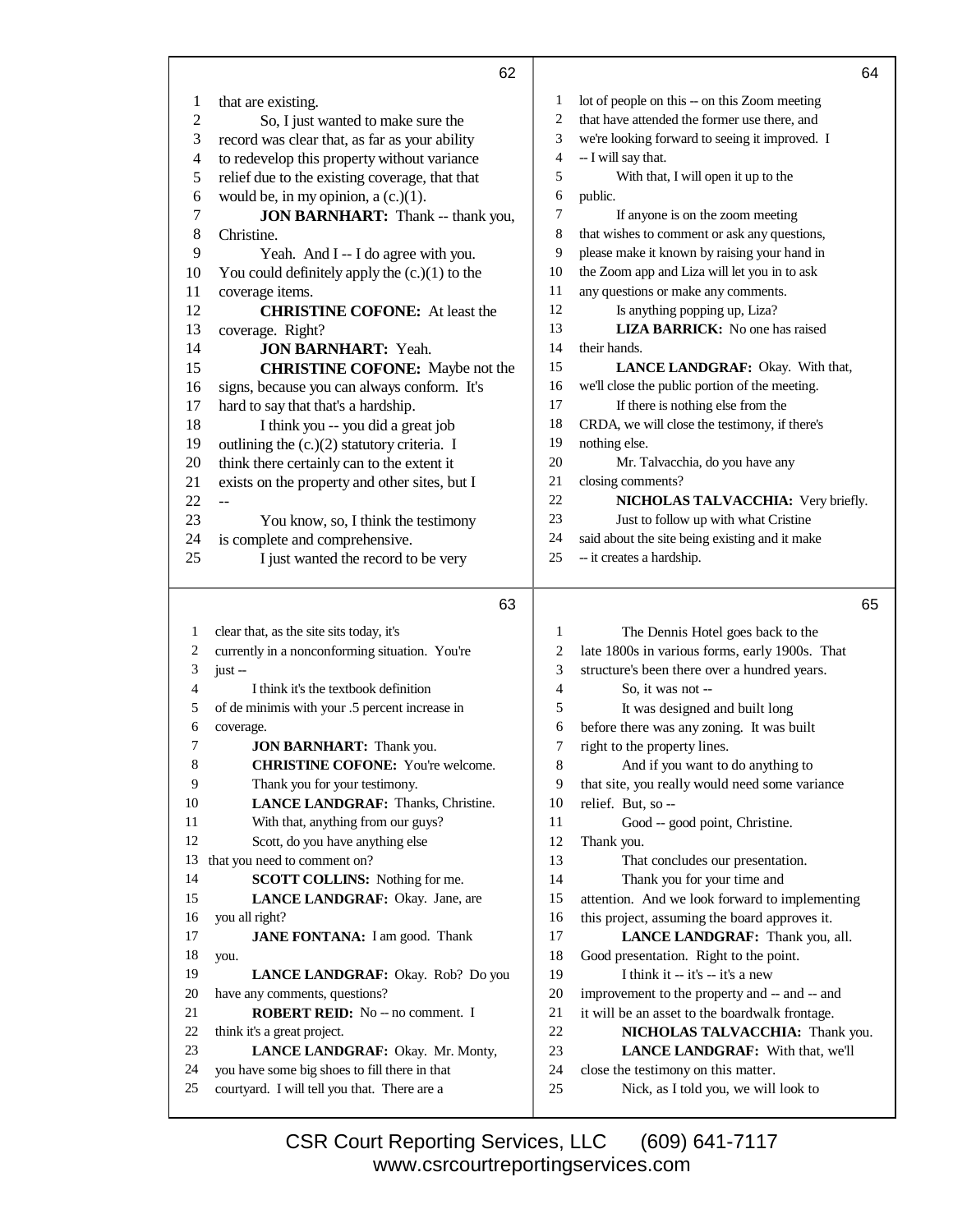|       | 66                                             | 68                                                                                            |
|-------|------------------------------------------------|-----------------------------------------------------------------------------------------------|
| 1     | get this on the January 18th so you guys can   | CERTIFICATION<br>1                                                                            |
| 2     | keep moving this project forward.              | $\overline{c}$<br>I, KAREN A. HAWORTH, a New Jersey                                           |
| 3     | NICHOLAS TALVACCHIA: Thank you.                | Certified Court Reporter (CCR), nationally<br>3 certified Registered Professional Reporter    |
| 4     | LANCE LANDGRAF: That puts a little             | (RPR), nationally certified Certificate of<br>4 Merit holder (CM), nationally certified       |
| 5     | pressure on Scott. I can see him looking at    | Certified Realtime Reporter (CRR), a Delaware<br>5 Certified Shorthand Reporter (CSR),        |
| 6     | his calendar right there.                      | nationally certified Certified LiveNoteTM<br>6 Reporter (CLR), and Notary Public of the       |
| 7     | NICHOLAS TALVACCHIA: No pressure.              | State of New Jersey, hereby certify that the                                                  |
| 8     | <b>SCOTT COLLINS:</b> We're getting it         | proceedings were reported by me fully and<br>7<br>accurately stenographically, reduced to     |
| 9     | done. We'll get it done.                       | 8 typewritten form under my personal direction<br>and supervision and that this is a true and |
| 10    | NICHOLAS TALVACCHIA: Right.                    | correct transcript of the proceedings in this<br>9<br>matter.                                 |
| 11    | Thank you very much. We appreciate             | 10<br>I further certify that I am<br>neither an attorney nor counsel of any of the            |
| 12    | it. That will help us to start this and get it | parties in the subject proceedings, nor a<br>11                                               |
| 13    | open for the summer season.                    | relative or employee of any attorney or<br>12 counsel employed by the parties hereto, nor     |
| 14    | LANCE LANDGRAF: Thanks, guys.                  | financially interested in the outcome of the<br>13 subject proceedings.                       |
| 15    | <b>CHRISTINE COFONE:</b> He's almost 50.       | 14<br>15                                                                                      |
| 16    | Don't put too pressure -- much pressure on him | 16<br>KAREN A. HAWORTH, CCR, RPR, CM, CRR, CSR, CLR                                           |
| 17    | now. We don't want him to --                   | 17 Certified Court Reporter (NJ)                                                              |
| 18    | He's almost 50.                                | (License No. 915)<br>18 Registered Professional Reporter(RPR)                                 |
| 19    | <b>LANCE LANDGRAF: Nice.</b>                   | Certificate of Merit holder (CM)<br>19 Certified Realtime Reporter (CRR)                      |
| 20    | <b>CHRISTINE COFONE:</b> Take it easy.         | Certified Shorthand Reporter (CSR)(DE)<br>20 Certified LiveNote Reporter (CLR)                |
| 21    | LANCE LANDGRAF: I don't see any                | Notary Public of the State of NJ<br>21 (Identification No. 2192424)                           |
| 22    | gray hairs yet.                                |                                                                                               |
| 23    |                                                | 22 The foregoing certification of this<br>transcript does not apply to any reproduction       |
| 24    | (This public hearing concluded at              | 23 of the same by any means, unless under the<br>direct control and supervision of the        |
| 25    | 11:58 a.m.)                                    | 24 certifying reporter.<br>25                                                                 |
|       |                                                |                                                                                               |
|       | 67                                             |                                                                                               |
|       |                                                |                                                                                               |
|       |                                                |                                                                                               |
|       |                                                |                                                                                               |
| 3     |                                                |                                                                                               |
|       |                                                |                                                                                               |
| 5     |                                                |                                                                                               |
| 6     |                                                |                                                                                               |
| 7     |                                                |                                                                                               |
| $8\,$ |                                                |                                                                                               |
| 9     |                                                |                                                                                               |
| 10    |                                                |                                                                                               |
| 11    |                                                |                                                                                               |
| 12    |                                                |                                                                                               |
| 13    |                                                |                                                                                               |
| 14    |                                                |                                                                                               |
| 15    |                                                |                                                                                               |
| 16    |                                                |                                                                                               |
| 17    |                                                |                                                                                               |
| 18    |                                                |                                                                                               |
| 19    |                                                |                                                                                               |
| 20    |                                                |                                                                                               |
| 21    |                                                |                                                                                               |
| 22    |                                                |                                                                                               |
| 23    |                                                |                                                                                               |
| 24    |                                                |                                                                                               |
| 25    |                                                |                                                                                               |
|       |                                                |                                                                                               |

a l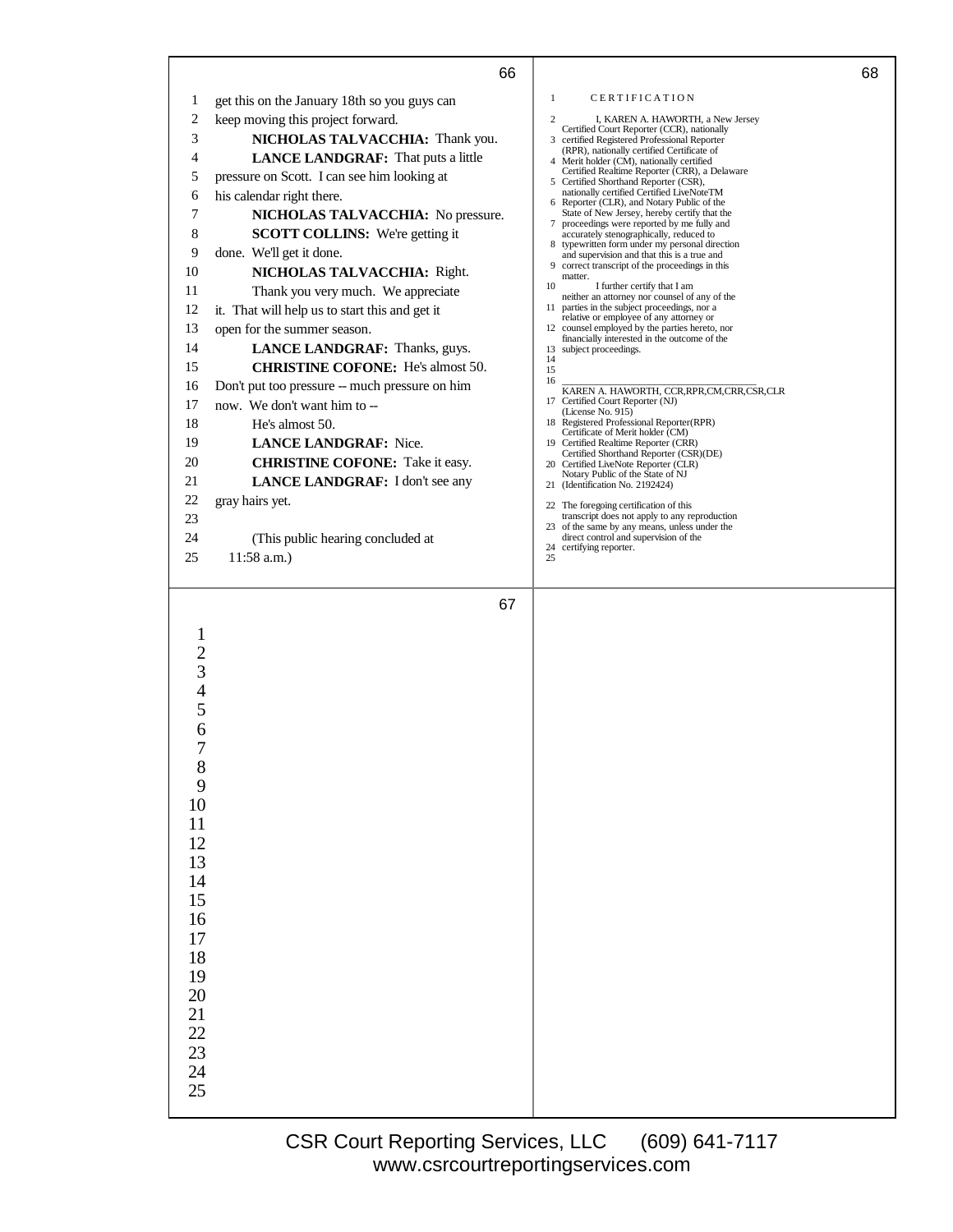|                    | address $32:2$           |                    | 18:12                    |
|--------------------|--------------------------|--------------------|--------------------------|
| A                  | addressed                | appearance<br>42:2 | architectural            |
| $A-15:18$ 21:10    |                          |                    | 29:16                    |
| 33:1               | 55:17,25                 | <b>APPEARANCES</b> |                          |
| a.m.2:136:16       | 60:6                     | 2:18               | architecture             |
| 11:5,566:25        | adequate $50:3$          | applicant 1:8      | $13:13$ $45:2$           |
| ability $48:18$    | 51:15                    | 4:178:14           | 47:25                    |
| 62:3               | adjacent $46:6$          | 9:3                | area 14:11               |
| able $37:9$        | 50:19                    | application        | 22:2028:10               |
| $51:16$ 57:7       | advanced $44:3$          | 1:67:16,18         | 35:10,11                 |
| 58:15              | $44:8$ $47:12$           | 7:22,23,24         | $36:8$ 37:17             |
| above-refe         | advances $45:14$         | 8:11,15,23         | $37:24$ 38:7             |
| 2:2                | advantages               | $11:13$ $12:21$    | $38:22$ 39:2             |
| absolutely         | 46:2                     | $13:8$ 14:9        | 39:24,25                 |
| $10:15$ $13:20$    | affidavit                | $28:15$ $31:2$     | $41:1$ $42:5,9$          |
| $46:9$ $49:22$     | 30:25                    | 33:1,17            | 48:451:8                 |
| 55:3               | agenda $7:16$            | 38:17 44:7         | $56:21$ $58:21$          |
| AC1:77:17          | aggressive               | 45:9,14            | 59:5,5                   |
| 20:23              | 18:18                    | applies $58:18$    | areas $28:7$             |
| $AC-00421:1$       | ago19:6                  | apply62:10         | 38:1 39:20               |
| accentuate         | agree $51:14$            | 68:22              | 40:5                     |
| 22:17              | 62:9                     | applying 44:5      | ARH $8:18$               |
| accessibility      | ahold $11:7$             | appreciate         | arrangement              |
| 23:12              | Allegiance               | 66:11              | 16:6                     |
| accurately         | 6:24,25                  | appropriate        | array $45:24$            |
| 68:7               | allows $16:6$            | $27:10$ 37:16      | Art $12:20$              |
| <b>ACKNOWLEDGE</b> | 37:7                     | $42:23$ $43:20$    | artificial               |
| 6:9                | alluded 19:18            | 51:24,25           | 38:11                    |
| Act $7:14$         | ambience $22:17$         | 61:13              | aside $16:1$             |
| active22:19        | amenities                | appropriately      | asked $31:15$            |
| activities         | 14:19 16:10              | 48:6,649:8         | 56:861:7                 |
| 39:17              | $\mathtt{amentity}19:19$ | approval $49:12$   | asking $40:7$            |
| activity29:22      | 44:11                    | 56:7               | 41:751:6                 |
| actual22:24        | amount $43:18$           | approvals          | asset $65:21$            |
| ADAMS $3:21$       | analysis $30:20$         | 17:15              | Assistant $4:8$          |
| add 40:19          | $31:14$ $33:4$           | approved $26:24$   | 4:11                     |
| adding $27:12$     | and/or $5:17$            | approves $65:16$   | assume $58:25$           |
| $27:17$ 41:3       | 39:23,24                 | approximate        | assuming $58:18$         |
| 46:11              | 46:8                     | 57:14              | 65:16                    |
| addition 7:21      | answer $51:1$            | approximately      | $\texttt{Atlantic1:15}$  |
| $19:24$ 30:1       | anticipate               | 14:16              | $1:23,24$ 7:19           |
| additional         | $57:6$ 59:19             | architect          | $7:24$ 8:7               |
| $27:21$ $40:19$    | anybody $44:21$          | $12:13$ $18:11$    | $14:3$ $44:13$           |
| $51:1$ $52:17$     | apologize                | architect's        | 46:14,17                 |
| $52:19$ $58:16$    | 10:19                    | 18:24              | 47:250:12                |
| 59:8               | app64:10                 | Architects         | $\texttt{attended} 64:2$ |
|                    |                          |                    |                          |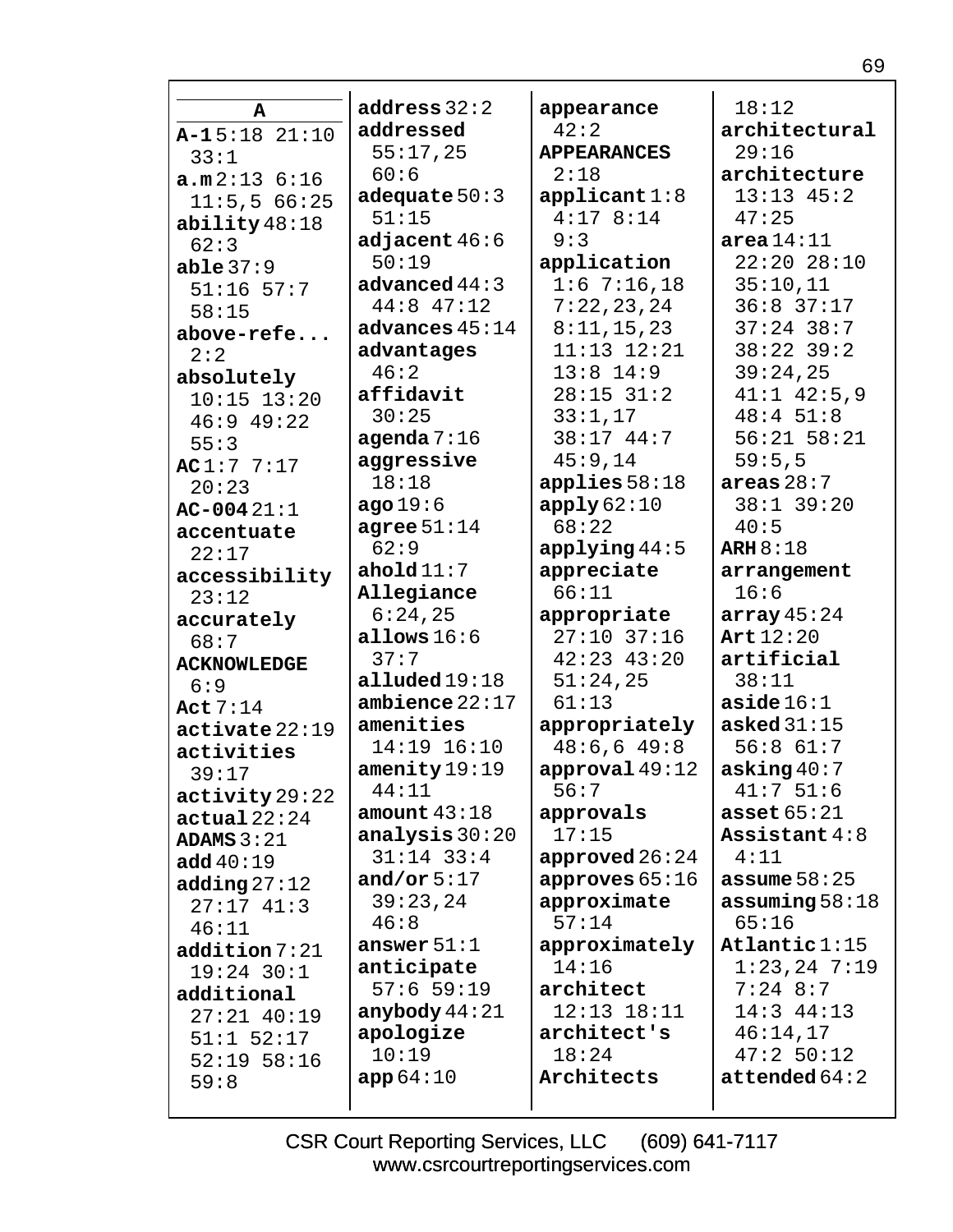| <b>ATTENDEES 6:5</b>     | 59:5                | 49:15 50:15      | $branching 23:22$ |
|--------------------------|---------------------|------------------|-------------------|
| attention                | Barnhart 5:10       | 50:20            | brief $9:24$      |
| 65:15                    | $12:15$ $13:9$      | benefit $42:8$   | briefly12:11      |
| $\texttt{attorney}68:10$ | $13:14$ $18:21$     | 49:20 50:13      | 55:1564:22        |
| 68:11                    | 20:16,20,22         | 50:17            | bring $11:17$     |
| attractive               | 21:1, 13, 15        | best 38:14       | $21:17$ 26:20     |
| 42:2,9                   | 24:16,21,24         | better $7:10$    | $30:16$ $32:8$    |
| auspicious               | 25:5, 18, 23        | $23:12$ 49:1     | 53:10             |
| 11:22                    | $26:1$ $27:15$      | beverage $45:3$  | brought $39:12$   |
| <b>AUTHORITY 1:1</b>     | $27:23$ $28:21$     | beyond $46:19$   | building $14:10$  |
| $2:19$ $3:1$             | $30:17$ 31:9        | big63:24         | $18:25$ $20:2,4$  |
| available 30:5           | 32:2,4,11,14        | bigger $26:15$   | 20:7,15           |
| 52:13                    | $32:20$ $33:21$     | birthday 55:7    | $21:24$ $22:1$    |
| Avenue $1:23$            | $34:18$ 36:2        | 55:11,12         | $22:24$ 24:7      |
| 41:23,24                 | $51:15$ $52:5,9$    | bit14:25         | $25:21$ 29:6      |
| avoids $51:18$           | $52:14$ $53:1$      | Block 1:12,12    | $32:1$ $36:22$    |
| aware $17:6$             | $56:15$ $57:9$      | 1:13,138:4       | 40:15,23          |
| 34:23                    | 57:15,19,25         | 8:5,5,6          | 41:1,3,8,12       |
|                          | $58:24$ 59:11       | board $3:11$     | 41:15,21          |
| в                        | 60:5, 10, 14        | $11:17$ $13:8$   | 42:6,6,19         |
| B2:21                    | $60:18$ $62:7$      | 13:17,23         | $43:3,13$ $45:2$  |
| $B-15:21 53:14$          | $62:14$ $63:7$      | $21:4$ 29:23     | 48:19 51:9        |
| back 9:16 16:7           | <b>BARRICK 4:10</b> | 65:16            | $51:19$ $52:18$   |
| 17:220:20                | 10:20,25            | boardwalk $1:14$ | 58:359:18         |
| $29:13$ $42:4$           | $11:18$ 64:13       | $8:4$ 14:15      | building-m        |
| 45:265:1                 | based $50:5$ , $20$ | $15:12$ $16:19$  | 23:25             |
| background               | basically $36:4$    | $16:25$ 19:9     | built $58:1$      |
| 9:15                     | bays $22:1$         | 19:14,20         | 65:5,6            |
| Baer $7:13$              | Bear $24:24$        | 22:21,23         | bunch $59:14$     |
| balance 9:17             | $25:5$ 37:19        | 24:2,3,9         | business $17:7$   |
| 61:6                     | beautiful19:7       | $25:21$ $28:13$  | Byron $7:13$      |
| ball32:25                | beer $1:9$ $8:1$    | $29:25$ 39:21    |                   |
| Bally's $7:23$           | $14:17$ $15:22$     | $39:23$ $42:1,4$ | C                 |
| 9:12,13,18               | $16:5$ 25:25        | $43:11$ $44:14$  | c44:4,5,6         |
| $9:19,20$ $14:3$         | $26:11$ $28:12$     | $45:3,6$ $46:3$  | 60:21,22          |
| $14:6, 12$ 19:5          | 36:19 44:17         | 46:6,9,11,24     | 61:2,12,12        |
| 19:1923:21               | 58:21               | 47:2,750:12      | 62:6, 10, 19      |
| 31:18,18                 | beginning           | $61:22$ $65:21$  | 68:1,1            |
| $35:19$ $36:12$          | 32:24               | boardwalk-       | $C$ -type $43:22$ |
| $37:16$ $38:9$           | belice25:15         | 25:13            | Caesars $9:14$    |
| $41:23$ $42:15$          | $33:9$ $38:10$      | $body\,54:6,22$  | 9:18              |
| <b>bands</b> $15:24$     | $38:14$ $43:12$     | bold35:3         | calculation       |
|                          |                     |                  | 31:19             |
| $bar 14:18$ 22:7         |                     |                  |                   |
| $23:2$ 35:11             | $43:19$ $44:8$      | bottom $20:24$   | calendar $66:6$   |
| $35:13$ $36:9$           | $45:7,9$ $47:9$     | bought $9:13$    | call 6:20 11:2    |
|                          | $47:14$ $48:21$     | box 28:2         |                   |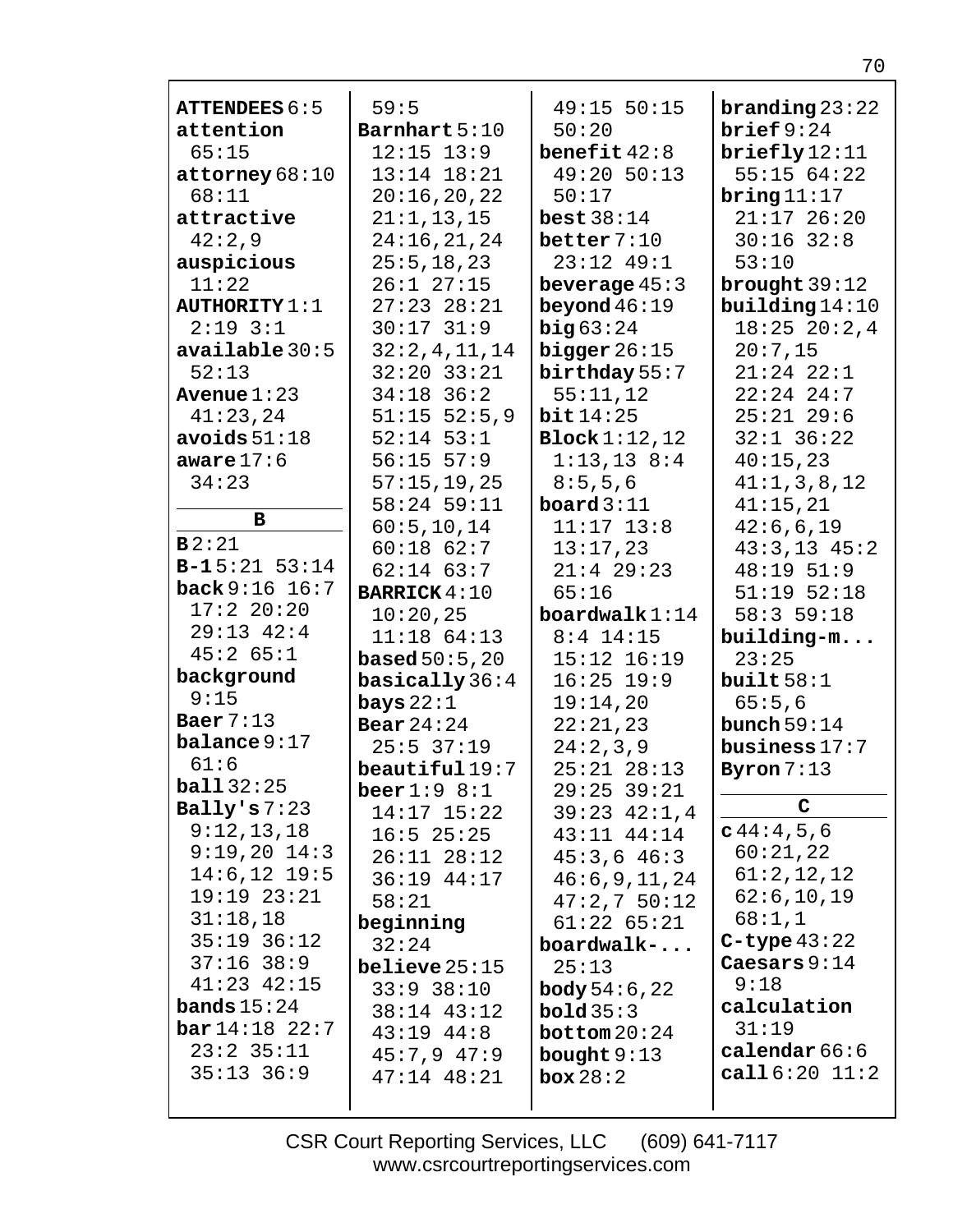| 37:24                    | chance $15:14$               | closing $64:21$                | comments $29:16$                 |
|--------------------------|------------------------------|--------------------------------|----------------------------------|
| called $38:8$            | $57:21$ $58:1$               | CLR $2:11$ 68:6                | $29:16$ 55:17                    |
| cap $19:22$              | change $26:22$               | 68:20                          | $55:24$ 58:17                    |
| Cape $7:19$              | 27:5,652:18                  | CLUC $27:10$                   | 59:10 63:20                      |
| capital $16:22$          | changed $9:21$               | $CM2:8$ 68:4,18                | 64:11,21                         |
| capitalize               | changeout                    | coauthored                     | Commercial $8:9$                 |
| 45:25                    | 27:22                        | 60:7                           | 45:15,24                         |
| case $41:13$             | changes $48:13$              | Cofone $3:17,18$               | 46:10                            |
| 48:10,13                 | character                    | $7:4$ 10:7                     | community $7:19$                 |
| cases $35:16$            | 47:25                        | $17:25$ 45:12                  | 44:11                            |
| 41:14                    | Christine $3:17$             | 54:16,20,24                    | company $15:1$                   |
| $\cosh 1:1$              | $7:4$ 9:1 10:7               | 55:660:3,15                    | 18:19                            |
| $2:19$ $3:1$             | 17:22,25                     | 60:1962:12                     | compatible                       |
| $7:24$ $23:5,10$         | 54:12,16,20                  | $62:15$ $63:8$                 | 43:6                             |
| $23:11$ $29:8$           | $54:24$ 55:6                 | 66:15,20                       | competitors                      |
| 35:742:18                | 60:1,3,15,19                 | Cofone's $45:22$               | 16:13                            |
| catchal156:2             | 62:8, 12, 15                 | 46:16                          | complete $8:24$                  |
| caution $31:16$          | 63:8,10                      | College $7:19$                 | 49:9 62:24                       |
| CCR $2:6$ 68:2           | 65:11 66:15                  | Collins $3:13$                 | completely                       |
| CCR, RPR, CM             | 66:20                        | $10:3$ 32:21                   | 23:2                             |
| 68:16                    | Christine's                  | 33:3,12,18                     | completeness                     |
| CEASE $6:12$<br>cell11:7 | $8:22$ 55:22                 | 33:22,25                       | 8:20                             |
| CELLULAR $6:8$           | city 1:15,24<br>$7:24$ 8:7,7 | 34:12 53:18<br>54:1, 5, 11, 14 | completes<br>52:10               |
| center $16:25$           | $14:3$ $44:12$               | 54:17,21,25                    | complies $27:11$                 |
| certainly                | 44:13 46:14                  | 55:4,8,13                      | comply $56:9,12$                 |
| $61:11$ $62:20$          | $46:17$ $47:2$               | $63:14$ $66:8$                 | 56:17                            |
| certificate              | $50:12$ $61:21$              | come $7:9$ 11:3                | component                        |
| $2:8$ 26:14              | clarify $58:4$               | $27:14$ 46:25                  | 16:20                            |
| 68:3,18                  | 60:9                         | 58:3                           | comprehensive                    |
| certificates             | cleanliness                  | comes $11:16$                  | 62:24                            |
| 26:6                     | 38:12                        | $16:14$ $24:9,9$               | <b>COMPUTER <math>6:7</math></b> |
| certification            | clear $24:4$                 | COMFORTH $3:20$                | concept $16:5$                   |
| $31:1$ 68:22             | 27:1962:3                    | $8:21$ 53:15                   | 16:17                            |
| certified1:22            | 63:1                         | $53:25$ 54:4                   | conceptual                       |
| 2:5,6,8,9,9              | clearly $45:14$              | $55:19$ $56:13$                | 18:15                            |
| $2:10,10$ 68:2           | 49:16                        | $56:18$ $57:12$                | concerned                        |
| 68:3,3,4,4,5             | climate 20:6                 | 57:17,24                       | 56:21                            |
| 68:5, 5, 17, 19          | $20:12$ $22:2$               | 58:759:1,23                    | concluded                        |
| 68:19,20                 | close~32:7                   | coming $28:10$                 | 66:24                            |
| certify 68:6             | $35:23$ $37:12$              | $50:11$ $59:17$                | concludes                        |
| 68:10                    | 37:13,13                     | commencing                     | 65:13                            |
| certifying               | 64:16,18                     | 2:13                           | concrete $39:15$                 |
| 68:24                    | 65:24                        | comment $63:13$                | $39:23$ 56:25                    |
| Chairman $2:21$          | closed $35:19$               | $63:21$ $64:8$                 | condition                        |
|                          |                              |                                |                                  |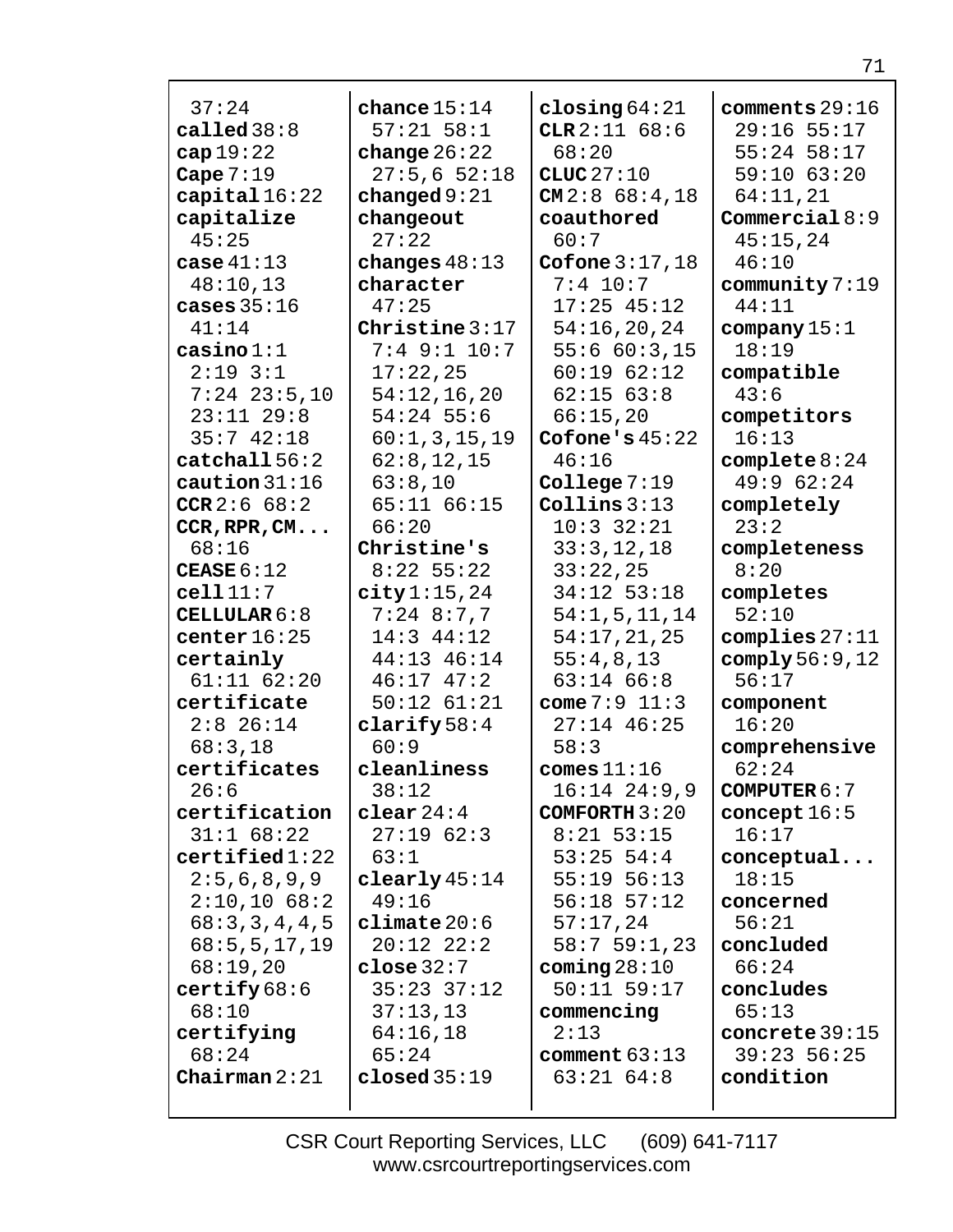| 48:17 49:12<br>$56:6$ $57:16$        | 68:9                         | $48:7,22$ 50:7<br>50:8,17           | $33:8$ 53:12                   |
|--------------------------------------|------------------------------|-------------------------------------|--------------------------------|
|                                      | counsel $4:8,17$<br>68:10,12 | creates $29:10$                     | 55:23<br>decent $57:21$        |
| conditioned<br>37:15                 |                              | $41:5$ $42:9$                       | 58:1                           |
|                                      | count $29:1$                 | 45:750:10                           |                                |
| conditions<br>$34:22$ 35:2           | couple $23:16$               |                                     | deemed $8:23$<br>deems $37:16$ |
|                                      | $39:10$ $44:2,7$             | 64:25                               |                                |
| $38:3$ 39:22                         | $45:19$ $50:23$              | $\c$ reating $19:2$                 | definitely                     |
| 40:2                                 | course $27:9$                | $44:9$ $49:1$                       | 62:10                          |
| <b>CONDUCTED 6:2</b><br>confirmation | 30:4<br>Court $1:22$ , 22    | credentials<br>$54:9$ 55:2          | definition<br>63:4             |
| 56:3                                 | 2:56:1,9                     | Cristine $64:23$                    | Delaware $68:4$                |
|                                      |                              | criteria43:25                       | Dennis $14:10$                 |
| conflicting<br>39:2                  | 68:2,17                      |                                     | 19:820:1                       |
|                                      | courtyard 19:8               | $44:1,3$ $47:15$<br>$47:17$ $49:16$ |                                |
| $\texttt{conform} 62:16$             | $19:13$ $20:1,8$             |                                     | $36:5$ 42:5                    |
| conjunction                          | $20:15$ 29:23                | 50:2260:23                          | 65:1                           |
| 55:22                                | $29:24$ 35:10                | 61:16,19                            | DEP $17:15,16$                 |
| connection                           | $35:11$ $36:5$               | 62:19                               | Department                     |
| $6:11$ 13:7                          | $37:9$ 42:5<br>43:10 44:21   | crowd $15:24$                       | 2:22                           |
| 36:21                                |                              | 16:11,14                            | depict $23:17$                 |
| connections<br>59:4                  | $48:4$ $49:8,10$<br>63:25    | CRR $2:10$ 68:4<br>68:19            | DeRICHIE 5:7<br>$9:25$ $12:12$ |
|                                      | cover $59:9$                 | CSR 1:22 68:5                       |                                |
| consistent                           |                              |                                     | 13:10, 13, 21                  |
| $14:14$ $27:3$                       | coverage $32:1$              | 68:19                               | $17:19$ $18:6$                 |
| construction                         | $32:1$ $38:16$               | currently                           | $20:21$ $21:16$                |
| 39:17                                | $39:5$ 41:7,9                | $19:15$ $26:12$                     | $21:21$ $24:18$                |
| <b>CONSULTING</b>                    | $41:12$ $42:7$               | 60:12,24                            | $24:22$ $25:3,8$               |
| 3:18                                 | 42:12,13,17                  | 63:2                                | $25:25$ $28:1$                 |
| context $34:24$                      | $42:19$ $43:3$               | customers                           | $29:13$ 30:4                   |
| continue $12:8$                      | 43:14,23                     | 15:18,19                            | $36:16$ 40:20                  |
| $54:8$ 55:1                          | $48:9,19$ $49:3$             | cut $57:4$                          | $describe$ 18:25               |
| CONTINUED $3:2$<br>control68:23      | 52:17,18,19                  | CUTOUTS $6:12$                      | described19:3                  |
|                                      | 60:11,20                     | D                                   | 36:340:20                      |
| COOPER $4:20$                        | $61:12$ $62:5$               | D5:1                                | describing                     |
| copied $33:9$                        | 62:11,13                     | dancing $38:25$                     | 21:23                          |
| copy26:18                            | 63:6                         | DANZIG $3:14$                       | design19:22                    |
| 27:7,22                              | coverages                    | date $2:12$                         | 19:23 29:16                    |
| cornhole $22:15$                     | 43:17                        | dated $53:12$                       | $38:21$ 39:6                   |
| correct 9:5                          | covered 11:25                | 55:23                               | 52:5 58:11                     |
| 21:5,627:23                          | 29:17                        | day17:2                             | designed 18:15                 |
| 28:20,21                             | CRDA $4:5,8$                 | de $41:14$ 63:5                     | 20:22:3:18                     |
| 32:14,16,20                          | $6:20$ $9:16$                | 68:19                               | 65:5                           |
| 52:4,653:2                           | 14:14 16:18                  | deal 61:25                          | desirable                      |
| $54:4$ 58:23                         | 64:18                        | $dealing$ 42:19                     | $44:10$ $45:8$                 |
| 58:2560:13                           | create $42:2$                | December $30:21$                    | destination                    |
| 60:14,18                             | $43:12$ $46:24$              |                                     | 46:18                          |
|                                      |                              |                                     |                                |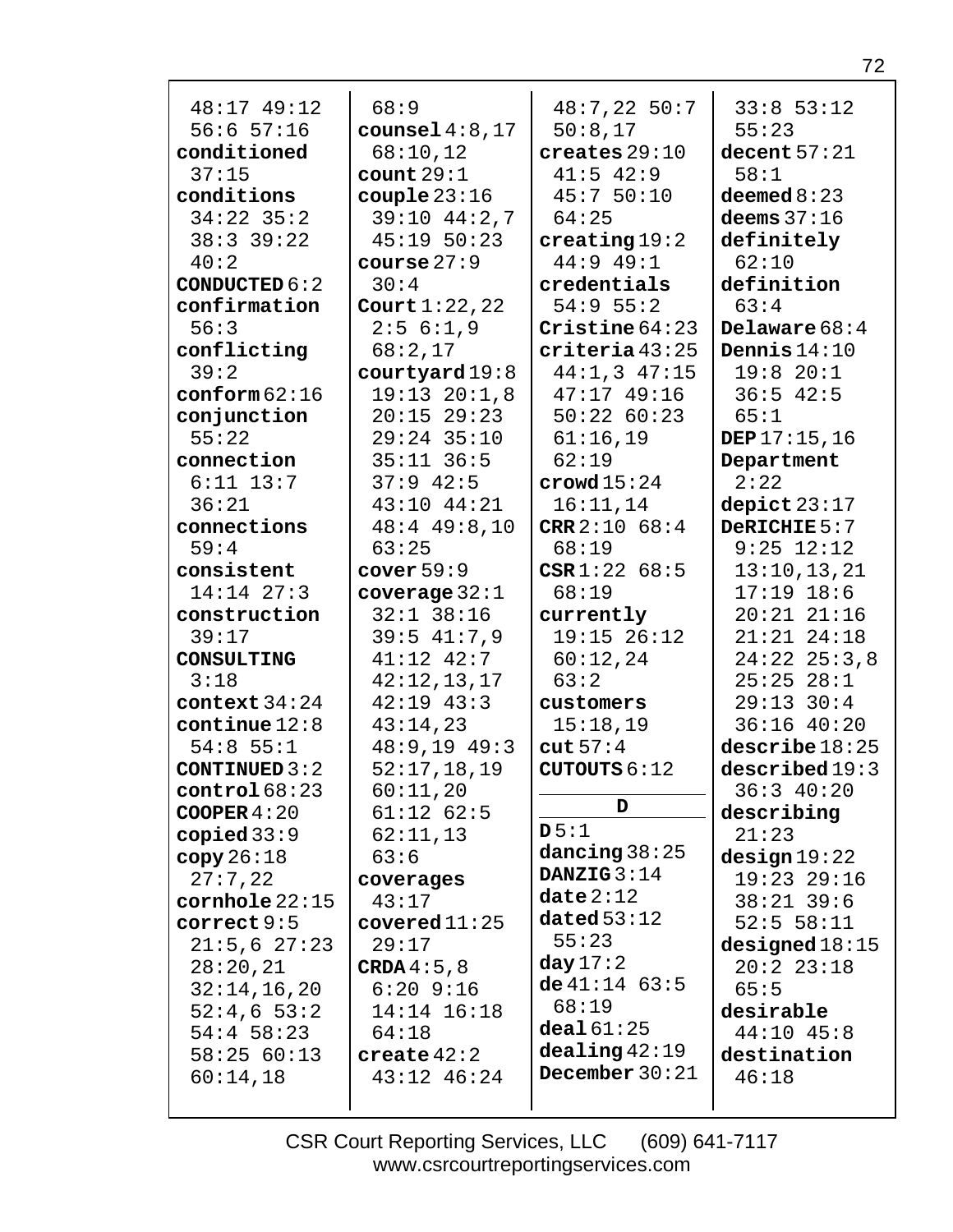| determined             | $22:2$ $37:2,14$          | enhances $16:18$          | exception 56:7                    |
|------------------------|---------------------------|---------------------------|-----------------------------------|
| 13:18                  | dot $35:9$                | enjoy $45:3$              | excess $50:5$                     |
| detriment              | drainage 49:7             | ensure $42:23$            | excited35:21                      |
| $47:17$ $48:23$        | 49:9 58:16                | enter $53:11$             | exciting 14:2                     |
| 49:18                  | drains $58:21$            | entertainment             | 35:15                             |
| $\text{develop }46:20$ | $\frac{draw}{15}:24$      | 1:77:17,23                | excuse $10:1,2$                   |
| developed              | 36:18                     | $15:23$ $16:8$            | exhibit 20:21                     |
| $42:14$ $43:2$         | drink 16:4                | 16:15,20                  | $27:24$ 33:11                     |
| development            | $\text{drive}41:22$       | $19:18$ 22:5              | exhibits 5:17                     |
| $1:1$ $2:19$ $3:1$     | 47:20                     | $22:22$ 35:15             | 32:7,11                           |
| 38:21                  | driving 51:21             | 39:1                      | exist $44:13$                     |
| difference             | due $62:5$                | entire $20:14$            | 59:17                             |
| $38:16$ 39:4           |                           | $21:10$ 49:8              |                                   |
| different              | Е                         |                           | existsing22:24<br>$24:13$ $25:10$ |
|                        | E5:168:1                  | entirely $21:23$          |                                   |
| $35:17$ $37:15$        | early $65:2$              | 43:5                      | $25:20$ $26:3,5$                  |
| 38:6                   | easy $66:20$              | entrance $28:10$          | $26:14$ 34:22                     |
| difficulty             | eating $35:13$            | entry $24:15$             | $35:2$ 39:15                      |
| 32:23                  | economically              | environment               | 39:22 40:1                        |
| diligently             | 46:20                     | $44:10$ $45:8$            | $41:21$ 56:25                     |
| 18:14                  | efficient                 | $46:24$ $48:8$            | 59:18 61:10                       |
| dining $35:15$         | $51:12$ $61:20$           | envisions $15:1$          | 62:1,564:24                       |
| direct $15:3$          | either $10:6$             | equates $52:20$           | exists $62:21$                    |
| $18:8$ 34:16           | 11:751:19                 | ESQUIRE $3:13$            | expect $27:11$                    |
| $36:21$ 50:25          |                           | 4:7,19                    | experience                        |
| 68:23                  | elements $37:17$          | <b>ESQUIRES 4:20</b>      | 19:13,21                          |
| direction68:8          | elevation                 | essentially               | 20:322:13                         |
| Director 2:22          | 21:18                     | $37:4$ 39:21              | $38:4$ 44:25                      |
| discussed $27:2$       | elevations                | 41:16                     | expert $13:13$                    |
| displaying             | 23:17                     | establish 44:3            | 13:14,18                          |
| 18:22                  | email $10:21$             | 47:15                     | 15:954:2,23                       |
| district 8:9           | emploped68:12             | event $9:22$              | explain21:18                      |
| $42:16$ $45:16$        | $\texttt{employee} 68:11$ | 58:23                     | explained                         |
| 45:16,24               | enclosed $14:17$          | events $35:17$            | 36:17                             |
| 46:10,21               | energize $20:14$          | everybody $7:3$           | extension $46:8$                  |
| $47:11$ $48:15$        | 29:24                     | $35:25$ 46:25             | extent $62:20$                    |
| 61:7,25                | energy $14:14$            | 51:2                      |                                   |
| district's             | $14:20$ $23:12$           | everybody's               | F                                 |
| 46:1,2                 | Enforcement               | 34:23                     | F4:1968:1                         |
| Division $1:3$         | $1:3$ 3:5 6:21            | $\texttt{exactly}\,24:20$ | facade $25:21$                    |
| 6:21                   | engineer $12:15$          | 46:5                      | face $28:12,13$                   |
| documents $8:13$       | engineering               | <b>EXAMINATION</b>        | 49:20                             |
| 32:15                  | 13:15,19                  | $15:3$ $18:8$             | facility $23:23$                  |
| doing $45:12$          | $30:17$ 54:3              | 34:16                     | $24:4$ 29:4                       |
| $\text{dollar}\,16:22$ | 56:1                      | exceeds $40:16$           | 39:14 41:23                       |
| doors $20:5$           | enhance $19:20$           | 41:4                      | 51:22                             |
|                        |                           |                           |                                   |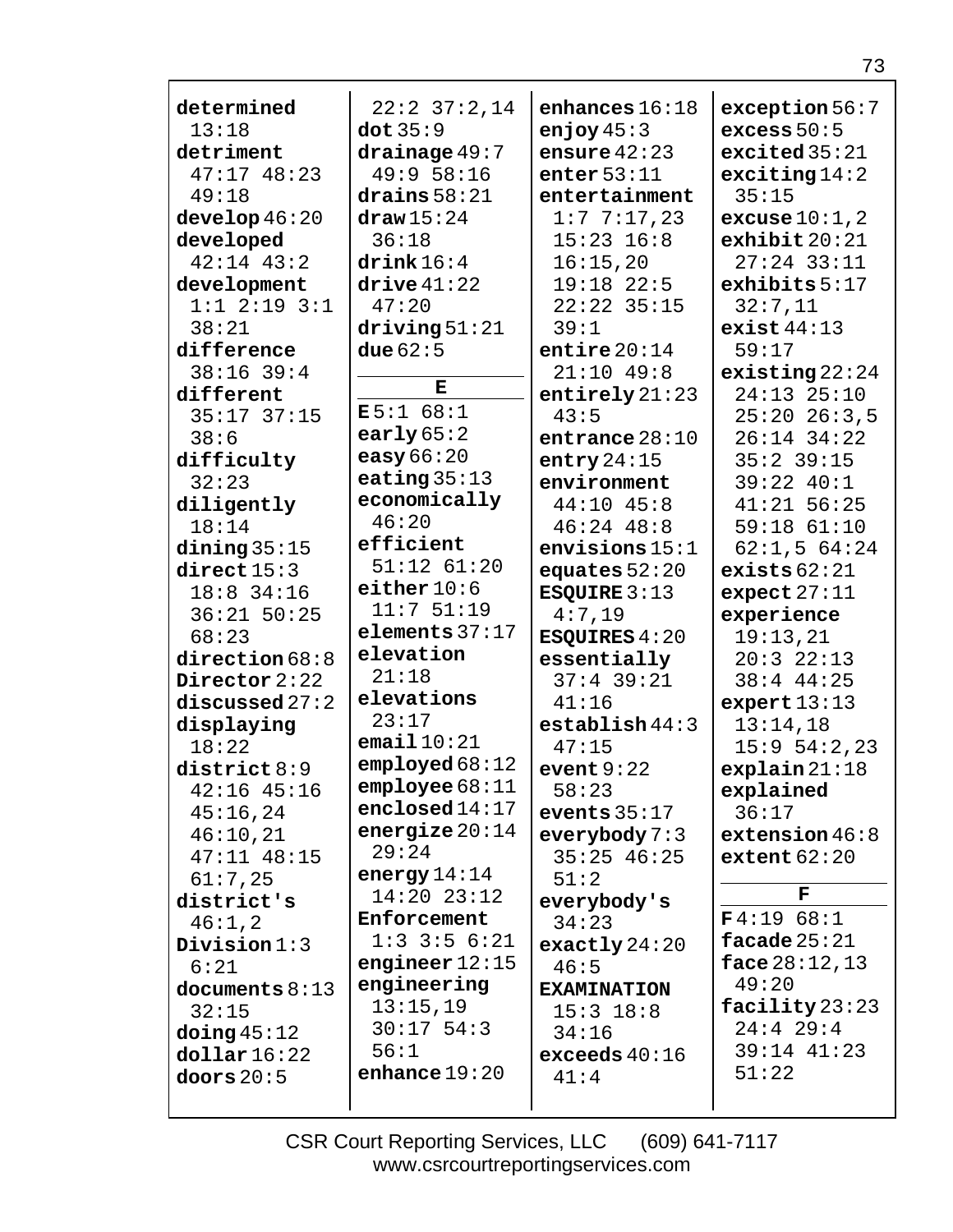| facing $24:2$       | follow 35:9          | 68:10             | goes $15:21$     |
|---------------------|----------------------|-------------------|------------------|
| 25:21               | 64:23                | G                 | 65:1             |
| fact $41:2$         | follow-up            |                   | going $17:17$    |
| 60:23               | $27:25$ 51:4         | G3:13             | $18:21$ $22:9$   |
| fall26:13           | <b>FONTANA</b> $4:7$ | games $22:14$     | $22:18$ $23:1,3$ |
| far 46:25           | $10:15$ $11:14$      | 23:4              | 23:5,7,9,21      |
| $60:11$ $62:3$      | $13:4$ 63:17         | gaming $15:25$    | $24:2$ 43:18     |
| fault10:21          | food $14:18$         | $16:10$ 23:6      | $45:4$ $46:7,9$  |
| $\textbf{Fax} 1:24$ | 16:3,745:3           | garage $20:5$     | 47:651:20        |
| featuring           | foot $14:16$         | $22:2$ 37:2       | 57:1,10          |
| 15:23               | $15:15$ $19:24$      | garages $35:6$    | gonna $6:20$     |
| feel $20:3,8,13$    | footage $57:11$      | garden $58:21$    | $10:12$ $11:2,2$ |
| $22:21$ 37:5        | foregoing            | general $4:8$     | $15:8$ $16:11$   |
| 46:7                | 68:22                | $9:23$ $12:11$    | 20:7,12          |
| feet $36:20$        | foreground           | 45:10 47:13       | 21:16,17         |
| 52:20               | 22:11                | 57:2              | 22:7,8,13,16     |
| field 54:2,23       | form $19:23$         | geo $46:1$        | $22:20$ $24:8$   |
| file $53:8$         | 22:1568:8            | geographical      | $27:14$ 29:22    |
| fill63:24           | former $23:1$        | 46:1              | 29:24,25         |
| final1:87:25        | 35:1164:2            | getting $11:7$    | $32:7$ $34:21$   |
| $41:8$ 49:12        | forms $65:2$         | $11:11$ $21:19$   | $36:17$ $37:24$  |
| $finalize 58:13$    | forth $16:7$         | 66:8              | $41:10$ $45:18$  |
| finalized           | forward $64:3$       | give 14:13,20     | 56:22,25         |
| 23:23               | 65:1566:2            | $20:17$ $24:21$   | 58:19 59:17      |
| financially         | fourth $25:15$       | $32:8$ 34:24      | good 6:19 9:8    |
| 68:12               | frame $17:3$         | $35:23$ $38:23$   | $12:1$ 38:2      |
| find 51:16          | 18:18                | 57:2,10           | 45:12 49:18      |
| finding $47:21$     | free $40:14$         | given $26:14$     | 53:18,19         |
| fine $33:11$        | 61:15                | 60:23             | 54:15,16         |
| 57:16               | free-flowing         | glass $20:5$      | 60:363:17        |
| fire $22:14$        | 16:6                 | 21:23,24          | 65:11,11,18      |
| first $7:16$        | freely $22:4$        | $22:6$ 36:23      | graphics $21:22$ |
| $9:11$ $15:14$      | front $25:2$         | 42:3              | gray 66:22       |
| $44:9$ $49:15$      | $38:24$ 39:1         | $g$ litch $34:10$ | great $8:16,25$  |
| first-class         | $39:18$ 57:6         | go $8:17$ 16:7    | $11:20$ $19:19$  |
| 14:7                | frontage $46:12$     | $17:23$ $18:3$    | $35:14$ $36:11$  |
| fits $19:1$         | 65:21                | $22:3$ $24:17$    | 47:759:11        |
| flexible $44:6$     | full17:23            | $25:8$ 29:13      | $62:18$ $63:22$  |
| 60:22               | 38:4                 | $30:17$ 35:22     | greenery $42:23$ |
| floor $23:8$        | fully20:4            | $37:10$ $38:14$   | GROUP $3:18$     |
| 24:19               | 43:268:7             | 39:20 41:11       | guidance $51:25$ |
| flow 22:4           | furniture            | $52:22$ $55:15$   | guidelines       |
| 61:16               | 22:14                | $58:6$ 59:19      | 26:13            |
| folks $35:19$       | further $21:19$      | goal $19:16$      | guys $17:24$     |
| 51:16               | $29:15$ 52:8         | goals $61:6$      | $32:22$ 56:7     |
|                     |                      |                   |                  |
|                     |                      |                   |                  |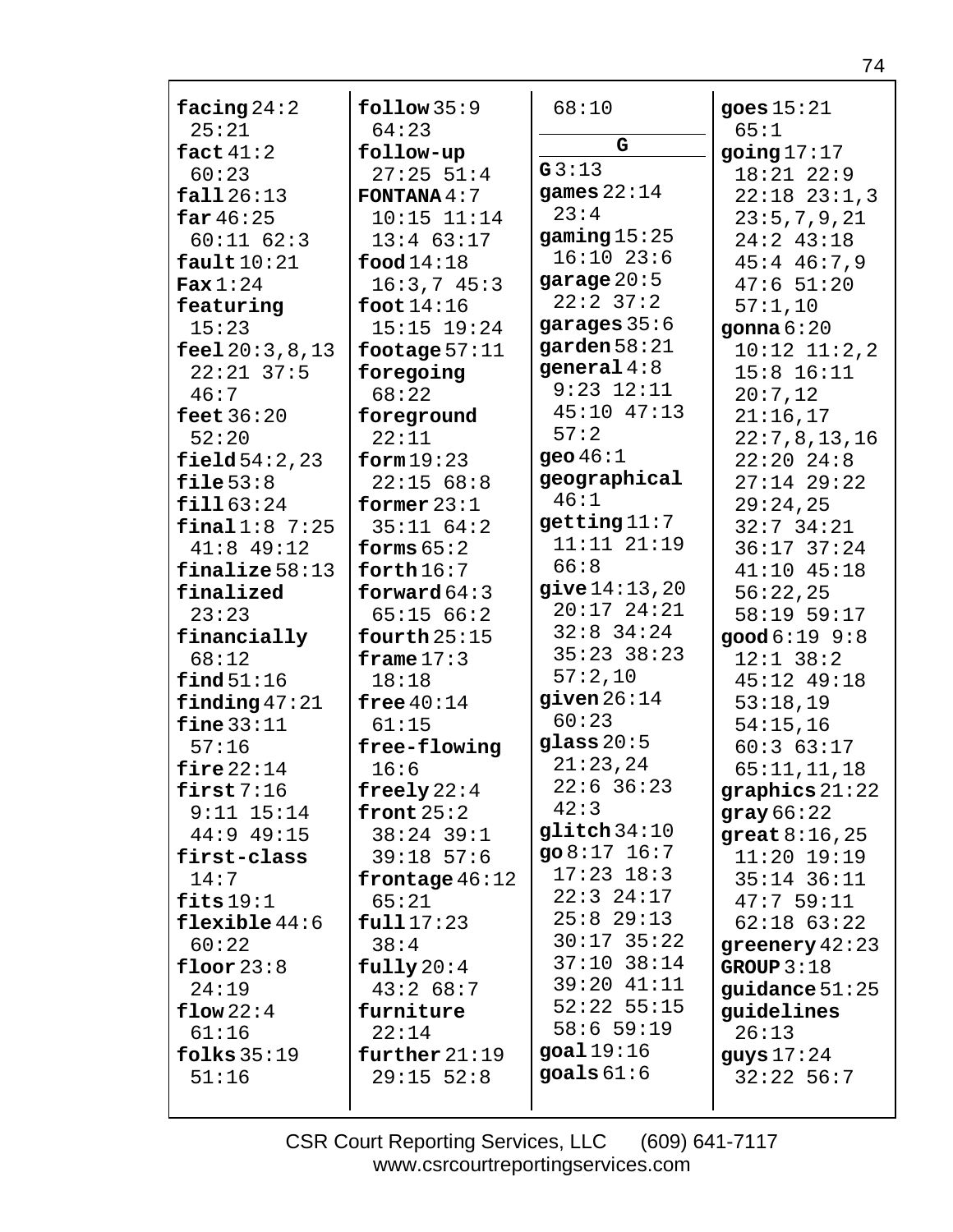| $56:25$ 58:7            | 38:15 49:23          | Identifica        | $25:24$ 34:6              |
|-------------------------|----------------------|-------------------|---------------------------|
| 58:1363:11              | hearing $2:1$        | 68:21             | 56:14                     |
| 66:1,14                 | $3:11$ $6:2,6$       | identified        | individual                |
| н                       | $6:22$ 7:12          | 25:1750:4         | 41:1                      |
| H61:16                  | $11:11$ 30:5         | identify 20:21    | individuals               |
| hair $18:17$            | 66:24                | $25:19$ 26:5      | 13:5                      |
| hairs $66:22$           | HEGGAN $3:21$        | identifying       | indoor $22:4$             |
| half $22:25$            | height $40:24$       | $26:10$ 48:3      | 23:3                      |
|                         | help19:20            | identity 47:24    | indoor/out                |
| half1:9 8:1             | $20:14$ 66:12        | illuminated       | $15:22$ $19:17$           |
| 14:17 15:22             | helps $22:17$        | $23:25$ $24:14$   | $20:3,9$ 36:25            |
| $16:5$ 25:25            | hereto $68:12$       | image 22:12       | $\texttt{informal}$ 7:20  |
| $26:11$ $28:12$         | highlight            | 24:1              | initial49:13              |
| 36:19                   | 29:19                | image22:5         | 59:15                     |
| halls $44:17$           | highlighted          | immediately       | initially                 |
| hamstrung               | 26:2,927:25          | 46:6              | $31:15$ 39:5              |
| 60:2561:8               | 36:24                | impect 41:18      | inside14:18               |
| hand $13:5$             | highlighting         | $43:13$ $48:7$    | 22:6,6,24                 |
| 53:2064:9               | 37:25                | 50:1              | 37:4                      |
| hand-in-hand            | highlights           | $impects$ $42:10$ | Insulated                 |
| 41:11                   | 55:18 56:19          | 50:18             | 21:24                     |
| handling 49:7           | hit55:18             | impervious        | $\texttt{intent}$ $23:17$ |
| hands $64:14$           | hold11:12            | $39:4$ $42:13$    | interested                |
| happens $34:12$         | holder $2:8$         | 52:17,19,25       | 68:12                     |
| happy $7:3,4,6$         | 68:4,18              | 53:1              | interesting               |
| $7:7$ 9:8 $51:1$        | honestly $42:1$      | implementing      | 42:14                     |
| 55:6, 10, 12            | hooked $16:16$       | 65:15             | Interior 36:22            |
| hard $17:9$             | <b>hope</b> $47:1,6$ | important         | internally                |
| $47:21$ 62:17           | hopeful $50:10$      | 51:11,18,25       | $23:25$ $24:14$           |
| hardscaped              | Hopefully 7:9        | impression        | INTERNET $6:10$           |
| 39:14                   | horseshoe            | 15:14             | interrupting              |
| hardscaping             | 14:11                | improve 48:18     | 12:5                      |
| 36:9                    | Hotel 19:8           | improved 64:3     | introduced                |
| hardship $61:3$         | $20:1$ 36:5          | improvement       | 12:10                     |
| $61:4$ $62:17$          | 42:565:1             | 65:20             | introduction              |
| 64:25                   | housekeeping         | improvements      | 16:10                     |
| Harry's $28:6,6$        | 30:19,24             | $9:12$ $14:4$     | investment                |
| 35:11,18                | huge $19:10$         | $57:8$ 60:25      | 16:23                     |
| 44:24                   | hundred $16:22$      | 61:9              | invigorate                |
| Haworth $2:5$           | 43:365:3             | inappropriate     | 46:10                     |
| 68:2,16                 | HYLAND 3:14          | 61:4              | involves 14:10            |
| he'119:24               |                      | include 23:9      | $i$ ssue $27:3$           |
| $11:19$ $12:11$         | I.                   | includes 35:5     | 50:8,9,11                 |
| 30:5                    | $i$ dea $14:21$      | increase 63:5     | $i$ ssues $32:3$          |
| <b>hear</b> $8:14$ 16:2 | $51:22$ $57:10$      | Indiscernible     | items $7:15$              |
|                         |                      |                   |                           |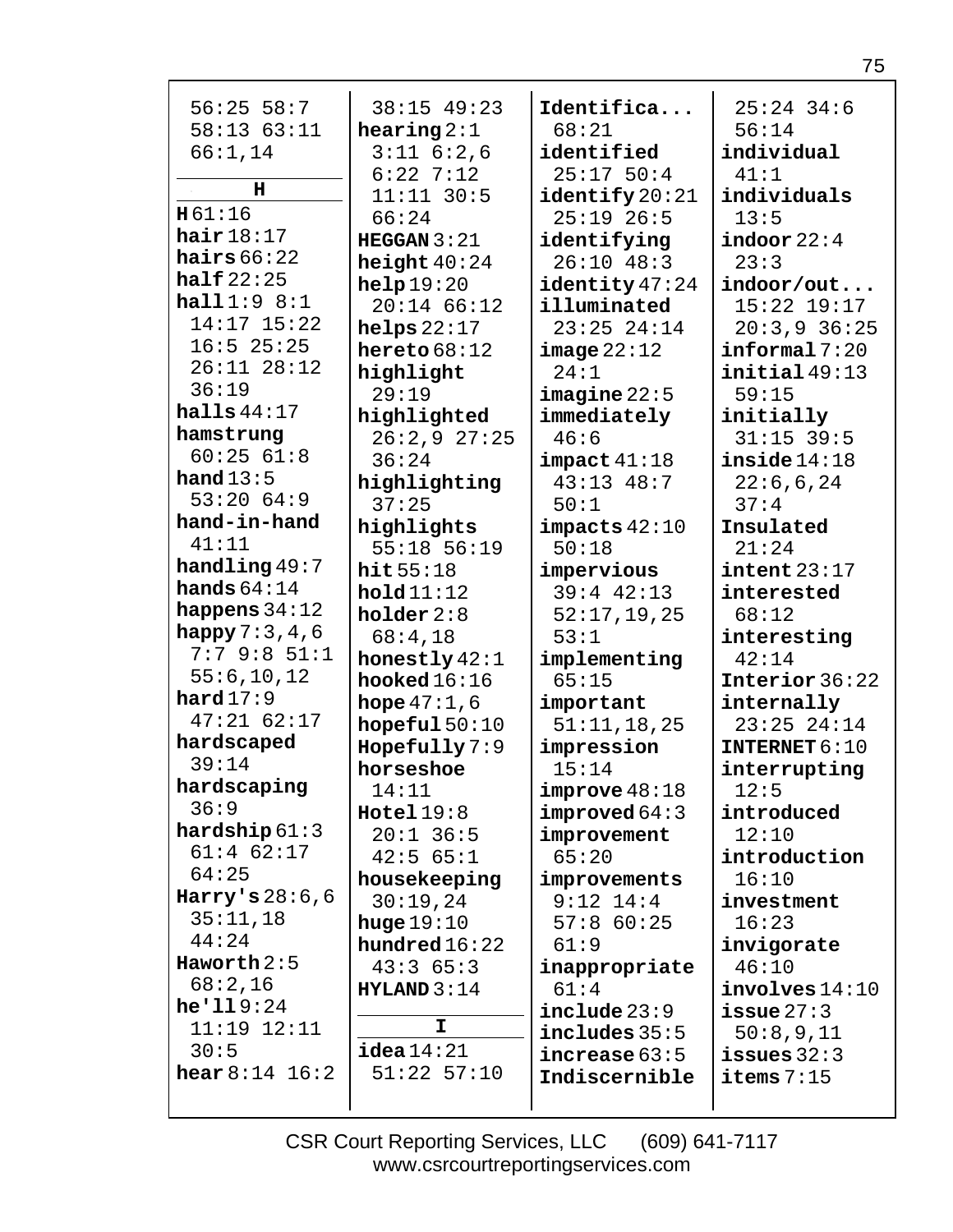| $30:24$ $47:14$<br>$50:24$ $62:11$<br>J                                               | $51:3,15$ 52:5<br>52:14,25<br>53:1,656:5<br>$56:15$ $57:9$                | 34:23 35:18<br>36:737:11<br>37:12,14<br>38:25 40:13                                     | $7:2,9$ 8:16<br>$8:25$ 9:6<br>10:1,8,16,23<br>11:1,6,15,20                       |
|---------------------------------------------------------------------------------------|---------------------------------------------------------------------------|-----------------------------------------------------------------------------------------|----------------------------------------------------------------------------------|
| <b>Jane</b> $4:7$ $10:12$<br>$10:15$ $11:9$<br>11:14,25<br>$13:2,4$ 33:23<br>63:15,17 | 57:15,19,25<br>58:24 59:11<br>60:14,18<br>$62:7,14$ $63:7$<br>Jon's 13:16 | 41:12,24<br>$42:16$ $43:16$<br>$44:17$ $47:4$ , 5<br>$51:21$ $52:12$<br>$52:16$ $55:16$ | 12:2,8,9,18<br>$12:24$ $13:12$<br>$13:20$ $17:20$<br>18:1 21:8<br>$30:7,12$ 31:7 |
| January $1:17$<br>6:2066:1                                                            | JR2:21                                                                    | $56:4,24$ 57:3                                                                          | $33:23$ $34:4$                                                                   |
| $Jersey$ $1:15,24$                                                                    | jurisdiction<br>8:14                                                      | 57:2260:21                                                                              | $52:10$ 53:5<br>$53:16$ $54:10$                                                  |
| $2:5,12$ 68:2                                                                         |                                                                           | 61:5, 21, 25<br>62:23                                                                   | $54:13$ $55:3$                                                                   |
| 68:6                                                                                  | K                                                                         | <b>known</b> $8:4 \ 64:9$                                                               | 55:12,14                                                                         |
| job45:12                                                                              | Karen $2:5$                                                               |                                                                                         | 59:24 63:10                                                                      |
| 62:18                                                                                 | 10:10 68:2                                                                | L                                                                                       | 63:15,19,23                                                                      |
| <b>John</b> $5:7$ $9:24$                                                              | 68:16                                                                     | L3:4                                                                                    | $64:15$ $65:17$                                                                  |
| 12:12,14                                                                              | Kathryn $3:20$                                                            | Lance $2:21$                                                                            | 65:2366:4                                                                        |
| $13:10$ $18:10$                                                                       | $8:19,21$ $9:1$                                                           | $4:11$ $6:18$                                                                           | 66:14,19,21                                                                      |
| 18:23 20:16                                                                           | $17:22$ 53:11                                                             | $7:2,9$ 8:16                                                                            | landscape                                                                        |
| 20:17,21                                                                              | 53:15,19,25                                                               | $8:25$ 9:6                                                                              | 39:24                                                                            |
| 21:3, 15, 15                                                                          | $54:4$ 55:5,14                                                            | 10:1,8,16,23                                                                            | landscaping                                                                      |
| 21:15,21                                                                              | $55:19$ $56:13$                                                           | 11:1,6,15,20                                                                            | 36:840:4                                                                         |
| 24:16,18,22                                                                           | $56:18$ $57:12$                                                           | $11:25$ $12:2,8$                                                                        | 42:24                                                                            |
| 25:3,7,8,25                                                                           | 57:17,24                                                                  | 12:18,24                                                                                | large $14:4$                                                                     |
| $28:1$ 29:13                                                                          | 58:759:1,23                                                               | 13:20 17:20                                                                             | $16:21$ $25:12$                                                                  |
| $29:15$ 36:2                                                                          | 59:2560:7                                                                 | 18:1 21:8                                                                               | 51:10                                                                            |
| 40:19,20                                                                              | keep 43:15                                                                | $30:7,12$ 31:7                                                                          | late $65:2$                                                                      |
| John's 32:7                                                                           | 57:1,1066:2                                                               | $32:25$ $33:23$                                                                         | law61:17                                                                         |
| Jon 5:10 13:9                                                                         | keeping $27:13$                                                           | $34:4$ 53:5,16                                                                          | Lawful $61:3$                                                                    |
| $18:21$ $20:16$                                                                       | $47:24$ 57:6                                                              | 54:8, 10, 13                                                                            | lawn 36:8                                                                        |
| 20:19,19,22                                                                           | $\texttt{kept }40:3$                                                      | $54:25$ 55:3                                                                            | $37:24$ 38:8                                                                     |
| $20:24$ $21:1$                                                                        | $\texttt{kind19:11}$                                                      | 55:12,14,20                                                                             | $\texttt{leading}46:18$                                                          |
| 21:13,15<br>$23:16$ $24:11$                                                           | $25:22$ $27:25$                                                           | $59:24$ 63:10                                                                           | left 28:2                                                                        |
| 24:16,21,24                                                                           | $35:8$ $36:5,17$<br>$40:11$ $41:11$                                       | 63:15,19,23<br>$64:15$ $65:17$                                                          | 31:24                                                                            |
| 25:5, 18, 23                                                                          | 44:13                                                                     | 65:2366:4                                                                               | left-hand                                                                        |
| $26:1$ $27:14$                                                                        | know $13:16$                                                              | 66:14,19,21                                                                             | $22:12$ $25:10$                                                                  |
| 27:15,23                                                                              | $16:24$ $18:13$                                                           | <b>land</b> $1:3:3:5$                                                                   | legal 27:4                                                                       |
| 28:18,21                                                                              | 18:16,16,18                                                               | $6:21$ $26:6,13$                                                                        | $\text{letter } 56:4,10$                                                         |
| $30:16$ $31:12$                                                                       | 19:6,6,22                                                                 | 42:11 43:7                                                                              | $56:16$ $61:8$<br><b>level</b> $23:8,11$                                         |
| 32:4,10,14                                                                            | $23:21$ $24:20$                                                           | $45:25$ $61:16$                                                                         | $35:20$ 36:6                                                                     |
| $32:20$ $33:19$                                                                       | $26:21$ $27:14$                                                           | 61:20                                                                                   | $44:19$ $45:5$                                                                   |
| $33:21$ $34:18$                                                                       | $28:5, 18$ 29:1                                                           | Landgraf $2:21$                                                                         | <b>LEVENSON</b> $4:20$                                                           |
| $34:18$ 36:2                                                                          | 32:22,25                                                                  | $4:11$ $6:18$                                                                           | License $68:17$                                                                  |
|                                                                                       |                                                                           |                                                                                         |                                                                                  |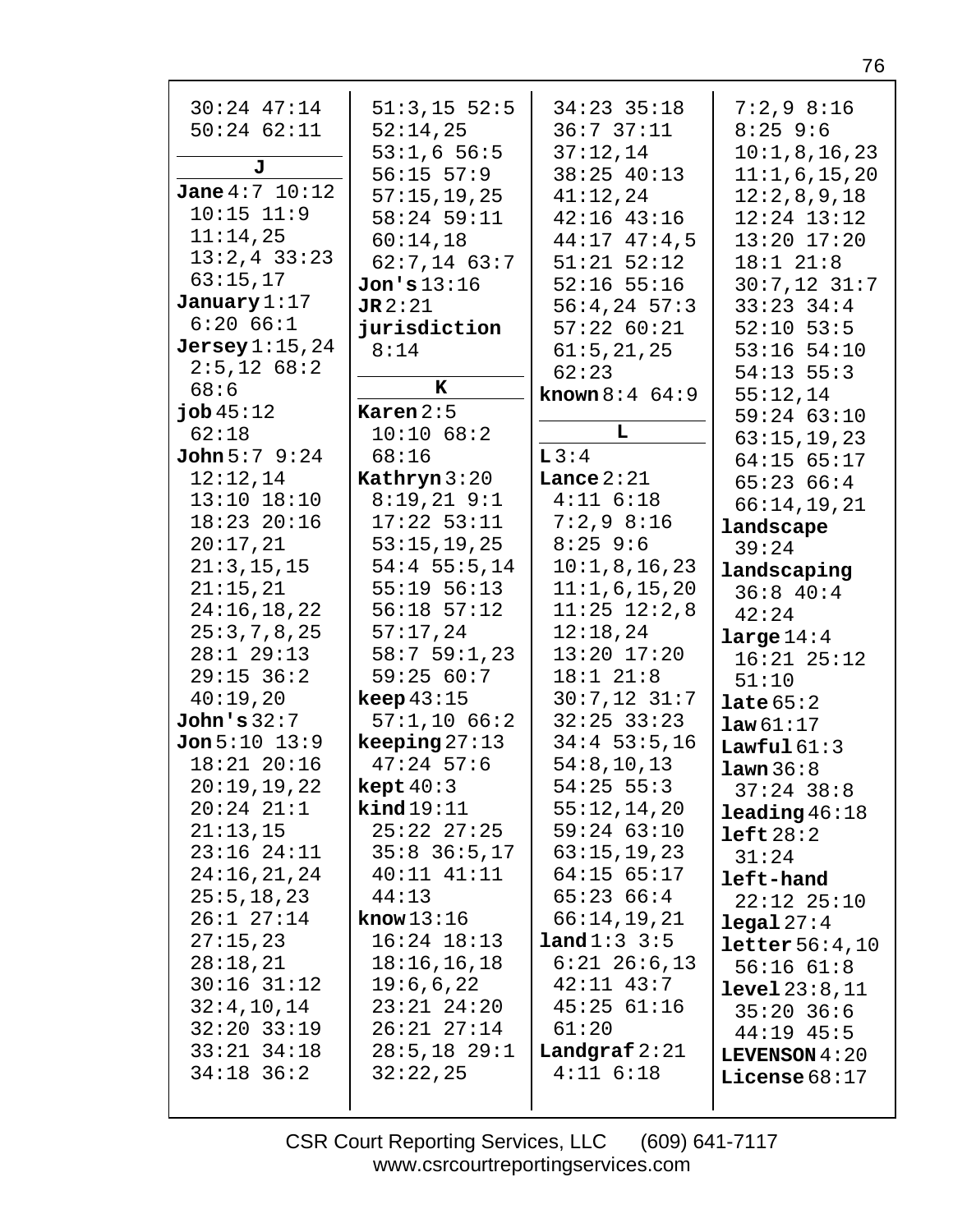| $\text{life}14:13$       | 64:366:5                | material 56:21   | 41:17                 |
|--------------------------|-------------------------|------------------|-----------------------|
| $\text{lighting } 22:16$ | $1$ ooks $10:21$        | materials        | Monty $5:4$ 9:23      |
| 26:19                    | 11:21                   |                  |                       |
|                          |                         | $26:18$ 58:8     | $12:10$ $14:8$        |
| line 16:4                | loose 22:8              | matter 2:2       | $14:25$ 15:5          |
| lines 65:7               | $\text{lot } 32:1$ 41:7 | $28:24$ 31:16    | $17:3,18$ 19:3        |
| link11:18                | 42:12,17                | 65:2468:9        | $19:18$ 63:23         |
| listed 7:15              | 43:4,13                 | maximum 40:14    | moring 6:19           |
| listening                | 48:1958:2               | $40:14$ $41:4$   | $9:8$ 36:14           |
| 12:23                    | 59:960:11               | mean $57:15$     | 40:853:18             |
| $\texttt{lit}26:11$      | 60:1961:12              | means $68:23$    | $53:19$ $54:15$       |
| little7:10               | 64:1                    | meet $18:17,19$  | $54:16$ 60:4,9        |
| $14:25$ $21:19$          | Lots $1:12,12$          | 18:19 40:21      | motorists 52:1        |
| $27:18$ 30:18            | $1:13,13$ 8:4           | 40:21,23         | mouse $35:9$          |
| $32:23$ 38:6             | 8:5,5,6                 | meeting $34:9$   | move $17:19$          |
| 38:2366:4                | $1$ ounge $22:14$       | 64:1, 7, 16      | 38:23                 |
| live15:22                | 22:20                   | Meetings $7:14$  | moving 66:2           |
| LiveNote $68:20$         | low29:3                 | mentioned        | multiple 51:19        |
| LiveNoteTM               | lower21:25              | $26:22$ 36:4     | music14:17            |
| $2:11$ 68:5              | 24:1                    | 39:18 48:10      | 16:2                  |
| <b>Liza</b> $4:10$ 6:18  |                         | $55:20$ 56:5     | mute $11:2$ 34:3      |
| 10:20,25                 | М                       | 56:24            |                       |
| $11:18$ 64:10            | $M7:13$ 61:19           | menu $16:4$      | N                     |
| 64:12,13                 | magnificent             | Merit $2:8$ 68:4 | N5:168:1              |
|                          |                         |                  |                       |
| LLC1:7,22                | 44:21                   | 68:18            | name $\cdot$ s $9:20$ |
| $3:18$ 7:17              | maintained              | Michael $5:4$    | naming $23:22$        |
| local15:23               | 40:4                    | 9:23             | $nationally 2:6$      |
| $1$ ocated $8:3,8$       | maintenance             | Michigan $41:23$ | 2:7,9,10              |
| $22:20$ 48:6             | 38:13                   | millicn16:22     | 68:2,3,4,5            |
| location16:25            | major $49:1$            | mind 43:15       | nature $59:21$        |
| $26:10$ $28:3$           | making 49:1             | mine 32:8        | near $46:25$          |
| 34:24 35:14              | $58:13$ $59:3$          | minimis 41:14    | near-term             |
| $40:22$ $49:25$          | $manager 9:23$          | 63:5             | 46:17                 |
| 51:17                    | 12:11                   | minimum 58:5     | need $27:16$          |
| $1$ ocations $2:4$       | map 8:7                 | minor 38:16      | 31:14,22              |
| long 27:5 65:5           | mark 21:9,9             | $39:4$ 43:19     | $39:16$ 59:4          |
| longer 37:8              | 53:14                   | minuscule        | 60:1763:13            |
| 58:17                    | $\texttt{marked} 5:17$  | 43:18            | 65:9                  |
| $\texttt{look}42:14$     | 33:1                    | $minute$ $10:13$ | needs $47:23$         |
| $43:21$ $45:1,1$         | market 17:1             | 23:15            | negative $42:10$      |
| 45:265:15                | mass 49:2               | $Mm-hmm 57:24$   | 43:13,25              |
| 65:25                    | massing 41:19           | modifying        | $47:16$ $48:7$        |
| looked 38:9              | $\texttt{master} 14:14$ | 49:10            | $49:16$ 50:1          |
| $\text{looking} 15:12$   | $16:19$ $45:16$         | moment $32:9$    | 50:18,22              |
| $42:4$ $48:11$           | 46:13,15                | months $18:14$   | neither 68:10         |
| $48:12$ 58:12            | 47:10                   | $19:6$ 37:3,10   | new1:15,24            |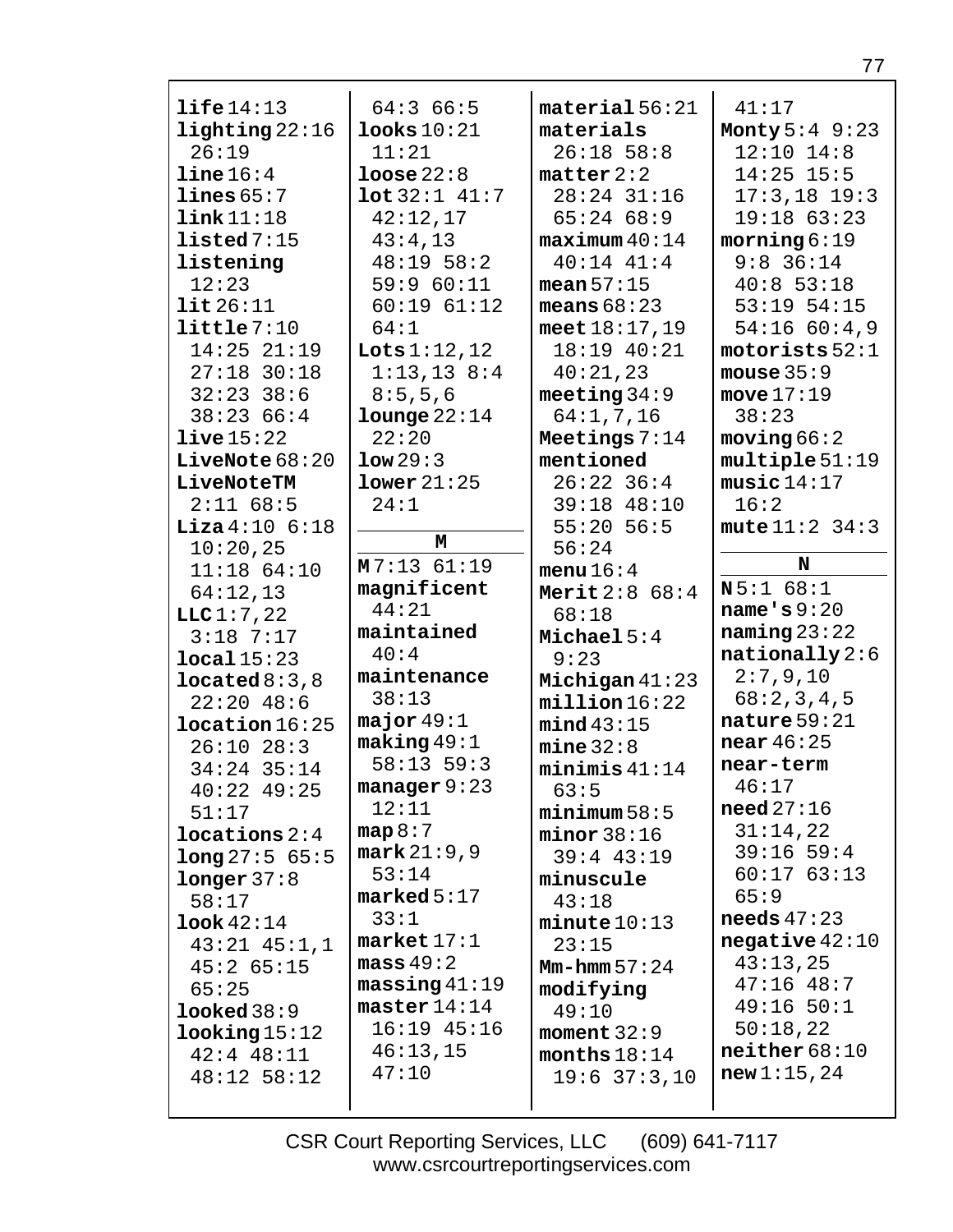| $2:5, 12 \ 7:3, 4$     | 48:18 60:13        | 54:661:5         | $37:2,3$ $41:16$        |
|------------------------|--------------------|------------------|-------------------------|
| 7:6,79:9               | $61:10$ $63:2$     | occasions        | 42:358:19               |
| $14:5, 5$ 15:18        | nongaming          | $13:24$ $19:11$  | 58:2264:5               |
| 23:2,7,9               | $15:25$ $16:14$    | occurs 17:8      | 66:13                   |
| 24:14 27:17            | Nope $35:23$       | ocean 46:3       | opening $9:24$          |
| 28:12,14               | northeast          | offer 13:12      | $17:4$ 23:8             |
| $31:19$ $32:18$        | 46:18              | 19:14            | operable $20:5$         |
| $33:16$ $41:25$        | Notary $2:11$      | offerings        | $20:10$ $22:2$          |
| $42:20$ 59:20          | 68:6,20            | 35:16            | opinion $62:6$          |
| 65:1968:2.6            | note 6:1 25:13     | offseters 19:19  | opportunity             |
| $nice$ 30:1            | noted $3:15$       | offsetice8:22    | $8:13$ 19:10            |
| 66:19                  | $6:16$ $24:12$     | $11:8$ 55:21     | ord $29:2$              |
| Nicholas 4:19          | 31:7               | 55:22            |                         |
| $5:5,8,11$ 7:7         | notice $30:24$     | $offseticer$ 3:5 | order $6:20,22$<br>59:4 |
|                        |                    |                  |                         |
| $9:4,7$ 10:5           | 30:25              | 11:11            | ordinance               |
| $11:24$ $12:6,9$       | $\nu$ ticed $7:12$ | Oh 10:5 20:22    | 40:21,23                |
| $12:22$ $13:11$        | notification       | $34:4$ 52:14     | $47:18$ $48:12$         |
| $13:25$ $15:4$         | 8:10               | $54:14$ 55:8     | $48:24$ 50:6            |
| $17:13$ $18:5,9$       | November $9:14$    | 57:12,15,15      | original $30:21$        |
| 20:19,23               | number 11:8        | okay10:14,16     | 32:12                   |
| 21:2,11,12             | $14:4$ 18:22       | 11:6,9,15        | outcome $68:12$         |
| $26:25$ $28:17$        | $24:23$ $27:17$    | $12:24$ $17:25$  | outdoor $1:10$          |
| 29:11,14               | 28:20,24           | $21:3$ $24:21$   | $8:1$ 14:19             |
| 30:3, 11, 15           | 35:12 40:10        | 29:11 30:11      | 19:22:4,13              |
| $31:8$ $32:10$         | 40:14,14           | 32:4,19          | $22:18$ 35:13           |
| $32:17$ $33:2,7$       | $41:4$ $46:4$      | 33:18,18,22      | $36:9$ $37:18$          |
| $33:15$ $34:14$        | $52:22$ 53:7       | 33:25,25         | 37:20,25                |
| $34:17$ 36:1           | numbers $38:17$    | 34:3, 12, 13     | 38:4                    |
| $51:3$ $52:2,7$        | 39:742:21          | $35:25$ $36:2$   | outline 35:3            |
| $52:24$ 53:3           | numerous $54:6$    | 40:653:3,10      | $outlined$ $23:19$      |
| $55:10$ $56:11$        | 54:22              | $53:18$ 55:5     | outlining               |
| $64:22$ $65:22$        | $\mathsf{o}$       | $55:13$ $56:13$  | 62:19                   |
| 66:3,7,10              | 068:1              | $56:18$ $58:7$   | outside $37:5$          |
| <b>Nick</b> $12:4, 14$ | objections         | 59:23,24         | 38:1                    |
| $15:7$ $18:4$          | 59:8               | 63:15,19,23      | overall $25:1$          |
| $19:4$ 26:23           | objectives         | 64:15            | overarching             |
| $30:13$ $32:5$         | 46:20              | old14:10         | 46:19                   |
| $32:21$ $33:3$         | obtain 17:15       | 15:18            | overmass $42:24$        |
| $50:4$ 52:14           | 26:6               | once $16:1$ 30:7 | overtaking              |
| 65:25                  | obviously          | 39:25 58:10      | 48:1                    |
| Nick's $15:11$         | $14:23$ 37:14      | 58:10,12         | overtalking             |
| NJ 68:17, 20           | $38:2$ 40:15       | open 7:13        | $25:24$ 34:6            |
| noise 50:2             | $43:24$ $47:23$    | 14:11,22         | 56:14                   |
| $non-rain 58:22$       | 50:12,25           | $16:5$ $17:10$   | owned $9:19$            |
| nonconforming          |                    | $20:7,13$ $22:3$ | comp14:5                |
|                        |                    |                  |                         |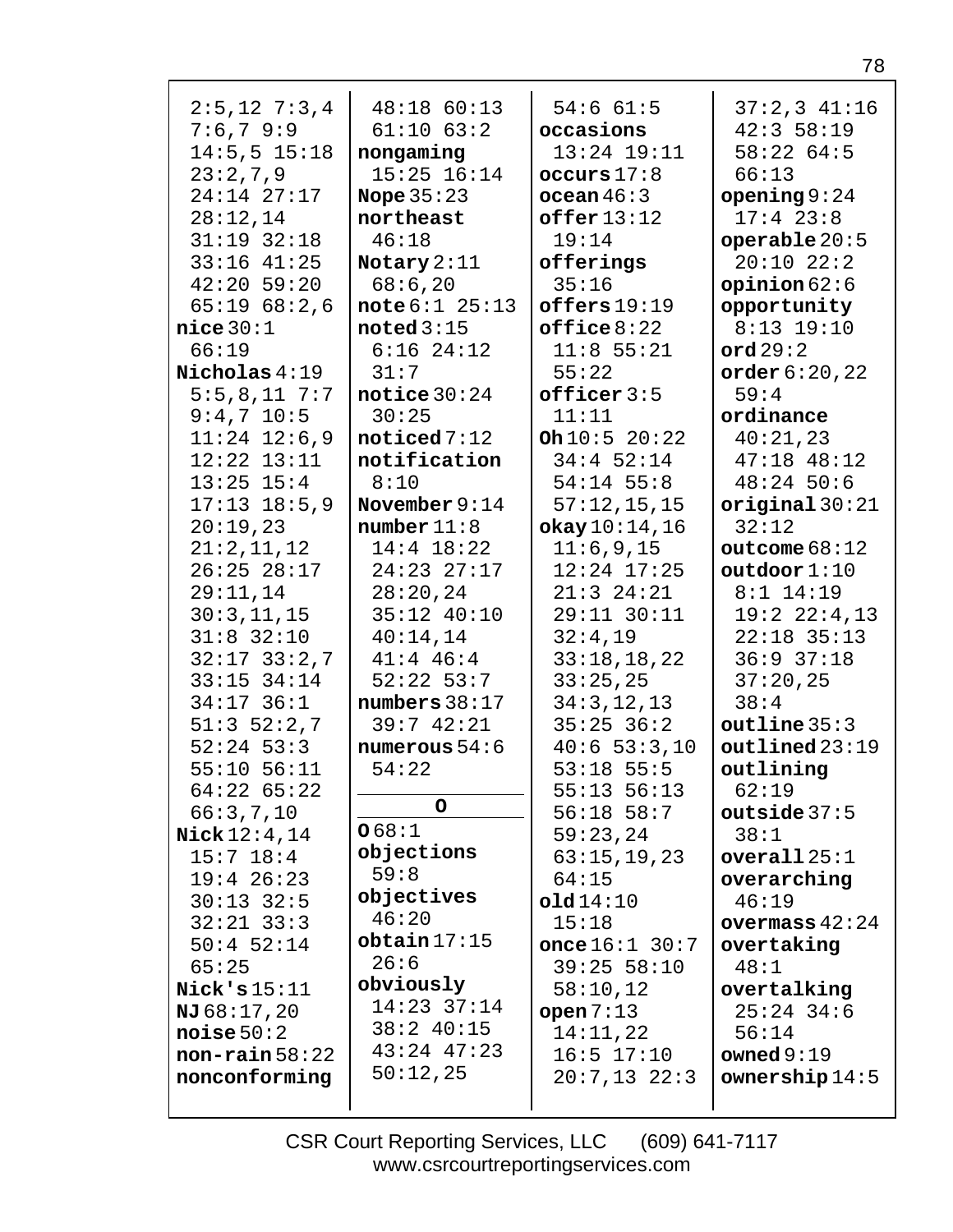| oyster $35:11$           | 52:1                    | $25:19$ $26:3,7$        | 24:7,12                    |
|--------------------------|-------------------------|-------------------------|----------------------------|
| P                        | people $16:7$           | $34:22$ $35:1$          | $28:10$ $51:21$            |
|                          | $24:3$ 49:23            | 35:22 38:17             | portion $20:11$            |
| Pacific 41:24            | 49:24 50:11             | 45:17 46:14             | $21:25$ 43:1               |
| package $21:10$          | $51:18$ $64:1$          | $46:15$ $47:10$         | 61:1364:16                 |
| $32:16$ $33:17$<br>38:7  | percent $28:23$         | $47:18$ $48:12$         | positive $43:25$           |
|                          | 42:21,22                | $48:23$ 52:21           | $44:1,3$ $47:15$           |
| packed $49:23$           | 43:352:20               | 57:13                   | 50:21                      |
| PAGE $5:3$               | 52:22,23                | plane d15:21            | possible $57:1$            |
| paid 31:2                | 63:5                    | $23:6$ 24:6             | potential                  |
| panel $10:4$             | perfect $57:4,5$        | 25:16                   | 36:12                      |
| parameters               | performance             | $planner$ 12:15         | potentially                |
| 23:19                    | 22:9                    | planning 2:22           | 26:9,18                    |
| parked 31:21             | performances            | 13:14,19                | 37:10                      |
| parking 30:20            | 22:10,19                | $23:24$ 30:18           | PP3:17                     |
| 31:13,14,19              | perimeter 37:1          | 45:13 54:23             | practice $27:4$            |
| $33:4$ 35:6              | perimeters              | 60:2                    | pre-existing               |
| 50:3,8                   | 37:21                   | plans $25:17$           | 61:3                       |
| part $14:3$              | period 37:8             | 59:6                    | $\text{prefer } 12:17$     |
| $15:17$ $16:21$          | permission              | <b>PLATFORM 6:11</b>    | preliminary                |
| $16:22$ $32:12$          | 55:1                    | play $48:15$            | $1:8$ 7:25                 |
| $34:2$ 39:14             | permit 40:13            | playful23:4             | premier $1:7$              |
| 61:2                     | $permits$ 14:23         | please $6:23$ , $24$    | $7:17,22$ $17:1$           |
| partially 17:4           | $20:6,12$ $22:3$        | $9:6$ 12:25             | present $2:14$             |
| 17:10                    | permitted 29:1          | $15:6$ 53:21            | $4:5$ 32:12                |
| participants             | $31:25$ 40:16           | 54:1364:9               | presentation               |
| 2:4                      | 51:8                    | $p$ leased $9:10$       | $7:20$ 17:23               |
| PARTICIPATING            | <b>PERRETTI 3:14</b>    | Pledge $6:24,25$        | $52:11$ $65:13$            |
| 6:6                      | personal 68:8           | $\text{plenty}$ 22:8,13 | 65:18                      |
| particularly             | perspective             | 23:2                    | presenting                 |
| $15:16$ $16:19$          | 42:747:19               | plus $14:19$            | 33:16                      |
| parties $68:11$          | 56:1                    | point 15:11             | pressure 66:5              |
| 68:12                    | physical $36:21$        | $17:21$ $31:22$         | 66:7, 16, 16               |
| passed $15:16$           | $\texttt{picked}$ 32:25 | $35:19$ $36:18$         | previously                 |
| passing 16:2             | piece $38:19$           | $38:5, 18$ 39:8         | 26:24                      |
| patio36:10               | pit23:6                 | $39:11$ $51:4$          | primarily                  |
| 39:16,23                 | pits 22:14              | $59:16$ $65:11$         | 16:16                      |
| patrons $19:14$          | place 22:10             | 65:18                   | prior 37:9                 |
| 22:323:10                | 29:22 41:25             | points $60:6$           | $42:16$ $48:16$            |
| $23:10$ 51:16            | $42:17$ $43:10$         | pool 23:4,4             | $\texttt{probability16:2}$ |
| <b>pause</b> $10:9,13$   | plan1:87:25             | POOR $6:10$             | 53:17                      |
| $\textbf{pavilion}$ 22:7 | 14:14 16:19             | pop10:19                | problem11:14               |
| pavilion-like            | 19:25 21:4              | popping $64:12$         | $\boldsymbol{proceed 9:6}$ |
| 20:14                    | 23:14 24:11             | portable $44:23$        | $11:16$ 15:6               |
| pedestrians              | $24:19$ $25:1,4$        | porte-cochere           | $21:13$ $34:19$            |
|                          |                         |                         |                            |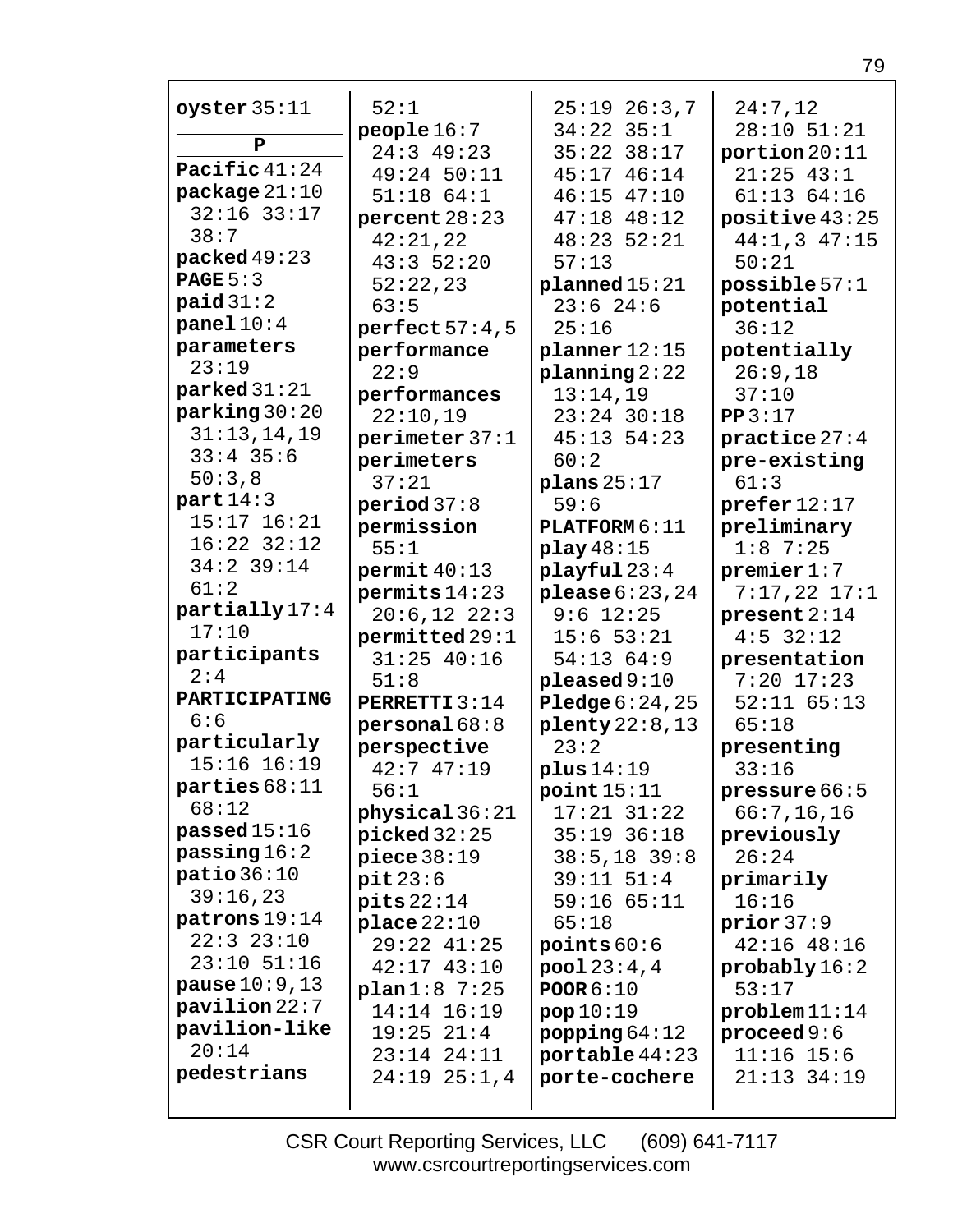| proceeding       | $47:20$ $49:24$    | 33:20                    | recited 7:1            |
|------------------|--------------------|--------------------------|------------------------|
| 11:9             | 50:662:4,21        | quality $16:7$           | recognize $43:7$       |
| proceedings      | 65:7,20            | quantity 15:15           | 54:8,955:1             |
| 68:7,9,11,13     | proposal $36:3$    | question $53:6$          | recognizing            |
| process $23:22$  | propose $43:5,9$   | 53:6                     | 36:13                  |
| professional     | proposed $25:14$   | questions                | $\texttt{record}17:14$ |
| $2:7$ 39:12      | $28:3$ 35:8        | 17:18,24                 | 27:2,19                |
| $50:24$ 54:3     | $36:19$ 46:7       | $30:3,13$ $51:2$         | $31:13$ $34:25$        |
| 54:2368:3        | proposing          | 52:1363:20               | 39:745:19              |
| 68:18            | $14:16$ $47:22$    | 64:8,11                  | $45:21$ $49:6$         |
| professionals    | $47:22$ $48:3$     | quickly $45:18$          | $52:16$ $53:8$         |
| $3:11$ $30:9$    | provide $31:3$     | 49:4 59:13               | 53:12 60:9             |
| 53:17            | 38:15 45:24        |                          | 62:3,25                |
| program 2:3      | 49:11 51:25        | $\mathbf R$              | $red\,26:2\,35:9$      |
| 6:3              | $56:6$ 58:16       | R68:1                    | 36:25                  |
| project12:13     | providing          | $\texttt{raining} 58:19$ | redevelop              |
| $14:2$ 15:1      | 44:10 56:9         | raise13:5                | 61:2362:4              |
| 18:14 22:25      | proximity          | 53:20                    | reduced $68:7$         |
| $23:13$ $25:16$  | $22:21$ 46:2       | raiseed 64:13            | referenced             |
| $29:3$ 35:8      | public 2:1,11      | $\texttt{raising} 64:9$  | 33:4,6                 |
| $39:6$ 42:20     | $6:2,5$ 7:14       | RC8:845:15               | REFERRED $5:17$        |
| 46:5,11          | 44:11 49:18        | 45:23                    | regard $40:6,22$       |
| 50:1563:22       | 49:21 50:13        | $\texttt{reach10:11,12}$ | 40:24,25               |
| 65:1666:2        | $50:17$ 59:19      | read $49:6$              | 41:7,19                |
| projection       | 59:2264:6          | 56:15,16                 | $42:12$ $46:13$        |
| 40:25            | 64:16 66:24        | reading $46:15$          | $47:16$ $48:9$         |
| projects $42:23$ | 68:6,20            | $\texttt{ready}18:16$    | 49:350:2               |
| 46:22,23         | $p$ ulling $18:17$ | real16:5,5               | regardless             |
| 47:5,5           | $p$ ulls $23:10$   | $41:18$ 59:13            | 60:15                  |
| promote $51:12$  | purpose $45:23$    | realized10:17            | regional15:24          |
| promotes $45:10$ | 47:10,11           | 32:22                    | Registered $2:6$       |
| $46:5$ $47:12$   | 51:11              | $\texttt{really}11:22$   | 68:3,18                |
| promoting        | purposes $44:2$    | 14:6,19                  | Regulation 1:3         |
| 46:13            | 44:745:15          | 15:12,13                 | 6:21                   |
| prong 49:15, 17  | 52:361:24          | $16:18$ 19:7             | regulations            |
| proper $8:10$    | put 10:9, 13       | 19:11,16,23              | $29:2$ 40:13           |
| properties       | $45:18$ 52:16      | $25:12$ $27:7$           | $42:21$ $48:14$        |
| 42:11,15         | 55:2166:16         | $29:24$ 30:1             | REHMANN $3:21$         |
| 50:2             | puts $48:16$       | $51:22$ 59:7             | <b>Reid</b> $3:4$ 7:6  |
| property $8:3$   | 66:4               | 65:9                     | $8:12$ $27:3,10$       |
| $14:7$ 15:17     | putting 19:22      | Realtime $2:9$           | 63:21                  |
| $15:19$ $16:23$  |                    | 68:4,19                  | reintroduce            |
| $17:1$ $24:10$   | Q                  | $\verb reason45:10 $     | 15:18                  |
| $29:8$ 31:17     | qualified          | reasons $47:9$           | <b>REINVESTMENT</b>    |
| $35:3,4$ 42:8    | $13:16$ $31:10$    | $r$ ecess $11:4$         | $1:1$ $2:19$ $3:1$     |
|                  |                    |                          |                        |
|                  |                    |                          |                        |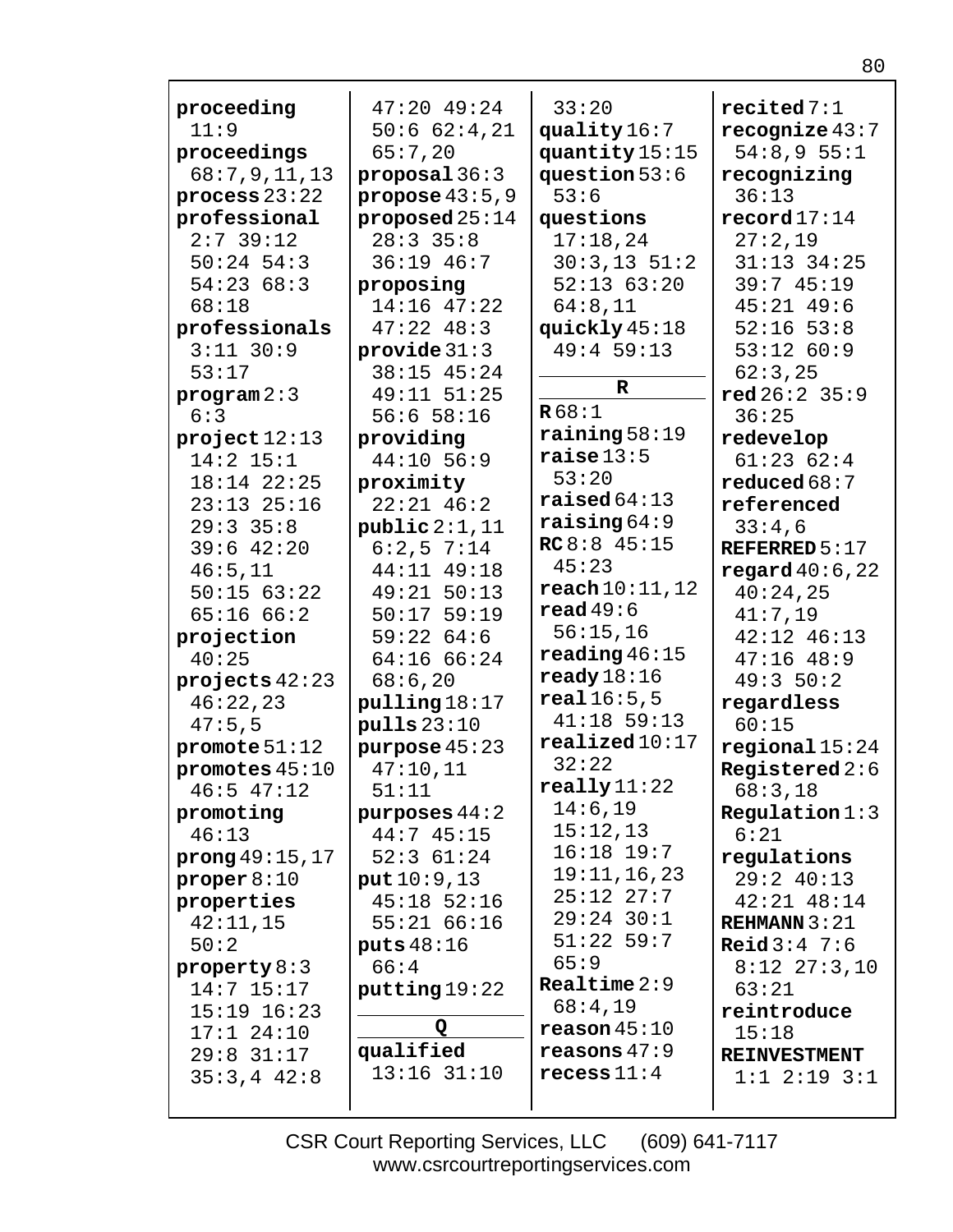| reinvigorate     | representa              | $20:24$ $21:7$                | 54:1, 5, 11, 14         |
|------------------|-------------------------|-------------------------------|-------------------------|
| $14:13$ $15:12$  | 21:22                   | $21:13$ $23:22$               | 54:17,21,25             |
| 46:17            | reproduction            | $26:3, 25$ 30:2               | 55:4,7,8,11             |
| rel57:22         | 68:22                   | $30:16$ 32:17                 | $55:13$ $63:12$         |
| relative68:11    | request $31:23$         | $34:18$ 36:7                  | $63:14$ $66:5,8$        |
| relatively       | 43:14,19                | $38:23$ 45:6                  | screen 10:18            |
| 29:357:23        | 52:21                   | $45:21$ $46:15$               | $\texttt{scroll} 20:18$ |
| relief $62:5$    | requested $56:4$        | $52:7$ 53:20                  | 20:2021:16              |
| 65:10            | requesting              | 58:2, 2 62:13                 | $\texttt{season}17:11$  |
| rely61:2,18      | $40:18$ 50:16           | $63:16$ $65:7$                | 18:2066:13              |
| remain 39:21     | required $17:15$        | $65:18$ $66:6$                | seasonality             |
| 40:2             | requirement             | 66:10                         | 17:6                    |
| remember $43:8$  | 40:17 42:17             | right-of-way                  | $\texttt{seating} 1:10$ |
| removal 57:7     | requirements            | 59:20,22                      | $8:1$ 14:18             |
| render $61:4$    | 40:22,23                | RIKER $3:14$                  | 16:622:8                |
| renovated $23:2$ | requiring               | rise6:23                      | $23:3$ 36:10            |
| replace 25:22    | 59:20                   | River $9:13,19$               | 37:18,21,25             |
| 58:6             | research 59:15          | $\text{Rob } 8:10 \quad 33:8$ | 39:2                    |
| replaced 39:16   | resend10:23             | 63:19                         | second $7:18$           |
| replacing        | resort 7:24             | ROBERT $3:4$ 7:6              | 10:2,10                 |
| 24:13 25:10      | $8:8$ 45:15             | $8:12$ $63:21$                | $20:17$ 24:25           |
| report 11:11     | 46:10,18                | robust $16:4$                 | $35:23$ $37:19$         |
| 45:22 46:16      | respect 61:15           | $\texttt{root} 20:11,13$      | 38:19 49:17             |
| $52:12$ $53:12$  | respond 52:13           | $36:24$ 37:3                  | section 61:14           |
| 55:15,21         | rest 9:19               | $41:17$ 58:19                 | $\text{see } 10:3.8$    |
| 60:1,6           | restaurant              | rough $57:10$                 | $15:8$ 16:9             |
| reported 39:5    | 23:1                    | routes $52:6$                 | $19:24$ $21:25$         |
| 68:7             | restaurants             | <b>RPR</b> $2:768:3$          | $22:12$ $24:1,8$        |
| reporter $2:6,7$ | 35:7                    | $run\,27:9$                   | 25:9,13                 |
| 2:10,116:9       | restoration             |                               | $26:21$ $29:21$         |
| 68:2,3,4,5,6     | 59:21                   | S                             | 35:1,25                 |
| 68:17,19,19      | result39:17             | safe $51:12$                  | $37:21$ 39:15           |
| 68:20,24         | $\texttt{retail}$ 35:16 | satisfied                     | $43:11$ $47:6$          |
| REPORTER'S $6:1$ | retractable             | $49:16$ 50:21                 | 66:5,21                 |
| Reporter(RPR)    | $20:11$ 36:24           | satisfy $43:24$               | seeing $15:20$          |
| 68:18            | return 14:7             | saw $57:4$                    | 64:3                    |
| Reporters $1:22$ | reutilize 26:9          | SCHERER $3:14$                | $\texttt{seek}16:24$    |
| REPORTING $1:22$ | review8:13,18           | scope $43:15$                 | 60:17                   |
| reports $30:10$  | 30:9 61:8               | Scott $3:13$                  | seeks $1:8$ 7:24        |
| $30:23$ $39:12$  | $revi$ ewed $8:23$      | 10:3,12                       | seen16:12               |
| $45:13$ $49:5$   | right 10:25             | $11:16$ 32:21                 | Senator $7:13$          |
| 50:24            | $11:1,15$ $12:2$        | 33:3,9,12,17                  | sense $42:22$           |
| reposition       | 12:3,4,24,25            | 33:18,22,24                   | sent11:18               |
| 14:6             | $13:5$ $15:10$          | $33:25$ $34:12$               | sentence $46:3$         |
| represent $9:3$  | 19:9,25                 | 53:16,18                      | separate $2:4$          |
|                  |                         |                               |                         |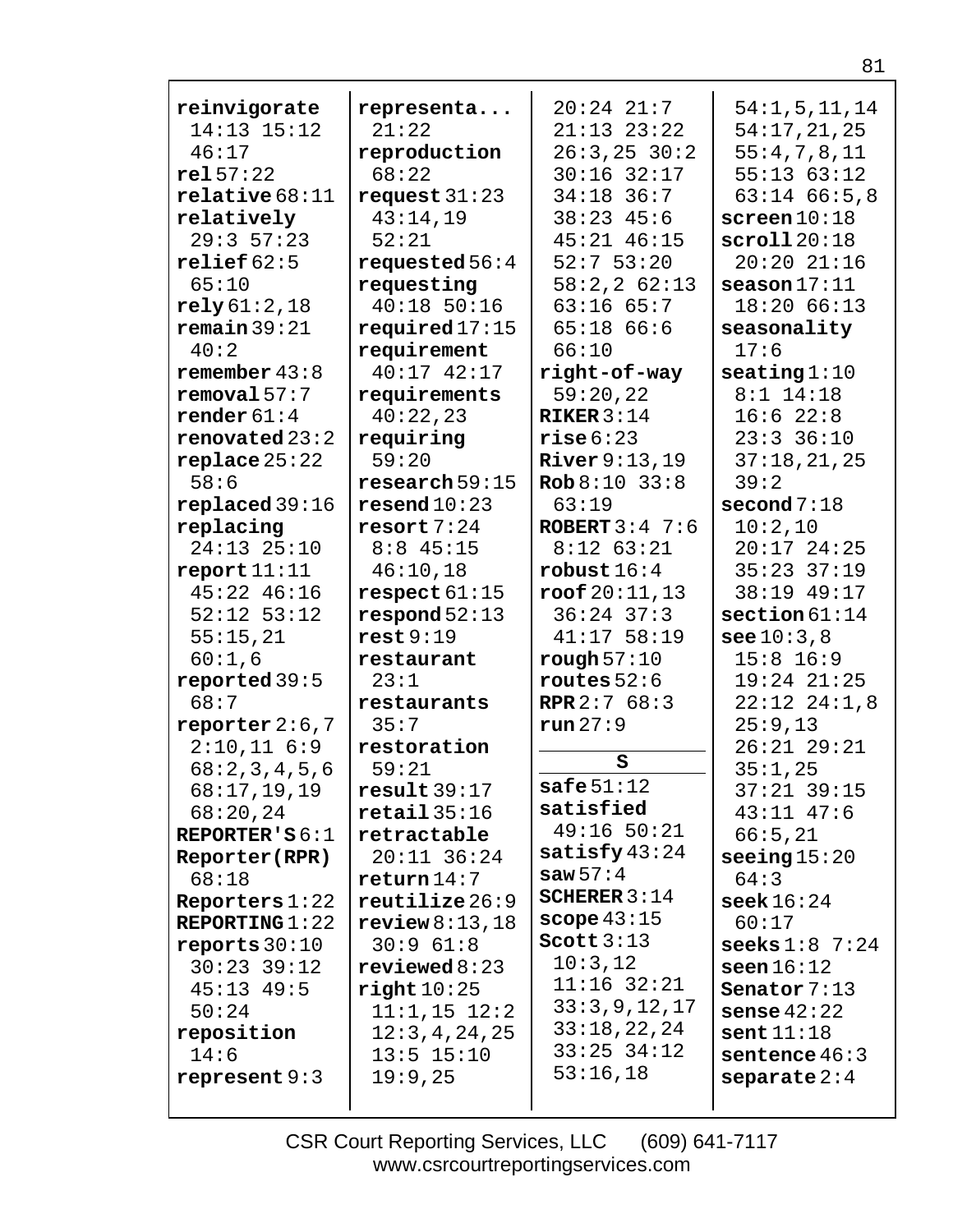| 9:17                        | $51:10$ 58:9            | 61:8                                     | State $2:12$                |
|-----------------------------|-------------------------|------------------------------------------|-----------------------------|
| separated                   | 58:12 62:16             | SOSH12:13                                | 68:6,20                     |
| 31:17                       | $\sinilar$ 34:7         | 18:11                                    | statute $61:2$              |
| $s$ ervice $14:18$          | site 1:87:25            | space $14:22$                            | 61:13,14                    |
| SERVICES $1:22$             | 28:5, 22                | 19:820:9                                 | statutory                   |
| set 21:4                    | $35:22$ 40:2            | 23:1,6,11                                | 62:19                       |
| sheet $20:25$               | $41:19$ $43:16$         | $29:23$ 35:7                             | stayed $9:18$               |
| 24:16,22                    | $47:23$ $48:16$         | $35:20$ $36:22$                          | 57:5                        |
| sheets $24:20$              | 49:250:4                | 37:1, 7, 9, 15                           | stenograph                  |
| shoes $63:24$               | 60:12,16,24             | 38:12,24                                 | 68:7                        |
| shoot $10:22$               | 61:1,963:1              | 39:13,18                                 | stepped $33:23$             |
| Shorthand $68:5$            | $64:24$ 65:9            | 44:20,21                                 | straight $49:19$            |
| 68:19                       | $\texttt{site's } 8:8$  | $45:4$ $48:24$                           | strictly 38:1               |
| shoulder $37:10$            | sites $42:25$           | 57:23                                    | structure 1:9               |
| show $24:17$                | $43:2$ 61:22            | spaces $50:5$                            | $7:21$ 8:1                  |
| showed $31:14$              | 61:2562:21              | sparse19:11                              | $28:12$ $29:8$              |
| shown $8:6$                 | sits 60:12,24           | $\texttt{speak}12:11$                    | 36:19,20,23                 |
| $38:22$ 59:5                | 63:1                    | 26:23                                    | 37:4,6,13                   |
| side 24:7,10                | sitting 11:10           | $\texttt{speaking} 28:1$                 | 39:23 41:15                 |
| 24:12 25:10                 | 37:5                    | $specific\,26:8$                         | $41:25$ $42:3$              |
| 26:328:2                    | $situates$ 19:25        | $36:18$ 37:20                            | 58:1                        |
| $\texttt{sides} 41:17,20$   | $s$ ituation $63:2$     | 49:25 50:24                              | structure's                 |
| sign 23:25                  | size 26:10              | specifically                             | 65:3                        |
| 25:16,20                    | 27:5,13                 | 14:9,15                                  | structures                  |
| 26:3,8,10,11                | $28:19$ $29:4$          | specifics                                | 48:1 50:19                  |
| 26:15,16,21                 | sized48:6               | 45:20                                    | 61:3                        |
| $26:24$ $27:4,5$            | slab23:8                | square $14:16$                           | stuff $56:5$                |
| 27:12,16,20                 | slide29:21              | $19:24$ 36:20                            | 60:2                        |
| $27:21$ $28:11$             | 39:11                   | $52:20$ $57:11$                          | subdivision                 |
| 47:19                       | slides18:22             | stage $1:10$ 8:2                         | $9:16$ 48:16                |
| $signage\,23:15$            | small 7:20              | 22:9,19                                  | $\texttt{subject} 28:16$    |
| 23:18,20                    | $44:23$ 51:4            | 38:22,24                                 | 35:468:11                   |
| 25:11,14                    | smaller10:18            | 39:1 40:1                                | 68:13                       |
| 28:23 40:10<br>51:5, 16, 24 | $24:14$ $25:11$<br>29:6 | 44:23                                    | submission<br>$21:10$ 30:21 |
| signs $24:6,13$             | smelling 16:3           | $\texttt{stair}$ $23:9$<br>stand $44:25$ | 32:13,16                    |
| $24:15$ $25:11$             | softmax2:3              | standards                                | $38:6$ 49:14                |
| $26:5$ $27:17$              | 6:3                     | 60:22                                    | 59:15                       |
| $27:18$ $28:3,6$            | $\texttt{solemnly}13:6$ | standpoint                               | submit $30:20$              |
| 28:9, 15, 19                | solution19:23           | 18:24 38:13                              | 30:22,22                    |
| 28:20,25                    | $s$ orry $11:21$        | 48:20                                    | submitted $21:4$            |
| $29:6,9$ 31:25              | $12:4$ $21:14$          | start11:23                               | $30:25$ 33:5,8              |
| 40:15,19                    | $33:19$ $34:4$          | $32:6$ $34:21$                           | 58:14                       |
| $41:3,5$ $43:22$            | 48:11                   | 66:12                                    | substantial                 |
| $47:21$ 51:8                | sort $60:24$            | starting $11:22$                         | $47:17$ $48:23$             |
|                             |                         |                                          |                             |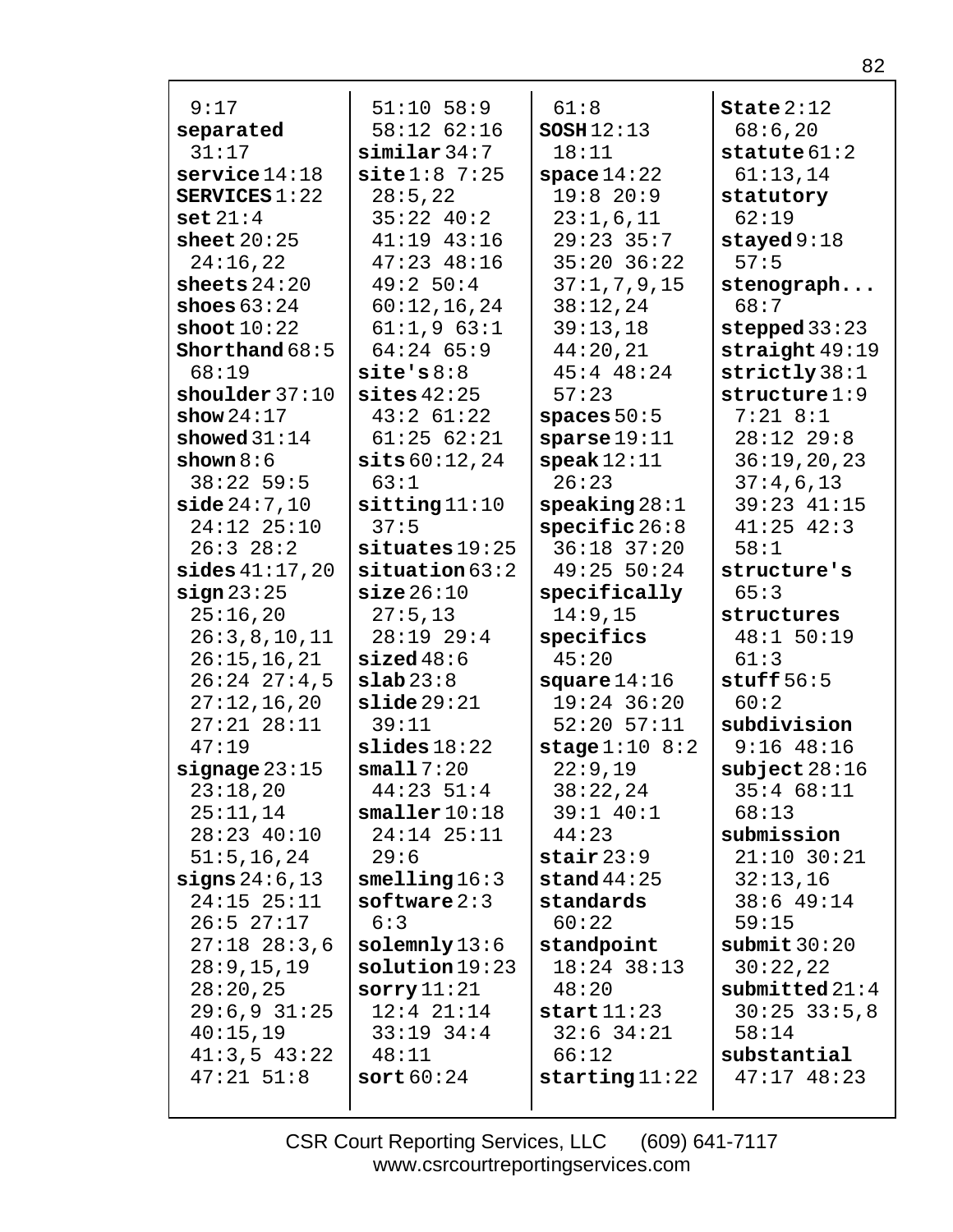| 49:18                                       | taken $2:2$ $11:4$   | 63:25                         | 30:741:12                    |
|---------------------------------------------|----------------------|-------------------------------|------------------------------|
| Suite1:23                                   | talk14:8,25          | terms $19:2$                  | $42:7$ $44:1,18$             |
| summer $15:16$                              | $26:23$ $27:18$      | $51:11$ $56:8$                | 48:5,10                      |
| $17:8,11$ 37:3                              | $31:10$ 34:3         | testified $51:7$              | 49:19 50:4                   |
| 66:13                                       | $41:10$ 58:9         | 54:6,22                       | $55:16$ $57:3$               |
| summers $35:12$                             | $talked$ $27:20$     | testify $30:9$                | $57:12$ 59:1                 |
| super $35:21,21$                            | $56:20$ $58:8$       | testifying                    | 61:1,5,11,18                 |
| supervision<br>58:15                        |                      | 54:2                          | 62:18,20,23                  |
| 68:8,23                                     | talking $27:7$       | testimony $6:12$              | 63:4,22                      |
| supplement                                  | 28:19 33:14          | $27:15$ 29:13                 | 65:19                        |
| 31:2                                        | 43:16,17             | 30:8,18                       | three $12:17$                |
| sure 11:14<br>61:15                         |                      | $50:25$ 53:24                 | $27:17$ $28:14$              |
| $13:4$ 19:4                                 | talks $61:19$        | $54:19$ 59:9                  | 40:7,19                      |
| $20:22$ $27:11$                             | Talvacchia           | 62:2363:9                     | 41:16,20                     |
| $33:12$ $34:20$                             | 4:195:5.8            | $64:18$ $65:24$               | three-sided                  |
| 43:753:15                                   | $5:11$ 7:7 9:2       | textbook $63:4$               | 43:9                         |
| $55:19$ $58:13$                             | $9:4,7$ 10:5         | thank $6:18$ 7:2              | threshold                    |
| 59:3,1162:2                                 | $11:24$ $12:6$       | $8:25$ 9:7                    | 28:23                        |
| surrounded                                  | 12:14,22             | $11:20$ $13:11$               | Thursday $1:17$              |
| 41:20                                       | 13:11,25             | $13:25$ $17:12$               | tight $57:23$                |
| surrounding                                 | $15:4$ $17:13$       | $21:11$ $30:2$                | <b>time</b> $6:16$ 7:1       |
| $42:10$ $43:6$                              | 18:5,920:19          | 30:14,15                      | $17:3$ $18:18$               |
| 50:1                                        | $20:23$ $21:2$       | $31:8$ 32:4                   | $27:10$ 30:4,6               |
| sustainable                                 | 21:11,12             | 34:13,14                      | 31:20,22                     |
| 46:21                                       | 26:4,25              | 53:3,955:4                    | $37:8$ 47:21                 |
| swapping $26:17$                            | 28:17 29:11          | 55:862:7,7                    | 49:13 54:12                  |
| swear $12:16$                               | $29:14$ 30:3         | 63:7,9,17                     | 65:14                        |
| $13:2,6$ 53:17                              | 30:11,15             | 65:12,14,17                   | times $13:17$                |
| $53:22$ $54:17$                             | $31:8$ 32:10         | 65:2266:3                     | $51:20$ 54:7                 |
| sworn $12:25$                               | $32:17$ $33:2,7$     | 66:11                         | 54:22                        |
| $15:5$ $18:10$                              | 33:15 34:14          | thanks $15:7,7$               | today $7:16$                 |
| 33:20                                       | $34:17$ 36:1         | $19:4$ 59:24                  | $9:10$ $10:18$               |
| synthetic                                   | $51:3$ $52:2,7$      | $63:10$ $66:14$               | $53:24$ 54:19                |
| 39:19                                       | $52:24$ 53:3         | thing $38:5$                  | 60:12,24                     |
| $system$ 49:9                               | $55:10$ $56:11$      | 59:2                          | 63:1                         |
| T                                           | 64:20,22             | things $14:8$                 | $\texttt{told65:25}$         |
| T68:1,1                                     | 65:2266:3,7          | 36:18 39:10<br>$40:1$ $44:17$ | total 50:7,7                 |
| 66:10<br>tables $23:4$<br>$\texttt{tax}8:7$ |                      | $48:25$ 59:21                 | touch $23:14$<br>49:4,550:23 |
| 44:23                                       | taxes $31:2$         | 60:8                          | touched $40:11$              |
| take $22:10$                                | technical            | think $8:17$ $9:2$            | 59:3                         |
| $29:22$ 35:20<br>32:23                      |                      | $9:11$ $12:18$                | $\texttt{tourism17:8}$       |
| $36:4$ $38:21$                              | <b>TELEPHONE 6:8</b> | $23:16$ $24:11$               | $42:16$ $45:16$              |
| $45:4$ 56:7                                 | tel111:3 13:6        | 24:18 29:17                   | 46:14,14,21                  |
| 66:20                                       | $53:22$ $54:17$      | 29:23,25                      | 48:14,14                     |
|                                             |                      |                               |                              |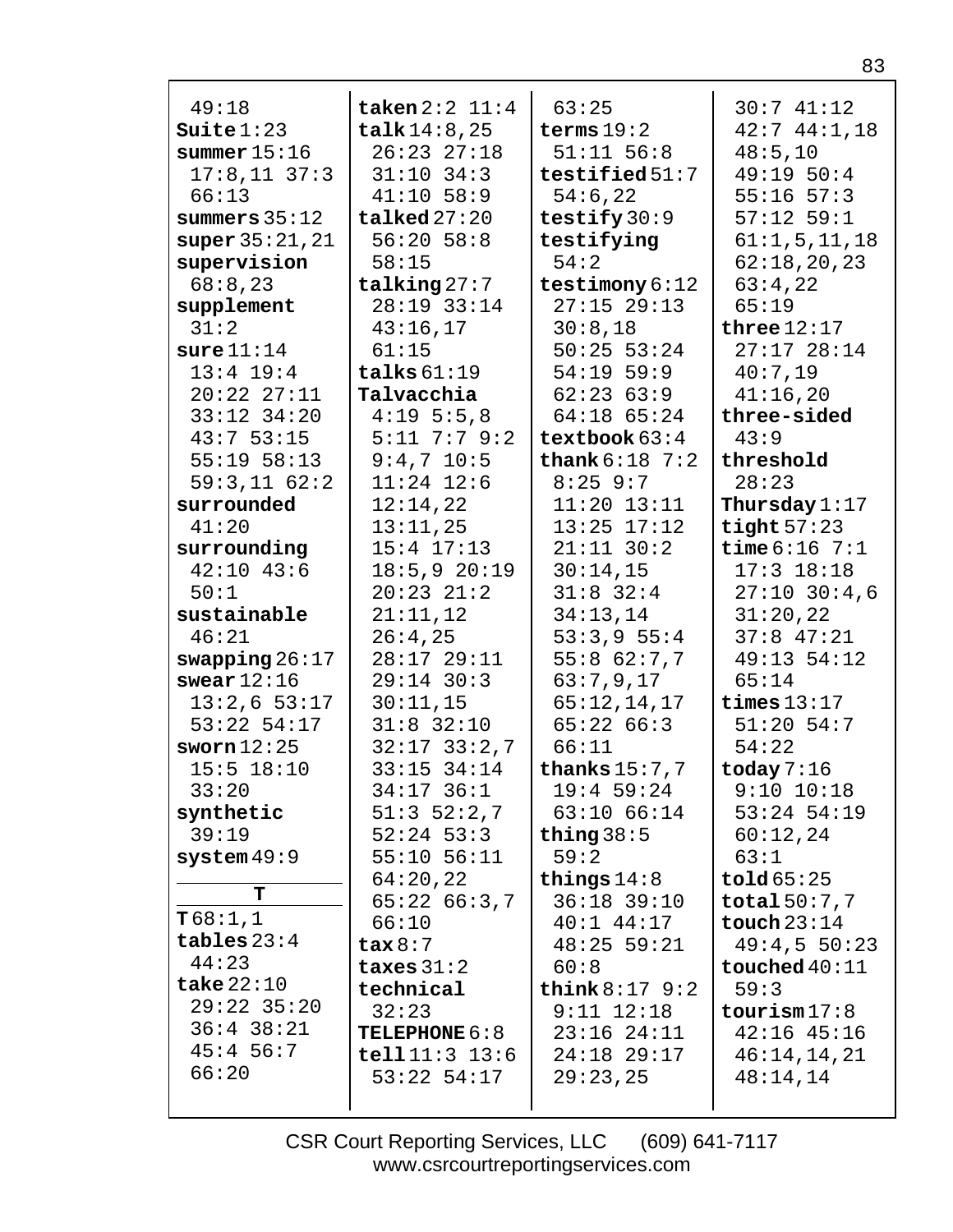| 61:7,24                 | 68:8             | $44:6$ $48:20$   | 18:18 19:12      |
|-------------------------|------------------|------------------|------------------|
| towers $35:5$           | $\mathbf{U}$     | 51:5 60:17       | $19:13$ $25:18$  |
| town $43:1$             |                  | $62:4$ $65:9$    | 29:13,19         |
| $\texttt{traffic}15:15$ | Ultimately       | variances $1:9$  | $30:18$ $31:4$   |
| 24:850:8                | 16:9             | $7:25$ 31:11     | 33:10 35:19      |
| 61:16                   | unbelievable     | $31:25$ 40:7,7   | 38:5,18          |
| transcript              | 44:25            | 43:21,22,23      | 39:11 46:23      |
| $3:15$ $6:10$           | understand       | 48:10 50:16      | 49:453:11        |
| 68:9,22                 | $15:13$ $17:5$   | variety $22:10$  | $54:11$ $57:9$   |
| transform               | understand       | various $65:2$   | 65:866:17        |
| $16:24$ $19:13$         | 29:5             | venue $14:22$    | wanted $26:20$   |
| 19:17                   | understanding    | $17:4$ 19:2,18   | $39:8$ 52:23     |
| transparent             | 24:4             | 49:22            | 60:962:2,25      |
| $41:18$ $42:3$          | undertaking      | venues $44:16$   | wants $14:12$    |
| transporta              | 14:3,5           | versus $57:7$    | 18:19 46:25      |
| $51:13$ $52:6$          | underutilized    | viable 46:21     | warrants $29:9$  |
| traverse $22:22$        | 19:7             | videoconfe       | 51:10            |
| 24:3                    | underway 16:23   | 2:36:3,11        | way 9:15 16:3    |
| tremendous              | upper $22:11$    | Videographers    | $31:5$ 37:2      |
| 45:8                    | 23:8             | 1:22             | 38:14 48:16      |
| tried $50:23$           | use 1:3 3:5      | views $21:18$    | 48:22            |
| true $68:8$             | $6:21$ 18:25     | $vision 15:21$   | we'1110:13       |
| truly 50:16             | $19:10$ 26:6     | 46:16            | 11:16,17,17      |
| truth13:7,7             | $26:14$ 37:15    | $visitors 44:12$ | $17:23$ $21:9,9$ |
| 53:22,23,23             | $38:11$ $48:3$   | $visual 44:10$   | 27:9,18          |
| 54:18,18,19             | 61:16,20         | $45:8$ $48:8$    | 30:12,12         |
| try $11:2,3$            | 64:2             |                  | 53:10,14         |
| $17:9$ 42:22            | uses $19:1$      | W                | 58:4,4,4         |
| $42:22$ 57:1            | $42:11$ $43:7$   | wait $17:23$     | $64:16$ $65:23$  |
| trying $51:17$          | 45:25            | 52:14            | 66:9             |
| $51:20$ $61:23$         | utilities        | waiting $15:8$   | we're $9:10$     |
| turf $38:11$            | 59:13,16,20      | walk $51:18$     | $11:22$ $14:15$  |
| 39:19                   | utility59:4      | walking $51:19$  | 15:11,11         |
| <b>Twin</b> $9:13,19$   | 59:14            | wall27:21        | $17:6$ 23:9      |
| two $7:15$ 24:6         | $utilized$ 37:7  | 28:11,25         | 24:8,13          |
| 24:6, 13, 14            | 48:25            | 40:15,19         | $25:10$ $27:7$   |
| $25:11$ $28:2,9$        | utilizing        | wall-mounted     | 27:12,13         |
| $29:6$ 30:24            | 44:20 49:11      | $26:16$ $28:3$   | 28:19 31:21      |
| $41:10$ $47:14$         | v                | $28:23$ 29:6,9   | $31:24$ $33:13$  |
| 48:9                    |                  | 41:4             | $33:16$ $35:21$  |
| type $27:6$             | $variance$ 27:16 | walls 20:4,6     | $36:14$ $37:23$  |
| $36:25$ 44:6            | 28:16,20         | $20:10$ 37:2     | 43:1, 16, 17     |
| 56:21                   | 29:10,12         | 37:13            | $47:22$ $48:24$  |
| types $46:23$           | 31:15,23         | want $11:12$     | 50:10,16         |
| typewritten             | 40:10,18         | $15:17$ $17:22$  | 51:6,752:12      |
|                         | $41:5,6$ $43:14$ |                  |                  |